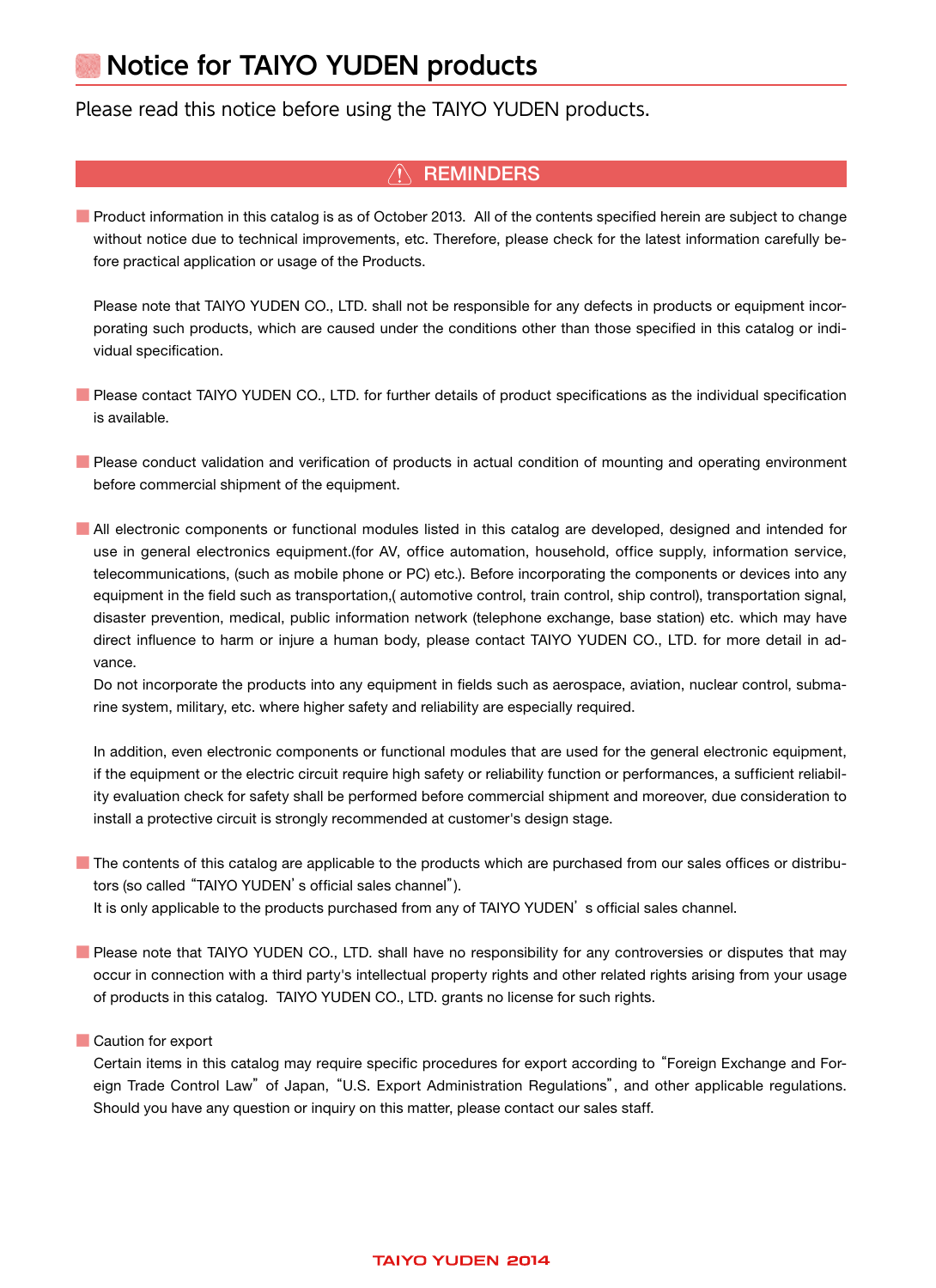# **MULTILAYER CERAMIC CAPACITORS**



■ PARTS NUMBER

| $\boxed{J \parallel M \parallel K \parallel 3 \quad 1 \quad 6 \parallel \triangle \parallel B \quad J \parallel 1 \quad 0 \quad 6 \parallel M \parallel L \parallel - \parallel T \parallel \triangle}$ |     |  |                               |  |
|---------------------------------------------------------------------------------------------------------------------------------------------------------------------------------------------------------|-----|--|-------------------------------|--|
|                                                                                                                                                                                                         | (5) |  | $(8)$ $(9)$ $(1)$ $(1)$ $(1)$ |  |

①Rated voltage

| <b>Under rended</b> |                     |
|---------------------|---------------------|
| Code                | Rated voltage [VDC] |
| P                   | 2.5                 |
| A                   | 4                   |
| J                   | 6.3                 |
|                     | 10                  |
| Ε                   | 16                  |
|                     | 25                  |
| G                   | 35                  |
| U                   | 50                  |
| Н                   | 100                 |
| Q                   | 250                 |
| S                   | 630                 |
|                     |                     |

| 2) Series name |                                                 |
|----------------|-------------------------------------------------|
| Code           | Series name                                     |
| м              | Multilayer ceramic capacitor                    |
|                | Multilayer ceramic capacitor for high frequency |
| w              | LW reverse type multilayer capacitor            |

| Q    |                        |  |  |  |  |
|------|------------------------|--|--|--|--|
| Code | End termination        |  |  |  |  |
|      | Plated                 |  |  |  |  |
|      | Cu Internal Electrodes |  |  |  |  |
|      |                        |  |  |  |  |

 $\triangle =$ Blank space

④Dimension(L×W)

③End termination

| Type | <b>Dimensions</b><br>$(L \times W)$ [mm] | EIA(inch) |
|------|------------------------------------------|-----------|
| 042  | $0.4 \times 0.2$                         | 01005     |
| 063  | $0.6 \times 0.3$                         | 0201      |
| 105  | $1.0 \times 0.5$                         | 0402      |
|      | $0.52 \times 1.0 \times$                 | 0204      |
| 107  | $1.6 \times 0.8$                         | 0603      |
|      | $0.8 \times 1.6 \times$                  | 0306      |
| 212  | $2.0 \times 1.25$                        | 0805      |
|      | $1.25 \times 2.0 \times$                 | 0508      |
| 316  | $3.2 \times 1.6$                         | 1206      |
| 325  | $3.2 \times 2.5$                         | 1210      |
| 432  | $4.5 \times 3.2$                         | 1812      |

Note : ※LW reverse type(□WK) only

| 5)Dimension tolerance |  |  |
|-----------------------|--|--|
| $\sim$ $\sim$         |  |  |

| Code | Type       | L[mm]                                  | W[mm]                 | T[mm]                  |
|------|------------|----------------------------------------|-----------------------|------------------------|
| Δ    | <b>ALL</b> | Standard                               | Standard              | Standard               |
|      | 063        | $0.6 \pm 0.05$                         | $0.3 + 0.05$          | $0.3 \pm 0.05$         |
|      | 105        | $1.0 \pm 0.10$                         | $0.5 + 0.10$          | $0.5 \pm 0.10$         |
|      | 107        | $1.6 + 0.15 / -0.05$                   | $0.8 + 0.15 / -0.05$  | $0.8 + 0.15 / -0.05$   |
|      |            |                                        |                       | $0.45 \pm 0.05$        |
| A    | 212        | $2.0 + 0.15 / -0.05$                   | $1.25 + 0.15 / -0.05$ | $0.85 \pm 0.10$        |
|      |            |                                        |                       | $1.25 + 0.15 / -0.05$  |
|      |            | $3.2 \pm 0.20$                         | $1.6 \pm 0.20$        | $0.85 \pm 0.10$        |
|      | 316        |                                        |                       | $1.6 \pm 0.20$         |
|      | 325        | $3.2 \pm 0.30$                         | $2.5 \pm 0.30$        | $2.5 \pm 0.30$         |
|      | 105        | $1.0 + 0.15 / -0.05$                   | $0.5 + 0.15 / -0.05$  | $0.5 + 0.15 / -0.05$   |
|      | 107        | $1.6 + 0.20 / -0$                      | $0.8 + 0.20 / -0$     | $0.45 \pm 0.05$        |
| в    |            |                                        |                       | $0.8 + 0.20 / -0$      |
|      |            |                                        |                       | $0.85 \pm 0.10$        |
|      | 212        | $2.0 + 0.20 / -0$                      | $1.25 + 0.20 / -0$    | $1.25 + 0.20 / -0$     |
|      | 316        | $3.2 \pm 0.30$                         | $1.6 \pm 0.30$        | $1.6 \pm 0.30$         |
| C    | 105        | $1.0 + 0.20 / -0$                      | $0.5 + 0.20 / -0$     | $0.5 + 0.20 / -0$      |
|      |            | Note: P.6 Standard external dimensions |                       | $\Delta$ = Blank space |

#### ⑥Temperature characteristics code

■High dielectric type (Excluding Super low distortion multilayer ceramic capacitor (CFCAP™))

| Code                             |     | Applicable<br>standard | Temperature<br>range $[°C]$ | $Ref.$ Temp. $[^{\circ}C]$ | Capacitance change | Capacitance<br>tolerance | Tolerance<br>code |   |
|----------------------------------|-----|------------------------|-----------------------------|----------------------------|--------------------|--------------------------|-------------------|---|
|                                  | JIS | B                      | $-25 - + 85$                | 20                         | ±10%               | ±10%                     | К                 |   |
| BJ                               |     |                        |                             |                            |                    | $\pm 20%$                | м                 |   |
|                                  | EIA | X <sub>5</sub> R       | $-55 - + 85$                | 25                         | ±15%               | ±10%                     | Κ                 |   |
|                                  |     |                        |                             |                            |                    | $\pm 20%$                | М                 |   |
| B7                               |     | EIA                    | X7R                         | $-55 - +125$               | 25                 | ±15%                     | ±10%              | Κ |
|                                  |     |                        |                             |                            |                    | ±20%                     | М                 |   |
| C6<br>EIA<br>X6S<br>$-55 - +105$ | 25  | ±22%                   | ±10%                        | K                          |                    |                          |                   |   |
|                                  |     |                        |                             |                            |                    | $\pm 20%$                | м                 |   |
| C <sub>0</sub>                   | EIA | X7S                    | $-55 - +125$                | 25                         | ±22%               | ±10%                     | K                 |   |
|                                  |     |                        |                             |                            |                    | $\pm 20\%$               | М                 |   |
| LD(X)                            | EIA | X5R                    | $-55 - + 85$                | 25                         | ±15%               | ±10%                     | K                 |   |
|                                  |     |                        |                             |                            |                    |                          | $\pm 20%$         | м |
| ΔF                               | JIS | F                      | $-25 - + 85$                | 20                         | $+30/-80%$         | $+80/-20%$               | Ζ                 |   |
|                                  | EIA | Y5V                    | $-30 - + 85$                | 25                         | $+22/ - 82%$       | $+80/-20%$               | Ζ                 |   |

Note : ※.LD Low distortion high value multilayer ceramic capacitor △ → △ → Blank space

c\_mlcc\_e-E02R02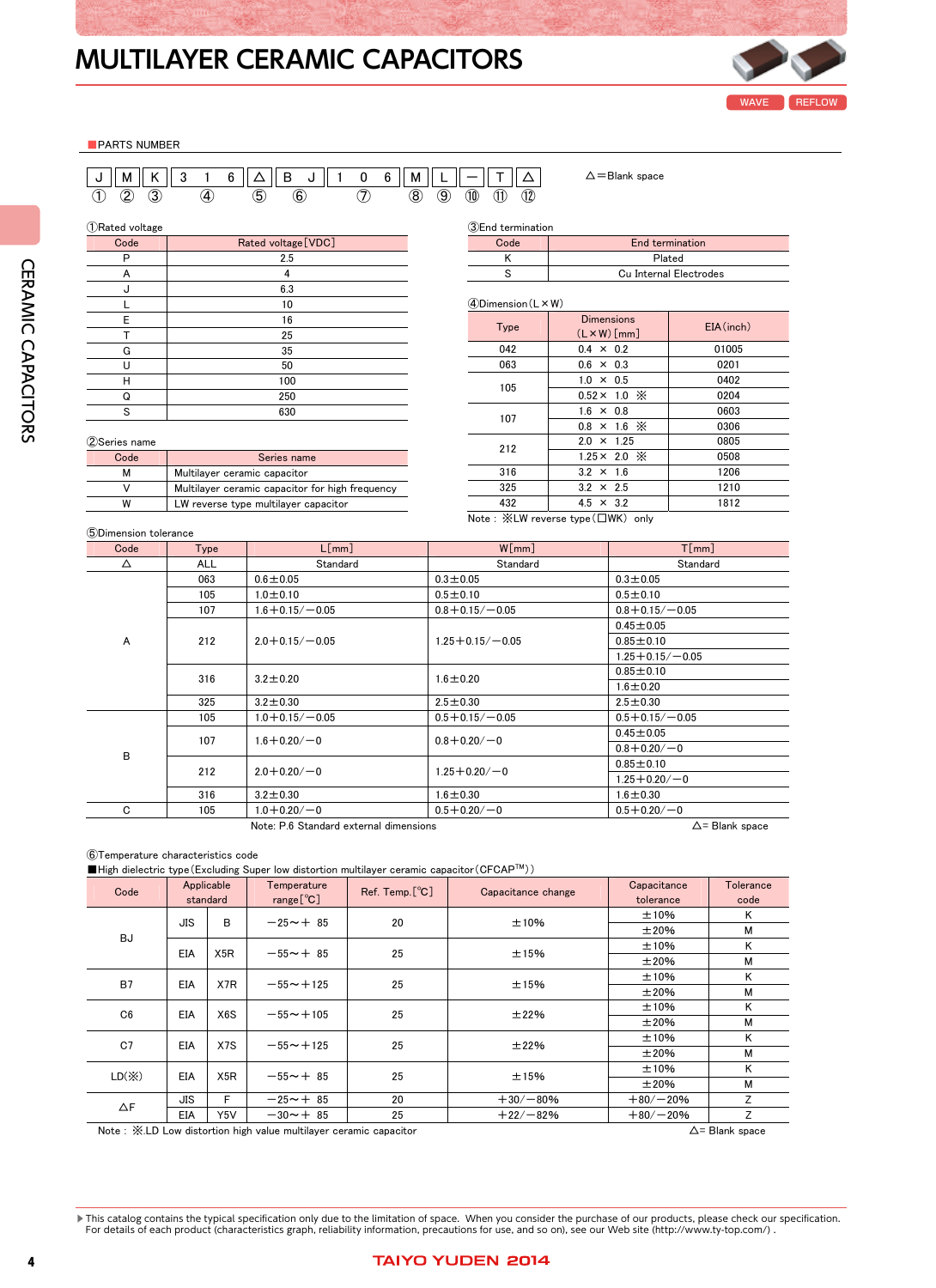### ■Temperature compensating type

| Code      |            | Applicable      | Temperature  | $Ref.$ Temp. $[°C]$ | Capacitance change           | Capacitance  | Tolerance |                             |        |   |      |      |
|-----------|------------|-----------------|--------------|---------------------|------------------------------|--------------|-----------|-----------------------------|--------|---|------|------|
|           |            | standard        | range $[°C]$ |                     |                              |              | code      |                             |        |   |      |      |
|           |            |                 |              |                     |                              | ±0.1pF       | в         |                             |        |   |      |      |
|           |            |                 |              |                     |                              | ±0.25pF      | C         |                             |        |   |      |      |
| CG        | EIA        | COG             | $-55 - +125$ | 25                  | $0 \pm 60$ ppm/ $\degree$ C  | ±0.5pF       | D         |                             |        |   |      |      |
|           |            |                 |              |                     |                              | ±1pF         | F         |                             |        |   |      |      |
|           |            |                 |              |                     |                              | ±5%          | J         |                             |        |   |      |      |
|           |            |                 |              |                     |                              | ±0.1pF       | B         |                             |        |   |      |      |
|           | <b>JIS</b> | CH              |              |                     | 20                           |              | ±0.25pF   | C                           |        |   |      |      |
| <b>CH</b> |            |                 |              |                     |                              | $-55 - +125$ |           | $0 \pm 60$ ppm/ $\degree$ C | ±0.5pF | D |      |      |
|           |            |                 |              |                     |                              |              |           |                             |        |   | ±1pF | F    |
|           | EIA        | C <sub>OH</sub> |              | 25                  |                              | ±5%          | J         |                             |        |   |      |      |
|           |            |                 |              |                     |                              |              |           |                             |        |   |      | ±10% |
| CJ        | <b>JIS</b> | CJ              | $-55 - +125$ | 20                  | $0 \pm 120$ ppm/ $\degree$ C | ±0.25pF      | C         |                             |        |   |      |      |
|           | EIA        | C <sub>0</sub>  |              | 25                  |                              |              |           |                             |        |   |      |      |
| СK        | <b>JIS</b> | <b>CK</b>       | $-55 - +125$ | 20                  | $0 \pm 250$ ppm/ $\degree$ C |              | C         |                             |        |   |      |      |
|           | <b>EIA</b> | C <sub>0</sub>  |              | 25                  |                              | ±0.25pF      |           |                             |        |   |      |      |
|           | <b>JIS</b> | UJ              |              | 20                  |                              | ±0.25pF      | C         |                             |        |   |      |      |
| UJ        |            |                 | $-55 - +125$ | 25                  | $-750 \pm 120$ ppm/°C        | ±0.5pF       | D         |                             |        |   |      |      |
|           | EIA        | U2J             |              |                     |                              | ±5%          | J         |                             |        |   |      |      |
| UK        | <b>JIS</b> | <b>UK</b>       | $-55 - +125$ | 20                  |                              | ±0.5pF       | C         |                             |        |   |      |      |
|           | EIA        | U2K             | $-55 - +125$ | 25                  | $-750 \pm 250$ ppm/°C        |              |           |                             |        |   |      |      |
| <b>SL</b> | <b>JIS</b> | <b>SL</b>       | $-55 - +125$ | 20                  | +350 $\sim$ -1000ppm/°C      | ±5%          | J         |                             |        |   |      |      |

#### ⑥Series code

| (Super low distortion multilayer ceramic capacitor (CFCAP™) only) |             |  |  |  |  |
|-------------------------------------------------------------------|-------------|--|--|--|--|
| Code                                                              | Series code |  |  |  |  |
| SD                                                                | Standard    |  |  |  |  |

| 7Nominal capacitance |                     |  |  |  |  |
|----------------------|---------------------|--|--|--|--|
| Code                 | Nominal capacitance |  |  |  |  |
| (example)            |                     |  |  |  |  |
| 0R <sub>5</sub>      | 0.5pF               |  |  |  |  |
| 010                  | 1 <sub>p</sub> F    |  |  |  |  |
| 100                  | 10 <sub>p</sub> F   |  |  |  |  |
| 101                  | 100 <sub>p</sub> F  |  |  |  |  |
| 102                  | 1,000pF             |  |  |  |  |
| 103                  | 10.000pF            |  |  |  |  |
| 104                  | $0.1 \mu F$         |  |  |  |  |
| 105                  | 1.0 $\mu$ F         |  |  |  |  |
| 106                  | $10 \mu F$          |  |  |  |  |
| 107                  | 100 $\mu$ F         |  |  |  |  |
|                      |                     |  |  |  |  |

Note : R=Decimal point

#### ⑧Capacitance tolerance

| Code | Capacitance tolerance |
|------|-----------------------|
| в    | ±0.1pF                |
| C    | ±0.25pF               |
| D    | ±0.5pF                |
| F    | ±1pF                  |
| G    | ±2%                   |
| J    | ±5%                   |
| Κ    | ±10%                  |
| M    | ±20%                  |
|      | $+80/-20%$            |
|      |                       |

| <b>9Thickness</b> |                          |
|-------------------|--------------------------|
| Code              | Thickness [mm]           |
| C                 | 0.2                      |
| D                 |                          |
| P                 |                          |
| т                 | 0.3                      |
| Κ                 | 0.45                     |
| ν                 | 0.5                      |
| W                 |                          |
| A                 | 0.8                      |
| D                 | $0.85(212$ type or more) |
| F                 | 1.15                     |
| G                 | 1.25                     |
|                   | 1.6                      |
| N                 | 1.9                      |
| Υ                 | 2.0 <sub>max</sub>       |
| М                 | 2.5                      |

### ⑩Special code

| Special code |
|--------------|
| Standard     |

#### ⑪Packaging

| <b>WE GUNGSTER</b> |                                                                               |
|--------------------|-------------------------------------------------------------------------------|
| Code               | Packaging                                                                     |
|                    | $\phi$ 178mm Taping (2mm pitch)                                               |
|                    | $\phi$ 178mm Taping (4mm pitch)                                               |
| ₽                  | $\phi$ 178mm Taping (4mm pitch, 1000 pcs/reel)<br>325 type (Thickness code M) |
| w                  | $\phi$ 178mm Taping (1mm pitch) 042type only                                  |

## ⑫Internal code

| Internal code |
|---------------|
| dard          |
|               |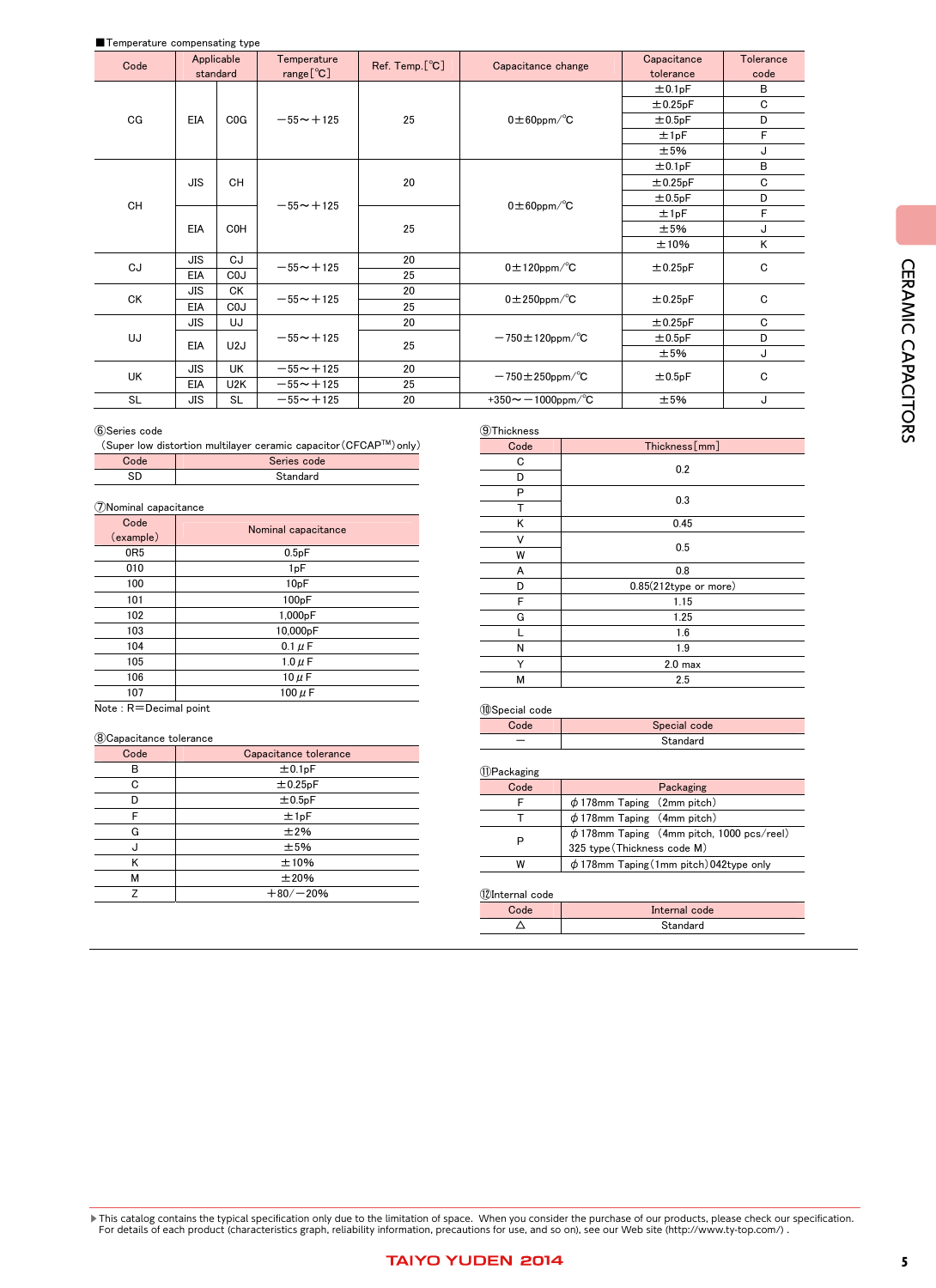| w |
|---|
| e |

| . .     |
|---------|
| W       |
|         |
|         |
| ¦<br>¦← |
| e<br>ï  |

 $\overline{1}$ 

※ LW reverse type

| Type(EIA)                                    | Dimension [mm]  |                 |                    |        |                      |  |  |  |
|----------------------------------------------|-----------------|-----------------|--------------------|--------|----------------------|--|--|--|
|                                              | L               | W               | T                  | $*1$   | e                    |  |  |  |
| MKO42(01005)                                 | $0.4 \pm 0.02$  | $0.2 \pm 0.02$  | $0.2 \pm 0.02$     | C<br>D | $0.1 \pm 0.03$       |  |  |  |
| □VS042(01005)                                | $0.4 \pm 0.02$  | $0.2 \pm 0.02$  | $0.2 \pm 0.02$     | C      | $0.1 \pm 0.03$       |  |  |  |
| □MK063(0201)                                 | $0.6 \pm 0.03$  | $0.3 \pm 0.03$  | $0.3 \pm 0.03$     | P<br>T | $0.15 \pm 0.05$      |  |  |  |
|                                              |                 |                 | $0.2 \pm 0.02$     | C      |                      |  |  |  |
| $M$ K105 $(0402)$                            | $1.0 + 0.05$    | $0.5 \pm 0.05$  | $0.3 \pm 0.03$     | P      | $0.25 \pm 0.10$      |  |  |  |
|                                              |                 |                 | $0.5 + 0.05$       | V      |                      |  |  |  |
| □VK105(0402)                                 | $1.0 \pm 0.05$  | $0.5 \pm 0.05$  | $0.5 + 0.05$       | W      | $0.25 \pm 0.10$      |  |  |  |
| □WK105(0204)※                                | $0.52 \pm 0.05$ | $1.0 \pm 0.05$  | $0.3 + 0.05$       | P      | $0.18 + 0.08$        |  |  |  |
| $M$ K107 $(0603)$                            | $1.6 \pm 0.10$  | $0.8 + 0.10$    | $0.45 \pm 0.05$    | κ      | $0.35 \pm 0.25$      |  |  |  |
|                                              |                 |                 | $0.8 + 0.10$       | A      |                      |  |  |  |
| $\square$ WK107 (0306) $\times$              | $0.8 \pm 0.10$  | $1.6 \pm 0.10$  | $0.5 \pm 0.05$     | $\vee$ | $0.25 \pm 0.15$      |  |  |  |
|                                              | $2.0 \pm 0.10$  |                 | $0.45 \pm 0.05$    | Κ      |                      |  |  |  |
| $M$ K212 $(0805)$                            |                 | $1.25 \pm 0.10$ | $0.85 \pm 0.10$    | D      | $0.5 \pm 0.25$       |  |  |  |
|                                              |                 |                 | $1.25 \pm 0.10$    | G      |                      |  |  |  |
| $\square$ WK212(0508) $\times$               | $1.25 \pm 0.15$ | $2.0 \pm 0.15$  | $0.85 \pm 0.1$     | D      | $0.3 + 0.2$          |  |  |  |
|                                              |                 |                 | $0.85 \pm 0.10$    | D      |                      |  |  |  |
| $M$ K316 $(1206)$                            | $3.2 \pm 0.15$  | $1.6 \pm 0.15$  | $1.15 \pm 0.10$    | F      | $0.5 + 0.35 / -0.25$ |  |  |  |
|                                              |                 |                 | $1.25 \pm 0.10$    | G      |                      |  |  |  |
|                                              |                 |                 | $1.6 \pm 0.20$     | L      |                      |  |  |  |
|                                              |                 |                 | $0.85 \pm 0.10$    | D      |                      |  |  |  |
|                                              |                 |                 | $1.15 \pm 0.10$    | F      |                      |  |  |  |
| MK325(1210)                                  | $3.2 \pm 0.30$  | $2.5 \pm 0.20$  | $1.9 \pm 0.20$     | Ν      | $0.6 + 0.3$          |  |  |  |
|                                              |                 |                 | $1.9 + 0.1 / -0.2$ | Y      |                      |  |  |  |
|                                              |                 |                 | $2.5 \pm 0.20$     | М      |                      |  |  |  |
| MK432(1812)                                  | $4.5 \pm 0.40$  | $3.2 \pm 0.30$  | $2.5 \pm 0.20$     | М      | $0.9 + 0.6$          |  |  |  |
| Note: X. LW reverse type, *1. Thickness code |                 |                 |                    |        |                      |  |  |  |

### ■STANDARD QUANTITY

|      |               |                    | <b>Dimension</b> |                                                                                                                    | Standard quantity [pcs] |
|------|---------------|--------------------|------------------|--------------------------------------------------------------------------------------------------------------------|-------------------------|
| Type | EIA(inch)     | [mm]               | Code             | Paper tape                                                                                                         | Embossed tape           |
| 042  | 01005         |                    | C                |                                                                                                                    | 40000                   |
|      |               | 0.2                | D                |                                                                                                                    |                         |
| 063  | 0201          | 0.3                | P                |                                                                                                                    |                         |
|      |               |                    | T                |                                                                                                                    |                         |
|      |               | 0.2                | C                | 20000                                                                                                              | -                       |
|      | 0402          | 0.3                | P                | 15000                                                                                                              | $\qquad \qquad$         |
| 105  |               |                    | $\vee$           |                                                                                                                    |                         |
|      |               | 0.5                | W                | 10000                                                                                                              |                         |
|      | 0204 $\times$ | 0.30               | P                |                                                                                                                    |                         |
|      |               | 0.45               | Κ                | 4000<br>$\qquad \qquad -$                                                                                          |                         |
| 107  | 0603          | 0.8                | A                |                                                                                                                    |                         |
|      | 0306 $\times$ | 0.50               | $\vee$           |                                                                                                                    | 4000                    |
|      |               | 0.45               | Κ                |                                                                                                                    |                         |
| 212  | 0805          | 0.85               | D                |                                                                                                                    |                         |
|      |               | 1.25               | G                | $\equiv$                                                                                                           | 3000                    |
|      | 0508 $\times$ | 0.85               | D                | 4000                                                                                                               | $\equiv$                |
|      |               | 0.85               | D                | 4000                                                                                                               | $\qquad \qquad -$       |
|      |               | 1.15               | F                | 15000<br>4000<br>G<br>L<br>$\overline{\phantom{m}}$<br>D<br>F<br>N<br>Υ<br>M<br>-<br>M<br>$\overline{\phantom{0}}$ |                         |
| 316  | 1206          | 1.25               |                  |                                                                                                                    | 3000                    |
|      |               | 1.6                |                  |                                                                                                                    | 2000                    |
|      |               | 0.85               |                  |                                                                                                                    |                         |
|      |               | 1.15               |                  |                                                                                                                    |                         |
| 325  | 1210          | 1.9                |                  |                                                                                                                    | 2000                    |
|      |               | 2.0 <sub>max</sub> |                  |                                                                                                                    |                         |
|      |               | 2.5                |                  |                                                                                                                    | 500(T), 1000(P)         |
| 432  | 1812          | 2.5                |                  |                                                                                                                    | 500                     |

Note : ※.LW Reverse type(□WK)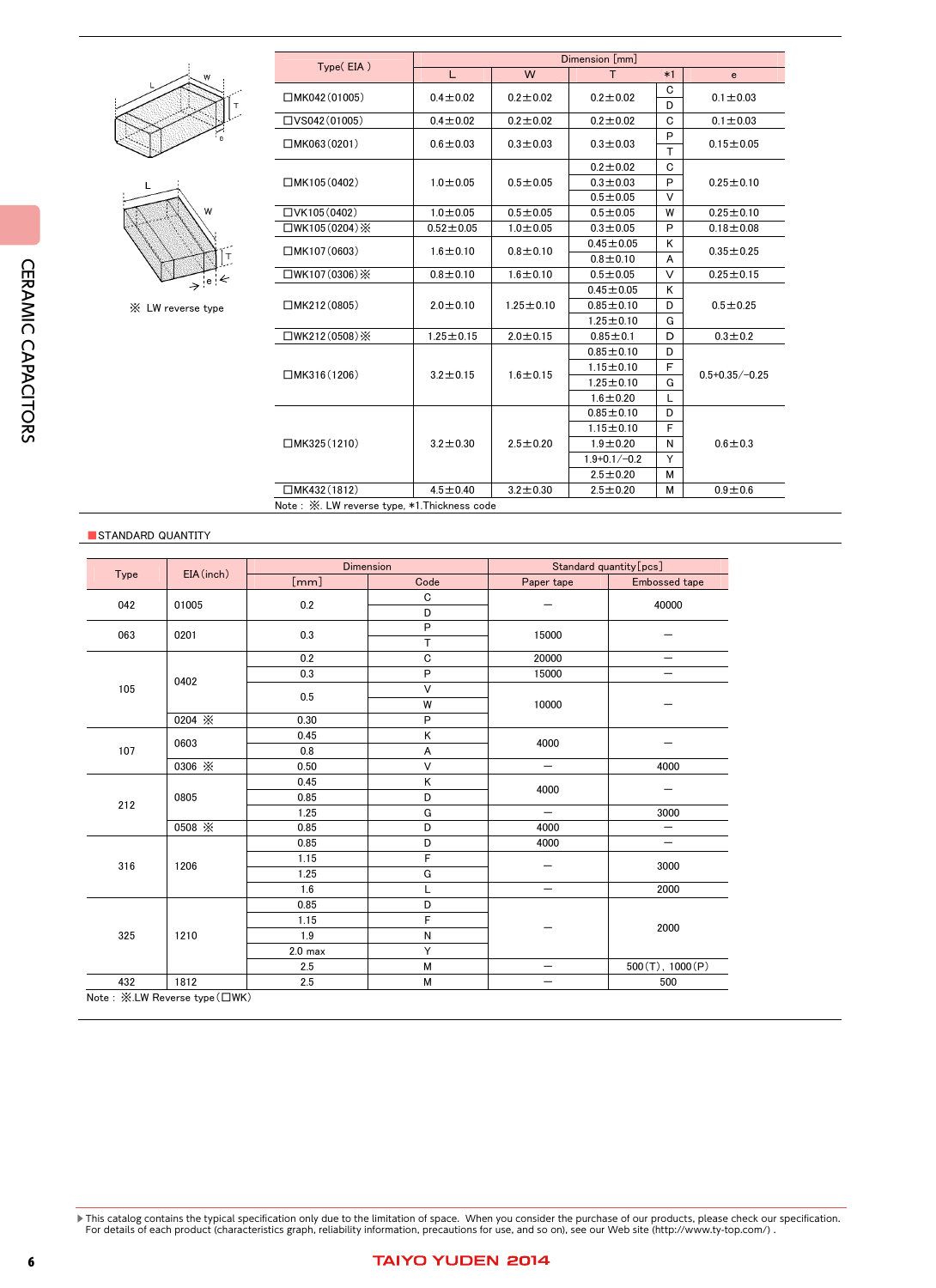・ All the Multilayer Ceramic Capacitors of Catalog Lineup are Compliance RoHS. ・ Capacitance tolerance code is applied to [] of part number.

Note)

\*1 We may provide X7R/X7S for some items according to the individual specification.

\*2 The exchange of individual specification is necessary depending on the application and circuit condition. Please contact TAIYO YUDEN sales channels.

\*3 The size standard should look at ④Dimension, ⑤Dimension tolerance, and ⑨Thickness, and P.6 Standard external dimensions.

#### Multilayer Ceramic Capacitors (High dielectric type)

 $042$ TYPE 【Temperature Characteristic BJ : B/X5R】 0.2mm thickness(C)

|                                |               | Rated voltage [V] | Temperature |                  | Capacitance      | Capacitance   | $\tan \delta$ | <b>HTLT</b>       | Thickness*3    | Soldering          |
|--------------------------------|---------------|-------------------|-------------|------------------|------------------|---------------|---------------|-------------------|----------------|--------------------|
| Part number 1                  | Part number 2 |                   |             | characteristics  | [F]              | tolerance [%] | $[%]$         | Rated voltage x % | [mm]           | R:Reflow<br>W:Wave |
| LMK042 BJ101∏C-W               |               |                   | в           | $X5R^{*1}$       | 100 <sub>p</sub> | ±10, ±20      | 5             | 200               | $0.2 \pm 0.02$ | R                  |
| LMK042 BJ151∏C-W               |               |                   | B           | $X5R^{*1}$       | 150p             | ±10, ±20      | 5             | 200               | $0.2 \pm 0.02$ | R                  |
| LMK042 BJ221∏C-W               |               |                   | в           | $X5R^{*1}$       | 220p             | ±10, ±20      | 5             | 200               | $0.2 \pm 0.02$ | R                  |
| LMK042 BJ331∏C-W               |               |                   | B           | $X5R^{*1}$       | 330 p            | ±10, ±20      | 5             | 200               | $0.2 + 0.02$   | R                  |
| LMK042 BJ471 ΠC-W              |               |                   | B           | $X5R^{*1}$       | 470 p            | ±10, ±20      | 5             | 200               | $0.2 \pm 0.02$ | R                  |
| LMK042 BJ681 $\P$ C-W          |               |                   | в           | $X5R^{*1}$       | 680 p            | ±10, ±20      | 5             | 200               | $0.2 \pm 0.02$ | R                  |
| LMK042 BJ102∏C-W               |               | 10                | в           | $X5R^{*1}$       | 1000 p           | ±10, ±20      | 5             | 200               | $0.2 \pm 0.02$ | R                  |
| LMK042 BJ152 <sub>D</sub> C-W  |               |                   |             | X <sub>5</sub> R | 1500p            | ±10, ±20      | 10            | 150               | $0.2 \pm 0.02$ | R                  |
| LMK042 BJ222 <sup>1</sup> C-W  |               |                   |             | X <sub>5</sub> R | 2200 p           | ±10, ±20      | 10            | 150               | $0.2 \pm 0.02$ | R                  |
| LMK042 BJ332 $\neg$ C-W        |               |                   |             | X <sub>5R</sub>  | 3300 p           | ±10, ±20      | 10            | 150               | $0.2 \pm 0.02$ | R                  |
| LMK042 BJ472 $\neg$ C-W        |               |                   |             | X <sub>5</sub> R | 4700 p           | ±10, ±20      | 10            | 150               | $0.2 \pm 0.02$ | R                  |
| LMK042 BJ682 $\neg$ C-W        |               |                   |             | X <sub>5</sub> R | 6800 p           | ±10, ±20      | 10            | 150               | $0.2 \pm 0.02$ | R                  |
| LMK042 BJ103 $\neg$ C-W        |               |                   |             | X <sub>5</sub> R | 10000 p          | ±10, ±20      | 10            | 150               | $0.2 \pm 0.02$ | R                  |
| JMK042 BJ152 <sub>□</sub> C-W  |               |                   | в           | $X5R^{*1}$       | 1500p            | ±10, ±20      | 10            | 150               | $0.2 \pm 0.02$ | R                  |
| JMK042 BJ222 <sup>[</sup> C-W  |               |                   | B           | $X5R^{*1}$       | 2200 p           | ±10, ±20      | 10            | 150               | $0.2 \pm 0.02$ | R                  |
| JMK042 BJ332 C-W               |               |                   | B           | $X5R^{*1}$       | 3300 p           | ±10, ±20      | 10            | 150               | $0.2 \pm 0.02$ | R                  |
| JMK042 BJ472[]C-W              |               | 6.3               | B           | $X5R^{*1}$       | 4700 p           | ±10, ±20      | 10            | 150               | $0.2 \pm 0.02$ | R                  |
| JMK042 BJ682 C-W               |               |                   | B           | $X5R^{*1}$       | 6800 p           | ±10, ±20      | 10            | 150               | $0.2 \pm 0.02$ | R                  |
| JMK042 BJ103 C-W               |               |                   | B           | $X5R^{*1}$       | 10000 p          | ±10, ±20      | 10            | 150               | $0.2 + 0.02$   | R                  |
| JMK042 BJ223[C-W               |               |                   |             | X <sub>5</sub> R | 22000 p          | ±10, ±20      | 10            | 150               | $0.2 \pm 0.02$ | R                  |
| JMK042 BJ473 <sup>[</sup> ]C-W |               |                   |             | X <sub>5</sub> R | 47000 p          | ±10, ±20      | 10            | 150               | $0.2 \pm 0.02$ | R                  |
| AMK042 BJ473 C-W               |               | 4                 |             | X <sub>5</sub> R | 47000 p          | ±10, ±20      | 10            | 150               | $0.2 \pm 0.02$ | R                  |
| AMK042 BJ104 C-W               |               |                   |             | X5R              | $0.1$ $\mu$      | ±10, ±20      | 10            | 150               | $0.2 \pm 0.02$ | R                  |

#### 【Temperature Characteristic B7 : X7R】 0.2mm thickness(C)

| Part number 1                 | Part number 2 | Rated voltage [V] | Temperature            | Capacitance      | Capacitance   | $\tan \delta$ | <b>HTLT</b>       | Thickness <sup>*3</sup> | Soldering<br>R:Reflow |
|-------------------------------|---------------|-------------------|------------------------|------------------|---------------|---------------|-------------------|-------------------------|-----------------------|
|                               |               |                   | [F]<br>characteristics |                  | tolerance [%] | $[%]$         | Rated voltage x % | $\lceil$ mm $\rceil$    | W:Wave                |
| EMK042 B7101[]C-W             |               |                   | X7R                    | 100p             | ±10, ±20      | 5             | 200               | $0.2 \pm 0.02$          | R                     |
| EMK042 B7151∏C-W              |               |                   | X7R                    | 150p             | ±10, ±20      | 5             | 200               | $0.2 \pm 0.02$          | R                     |
| EMK042 B7221 <sub>D</sub> C-W |               |                   | X7R                    | 220p             | ±10, ±20      | 5             | 200               | $0.2 \pm 0.02$          | R                     |
| EMK042 B7331 O-W              |               | 16                | X7R                    | 330 <sub>p</sub> | ±10, ±20      | 5             | 200               | $0.2 \pm 0.02$          | R                     |
| EMK042 B7471[]C-W             |               |                   | X7R                    | 470 p            | ±10, ±20      | 5             | 200               | $0.2 \pm 0.02$          | R                     |
| EMK042 B7681 <sub>[C-W</sub>  |               |                   | X7R                    | 680 p            | ±10, ±20      | 5             | 200               | $0.2 \pm 0.02$          | R                     |
| EMK042 B7102∏C-W              |               |                   | X7R                    | 1000p            | ±10, ±20      | 5             | 200               | $0.2 \pm 0.02$          | R                     |
| LMK042 B7101 <sub>D</sub> C-W |               |                   | X7R                    | 100p             | ±10, ±20      | 5             | 200               | $0.2 \pm 0.02$          | R                     |
| LMK042 B7151∏C-W              |               |                   | X7R                    | 150p             | ±10, ±20      | 5             | 200               | $0.2 \pm 0.02$          | R                     |
| LMK042 B7221 C-W              |               |                   | X7R                    | 220p             | ±10, ±20      | 5             | 200               | $0.2 \pm 0.02$          | R                     |
| LMK042 B7331 C-W              |               | 10                | X7R                    | 330p             | ±10, ±20      | 5             | 200               | $0.2 \pm 0.02$          | R                     |
| LMK042 B7471 C-W              |               |                   | X7R                    | 470 p            | ±10, ±20      | 5             | 200               | $0.2 \pm 0.02$          | R                     |
| LMK042 B7681 O-W              |               |                   | X7R                    | 680 p            | ±10, ±20      | 5             | 200               | $0.2 \pm 0.02$          | R                     |
| LMK042 B7102 C-W              |               |                   | X7R                    | 1000p            | ±10, ±20      | 5             | 200               | $0.2 \pm 0.02$          | R                     |

#### $•$ 063TYPE

【Temperature Characteristic BJ : B/X5R】 0.3mm thickness(P)

| Part number 1<br>Part number 2 |  | Rated voltage [V] | Temperature |                  | Capacitance      | Capacitance   | $\tan \delta$ | <b>HTLT</b>       | Thickness $*3$ | Soldering<br>R:Reflow |
|--------------------------------|--|-------------------|-------------|------------------|------------------|---------------|---------------|-------------------|----------------|-----------------------|
|                                |  |                   |             | characteristics  | [F]              | tolerance [%] | $[%]$         | Rated voltage x % | [mm]           | W:Wave                |
| UMK063 BJ101 IP-F              |  |                   | в           | $X5R^{*1}$       | 100 <sub>p</sub> | ±10, ±20      | 3.5           | 200               | $0.3 \pm 0.03$ | R                     |
| UMK063 BJ151∏P-F               |  |                   | в           | $X5R^{*1}$       | 150 p            | ±10, ±20      | 3.5           | 200               | $0.3 \pm 0.03$ | R                     |
| UMK063 BJ221 IP-F              |  |                   | B           | $X5R^{*1}$       | 220p             | ±10, ±20      | 3.5           | 200               | $0.3 \pm 0.03$ | R                     |
| UMK063 BJ331 IP-F              |  |                   | B           | $X5R^{*1}$       | 330 p            | ±10, ±20      | 3.5           | 200               | $0.3 + 0.03$   | R                     |
| UMK063 BJ471 IP-F              |  |                   | B           | $X5R^{*1}$       | 470 p            | ±10, ±20      | 3.5           | 200               | $0.3 \pm 0.03$ | R                     |
| UMK063 BJ681[]P-F              |  |                   | в           | $X5R^{*1}$       | 680 p            | ±10, ±20      | 3.5           | 200               | $0.3 \pm 0.03$ | R                     |
| UMK063 BJ102 <sub>HP-F</sub>   |  | 50                | в           | $X5R^{*1}$       | 1000 p           | ±10, ±20      | 3.5           | 200               | $0.3 \pm 0.03$ | R                     |
| UMK063 BJ152 P-F               |  |                   | в           | X <sub>5</sub> R | 1500 p           | ±10, ±20      | 5             | 200               | $0.3 \pm 0.03$ | R                     |
| UMK063 BJ222 IP-F              |  |                   | в           | X <sub>5</sub> R | 2200 p           | ±10, ±20      | 5             | 200               | $0.3 \pm 0.03$ | R                     |
| UMK063 BJ332 P-F               |  |                   | в           | X <sub>5</sub> R | 3300 р           | ±10, ±20      | 5             | 200               | $0.3 \pm 0.03$ | R                     |
| UMK063 BJ472 P-F               |  |                   | в           | X <sub>5</sub> R | 4700 p           | ±10, ±20      | 5             | 200               | $0.3 \pm 0.03$ | R                     |
| UMK063 BJ682∏P-F               |  |                   | в           | X <sub>5</sub> R | 6800 p           | ±10, ±20      | 5             | 200               | $0.3 \pm 0.03$ | R                     |
| UMK063 BJ103 P-F               |  |                   | в           | X <sub>5</sub> R | 10000 p          | ±10, ±20      | 5             | 200               | $0.3 \pm 0.03$ | R                     |
| TMK063 BJ152 <sub>D</sub> P-F  |  |                   | B           | X <sub>5</sub> R | 1500 p           | ±10, ±20      | 5             | 200               | $0.3 \pm 0.03$ | R                     |
| TMK063 BJ222 IP-F              |  |                   | B           | X <sub>5</sub> R | 2200 p           | ±10, ±20      | 5             | 200               | $0.3 \pm 0.03$ | R                     |
| TMK063 BJ332 TP-F              |  |                   | в           | X <sub>5</sub> R | 3300 р           | ±10, ±20      | 5             | 200               | $0.3 \pm 0.03$ | R                     |
| TMK063 BJ472 IP-F              |  | 25                | в           | X <sub>5</sub> R | 4700 p           | ±10, ±20      | 5             | 200               | $0.3 \pm 0.03$ | R                     |
| TMK063 BJ682∏P-F               |  |                   | в           | X <sub>5</sub> R | 6800 p           | ±10, ±20      | 5             | 200               | $0.3 \pm 0.03$ | R                     |
| TMK063 BJ103 <sub>D</sub> P-F  |  |                   | B           | X <sub>5</sub> R | 10000 p          | ±10, ±20      | 5             | 200               | $0.3 \pm 0.03$ | R                     |
| TMK063 BJ223 IP-F              |  |                   | B           | X5R              | 22000 p          | ±10, ±20      | 7.5           | 150               | $0.3 \pm 0.03$ | R                     |
| EMK063 BJ152 <sub>[]P-F</sub>  |  |                   | B           | $X5R^{*1}$       | 1500 p           | ±10, ±20      | 5             | 200               | $0.3 + 0.03$   | R                     |
| EMK063 BJ222 P-F               |  |                   | в           | $X5R^{*T}$       | 2200 p           | ±10, ±20      | 5             | 200               | $0.3 \pm 0.03$ | R                     |
| EMK063 BJ332 P-F               |  |                   | в           | $X5R^{*1}$       | 3300 р           | ±10, ±20      | 5             | 200               | $0.3 \pm 0.03$ | R                     |
| EMK063 BJ472 P-F               |  |                   | B           | $X5R^{*1}$       | 4700 p           | ±10, ±20      | 5             | 200               | $0.3 \pm 0.03$ | R                     |
| EMK063 BJ682 TP-F              |  |                   | в           | $X5R^{*1}$       | 6800 p           | ±10, ±20      | 5             | 200               | $0.3 \pm 0.03$ | R                     |
| EMK063 BJ103 P-F               |  | 16                | в           | $X5R^*$          | 10000 p          | ±10, ±20      | 5             | 200               | $0.3 \pm 0.03$ | R                     |
| EMK063 BJ223 P-F               |  |                   | B           | X <sub>5</sub> R | 22000 p          | ±10, ±20      | 7.5           | 150               | $0.3 \pm 0.03$ | $\mathsf{R}$          |
| EMK063 BJ333 IP-F              |  |                   |             | X <sub>5</sub> R | 33000 р          | ±10, ±20      | 7.5           | 150               | $0.3 \pm 0.03$ | R                     |
| EMK063 BJ473 P-F               |  |                   |             | X <sub>5</sub> R | 47000 p          | ±10, ±20      | 7.5           | 150               | $0.3 + 0.03$   | R                     |
| EMK063 BJ683 P-F               |  |                   |             | X <sub>5</sub> R | 68000 p          | ±10, ±20      | 10            | 150               | $0.3 + 0.03$   | R                     |
| EMK063 BJ104 P-F               |  |                   |             | X <sub>5</sub> R | $0.1 \mu$        | ±10, ±20      | 10            | 150               | $0.3 \pm 0.03$ | R                     |
| EMK063 BJ224 P-F               |  |                   |             | X <sub>5</sub> R | $0.22 \mu$       | ±10, ±20      | 10            | 150               | $0.3 \pm 0.03$ | R                     |

**CERAMIC CAPACITORS** CERAMIC CAPACITORS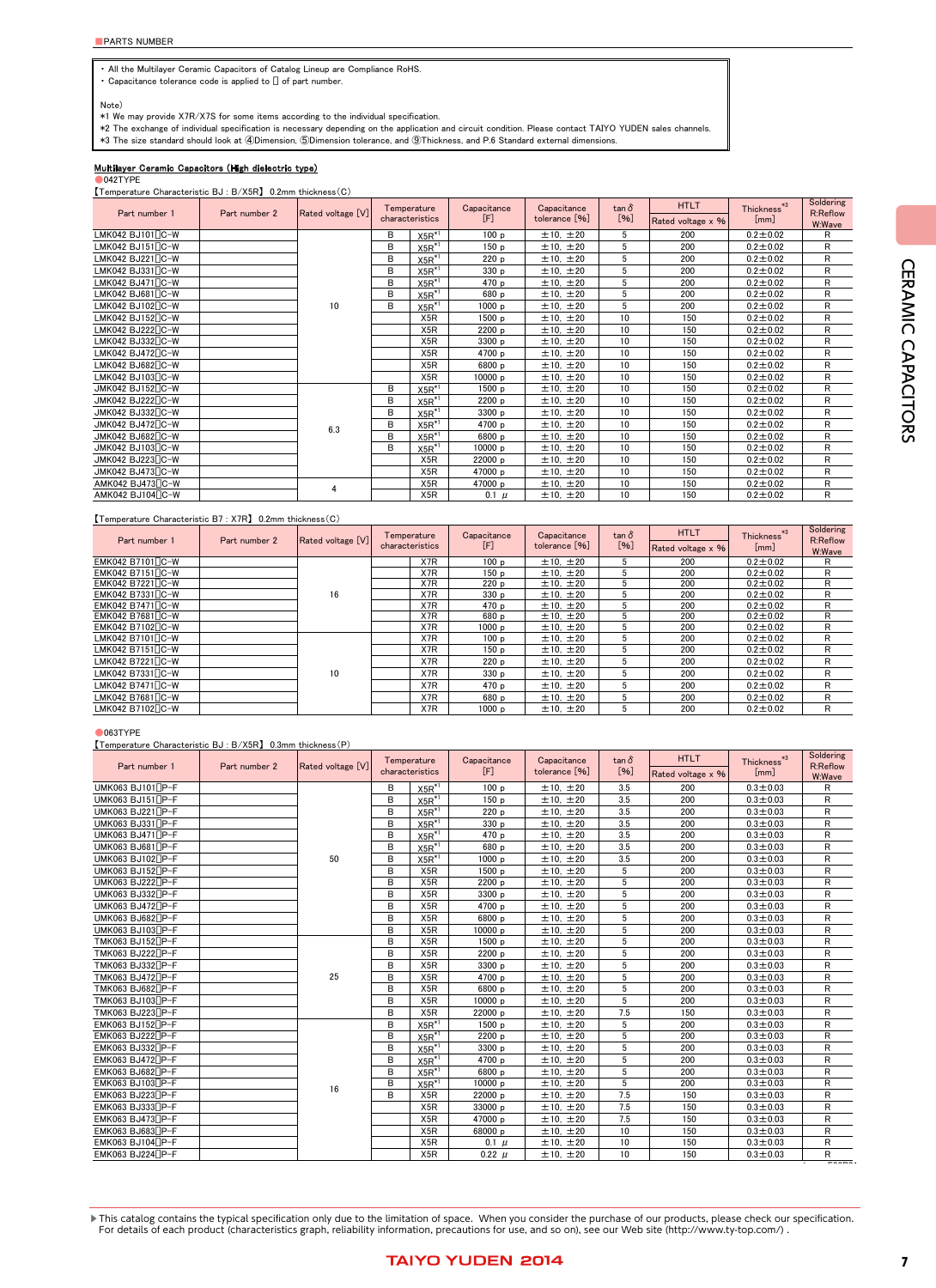| Part number 1     | Part number 2 | Rated voltage [V] | characteristics | Temperature | Capacitance<br>[F] | Capacitance<br>tolerance [%] | $tan \delta$<br>[%] | <b>HTLT</b><br>Rated voltage x % | Thickness <sup>*3</sup><br>[mm] | Soldering<br>R:Reflow<br>W:Wave |
|-------------------|---------------|-------------------|-----------------|-------------|--------------------|------------------------------|---------------------|----------------------------------|---------------------------------|---------------------------------|
| LMK063 BJ223□P-F  |               |                   | B               | X5R         | 22000 p            | ±10, ±20                     | 7.5                 | 150                              | $0.3 \pm 0.03$                  | R                               |
| LMK063 BJ333 IP-F |               |                   |                 | X5R         | 33000 p            | ±10, ±20                     | 7.5                 | 150                              | $0.3 \pm 0.03$                  | R                               |
| LMK063 BJ473ΠP-F  |               |                   |                 | X5R         | 47000 p            | ±10, ±20                     | 7.5                 | 150                              | $0.3 \pm 0.03$                  | R                               |
| LMK063 BJ683∏P-F  |               | 10                |                 | X5R         | 68000 p            | ±10, ±20                     | 10                  | 150                              | $0.3 \pm 0.03$                  | R                               |
| LMK063 BJ104∏P-F  |               |                   |                 | X5R         | $0.1 \mu$          | ±10, ±20                     | 10                  | 150                              | $0.3 \pm 0.03$                  | R                               |
| LMK063 BJ224 P-F  |               |                   |                 | X5R         | $0.22$ $\mu$       | ±10, ±20                     | 10                  | 150                              | $0.3 \pm 0.03$                  | R                               |
| JMK063 BJ223□P-F  |               |                   | в               | X5R         | 22000 p            | ±10, ±20                     | 7.5                 | 150                              | $0.3 \pm 0.03$                  | R                               |
| JMK063 BJ333 IP-F |               |                   |                 | X5R         | 33000 p            | ±10, ±20                     | 7.5                 | 150                              | $0.3 \pm 0.03$                  | R                               |
| JMK063 BJ473 P-F  |               |                   |                 | X5R         | 47000 p            | ±10, ±20                     | 7.5                 | 150                              | $0.3 \pm 0.03$                  | R                               |
| JMK063 BJ683 IP-F |               | 6.3               |                 | X5R         | 68000 p            | ±10, ±20                     | 10                  | 150                              | $0.3 \pm 0.03$                  | R                               |
| JMK063 BJ104[1P-F |               |                   |                 | X5R         | $0.1$ $\mu$        | ±10, ±20                     | 10                  | 150                              | $0.3 \pm 0.03$                  | R                               |
| JMK063 BJ224 P-F  |               |                   |                 | X5R         | $0.22$ $\mu$       | ±10, ±20                     | 10                  | 150                              | $0.3 \pm 0.03$                  | R                               |
| JMK063 BJ474 P-F  |               |                   |                 | X5R         | $0.47 \mu$         | ±10, ±20                     | 10                  | 150                              | $0.3 \pm 0.03$                  | R                               |
| JMK063ABJ105MP-F  |               |                   |                 | X5R         | $\mu$              | ±20                          | 10                  | 150                              | $0.3 \pm 0.05$                  | R                               |
| AMK063 BJ224 P-F  |               |                   |                 | X5R         | $0.22$ $\mu$       | ±10, ±20                     | 10                  | 150                              | $0.3 \pm 0.03$                  | R                               |
| AMK063 BJ474MP-F  |               |                   |                 | X5R         | $0.47 \mu$         | ±20                          | 10                  | 150                              | $0.3 \pm 0.03$                  | R                               |
| AMK063ABJ105MP-F  |               |                   |                 | X5R         | $\mu$              | ±20                          | 10                  | 150                              | $0.3 \pm 0.05$                  | R                               |

### 【Temperature Characteristic C6 : X6S】 0.3mm thickness(P)

| Part number 1                  | Part number 2 | Rated voltage [V] | Temperature      | Capacitance  | Capacitance   | $tan \delta$    | <b>HTLT</b>       | Thickness*3    | Soldering<br>R:Reflow |
|--------------------------------|---------------|-------------------|------------------|--------------|---------------|-----------------|-------------------|----------------|-----------------------|
|                                |               |                   | characteristics  | [F]          | tolerance [%] | [%]             | Rated voltage x % | [mm]           | W:Wave                |
| LMK063 C6333[]P-F              |               |                   | X6S              | 33000 р      | ± 10, ±20     | 7.5             | 150               | $0.3 \pm 0.03$ | R                     |
| LMK063 C6473∏P-F               |               |                   | X <sub>6</sub> S | 47000 p      | ±10, ±20      | 7.5             | 150               | $0.3 \pm 0.03$ | R                     |
| LMK063 C6683 P-F               |               | 10                | X <sub>6</sub> S | 68000 p      | ±10, ±20      | 10              | 150               | $0.3 \pm 0.03$ | R                     |
| LMK063 C6104 P-F               |               |                   | X <sub>6</sub> S | $0.1 \mu$    | ± 10, ±20     | 10              | 150               | $0.3 \pm 0.03$ | R                     |
| LMK063 C6224 P-F               |               |                   | X <sub>6</sub> S | $0.22 \mu$   | ± 10, ±20     | 10              | 150               | $0.3 \pm 0.03$ | R                     |
| JMK063 C6333∏P-F               |               |                   | X <sub>6</sub> S | 33000 р      | ± 10, ±20     | 7.5             | 150               | $0.3 \pm 0.03$ | R                     |
| JMK063 C6473 <sup>[]</sup> P-F |               |                   | X6S              | 47000 p      | ± 10, ±20     | 7.5             | 150               | $0.3 \pm 0.03$ | R                     |
| JMK063 C6683 P-F               |               | 6.3               | X6S              | 68000 p      | ± 10, ±20     | 10              | 150               | $0.3 \pm 0.03$ | R                     |
| JMK063 C6104 P-F               |               |                   | X <sub>6</sub> S | $0.1 \mu$    | ± 10, ±20     | 10 <sup>°</sup> | 150               | $0.3 \pm 0.03$ | R                     |
| JMK063 C6224□P-F               |               |                   | X <sub>6</sub> S | $0.22$ $\mu$ | ± 10, ±20     | 10 <sup>1</sup> | 150               | $0.3 \pm 0.03$ | R                     |
| AMK063 C6474MP-F               |               |                   | X <sub>6</sub> S | $0.47 \mu$   | ±20           | 10              | 150               | $0.3 \pm 0.03$ | R                     |
| AMK063AC6105MP-F               |               |                   | X <sub>6</sub> S | $\mu$        | ±20           | 10              | 150               | $0.3 \pm 0.05$ | R                     |

【Temperature Characteristic B7 : X7R】 0.3mm thickness(P)

| Part number 1                           | Part number 2 | Rated voltage [V] | Temperature     | Capacitance | Capacitance   | $tan \delta$ | <b>HTLT</b>       | Thickness*3    | Soldering<br>R:Reflow |
|-----------------------------------------|---------------|-------------------|-----------------|-------------|---------------|--------------|-------------------|----------------|-----------------------|
|                                         |               |                   | characteristics | [F]         | tolerance [%] | $[%]$        | Rated voltage x % | [mm]           | W:Wave                |
| UMK063 B7101 <sub>[P-F</sub>            |               |                   | X7R             | 100p        | ±10, ±20      | 3.5          | 200               | $0.3 \pm 0.03$ | R                     |
| UMK063 B7151 <sub>[P-F</sub>            |               |                   | X7R             | 150p        | ±10, ±20      | 3.5          | 200               | $0.3 \pm 0.03$ | R                     |
| UMK063 B7221 <sub>□P-F</sub>            |               |                   | X7R             | 220 p       | ±10, ±20      | 3.5          | 200               | $0.3 \pm 0.03$ | R                     |
| UMK063 B7331[IP-F                       |               | 50                | X7R             | 330 p       | ±10, ±20      | 3.5          | 200               | $0.3 \pm 0.03$ | R                     |
| UMK063 B7471□P-F                        |               |                   | X7R             | 470 p       | ±10, ±20      | 3.5          | 200               | $0.3 + 0.03$   | R                     |
| UMK063 B7681[]P-F                       |               |                   | X7R             | 680 p       | ±10, ±20      | 3.5          | 200               | $0.3 \pm 0.03$ | R                     |
| UMK063 B7102 <sub>[P-F</sub>            |               |                   | X7R             | 1000p       | ±10, ±20      | 3.5          | 200               | $0.3 \pm 0.03$ | R                     |
| TMK063 B7152∏P-F                        |               |                   | X7R             | 1500 p      | ±10, ±20      | 5            | 200               | $0.3 + 0.03$   | R                     |
| TMK063 B7222 P-F                        |               |                   | X7R             | 2200 p      | ±10, ±20      | 5            | 200               | $0.3 \pm 0.03$ | R                     |
| TMK063 B7332 P-F                        |               | 25                | X7R             | 3300 p      | ±10, ±20      | 5            | 200               | $0.3 \pm 0.03$ | R                     |
| TMK063 B7472 P-F                        |               |                   | X7R             | 4700 p      | ±10, ±20      | 5            | 200               | $0.3 \pm 0.03$ | R                     |
| TMK063 B7682∏P-F                        |               |                   | X7R             | 6800 p      | ±10, ±20      | 5            | 200               | $0.3 \pm 0.03$ | R                     |
| TMK063 B7103∏P-F                        |               |                   | X7R             | 10000 p     | ±10, ±20      | 5            | 200               | $0.3 \pm 0.03$ | R                     |
| EMK063 B7152 <sub>D</sub> P-F           |               |                   | X7R             | 1500 p      | ±10, ±20      | 5            | 200               | $0.3 \pm 0.03$ | R                     |
| EMK063 B7222∏P-F                        |               |                   | X7R             | 2200 p      | ±10, ±20      | 5            | 200               | $0.3 \pm 0.03$ | R                     |
| EMK063 B7332 <sup></sup> <sub>D-F</sub> |               |                   | X7R             | 3300 p      | ±10, ±20      | 5            | 200               | $0.3 \pm 0.03$ | R                     |
| EMK063 B7472∏P-F                        |               | 16                | X7R             | 4700 p      | ±10, ±20      | 5            | 200               | $0.3 \pm 0.03$ | R                     |
| EMK063 B7682 <sup>[]P-F</sup>           |               |                   | X7R             | 6800 p      | ±10, ±20      | 5            | 200               | $0.3 \pm 0.03$ | R                     |
| EMK063 B7103 <sub>□</sub> P-F           |               |                   | X7R             | 10000 p     | ±10, ±20      | 5            | 200               | $0.3 \pm 0.03$ | R                     |
| EMK063 B7223 <sup>[]P-F</sup>           |               |                   | X7R             | 22000 p     | ±10, ±20      | 7.5          | 150               | $0.3 \pm 0.03$ | R                     |

●105TYPE<br>【Temperature Characteristic BJ : B/X5R】 0.5mm thickness(V)

|                                |               |                   | Temperature     |                  | Capacitance | Capacitance   | $tan \delta$ | <b>HTLT</b>       | Thickness*3       | Soldering<br>R:Reflow |
|--------------------------------|---------------|-------------------|-----------------|------------------|-------------|---------------|--------------|-------------------|-------------------|-----------------------|
| Part number 1                  | Part number 2 | Rated voltage [V] | characteristics |                  | [F]         | tolerance [%] | $[%]$        | Rated voltage x % | [mm]              | W:Wave                |
| UMK105 BJ221[]V-F              |               |                   | в               | $X5R^{*1}$       | 220p        | ±10, ±20      | 2.5          | 200               | $0.5 \pm 0.05$    | R                     |
| UMK105 BJ331 <sup>[]</sup> V-F |               |                   | B               | $X5R^{*1}$       | 330 p       | ±10, ±20      | 2.5          | 200               | $0.5 + 0.05$      | R                     |
| UMK105 BJ471 N-F               |               |                   | в               | $X5R^{*1}$       | 470 p       | ±10, ±20      | 2.5          | 200               | $0.5 \pm 0.05$    | R                     |
| UMK105 BJ681 N-F               |               |                   | B               | $X5R^{*1}$       | 680 p       | ±10, ±20      | 2.5          | 200               | $0.5 \pm 0.05$    | R                     |
| UMK105 BJ102 <sup>[]</sup> V-F |               |                   | в               | $X5R^{*1}$       | 1000 p      | ±10, ±20      | 2.5          | 200               | $0.5 \pm 0.05$    | R                     |
| UMK105 BJ152 <sup>[]</sup> V-F |               |                   | B               | $X5R^{*1}$       | 1500 p      | ±10, ±20      | 2.5          | 200               | $0.5 \pm 0.05$    | R                     |
| UMK105 BJ222 <sup>DV-F</sup>   |               | 50                | B               | $X5R^{*1}$       | 2200 p      | ±10, ±20      | 2.5          | 200               | $0.5 \pm 0.05$    | R                     |
| UMK105 BJ332 TV-F              |               |                   | в               | $X5R^{*1}$       | 3300 p      | ±10, ±20      | 2.5          | 200               | $0.5 \pm 0.05$    | R                     |
| UMK105 BJ472 N-F               |               |                   | в               | $X5R^{*1}$       | 4700 p      | ±10, ±20      | 2.5          | 200               | $0.5 \pm 0.05$    | R                     |
| UMK105 BJ682 N-F               |               |                   | B               | $X5R^{*1}$       | 6800 p      | ±10, ±20      | 2.5          | 150               | $0.5 \pm 0.05$    | R                     |
| UMK105 BJ103 <sup>[</sup> V-F  |               |                   | B               | $X5R^{*1}$       | 10000 p     | ±10, ±20      | 3.5          | 200               | $0.5 \pm 0.05$    | R                     |
| UMK105 BJ104 N-F               |               |                   |                 | X <sub>5</sub> R | $0.1$ $\mu$ | ±10, ±20      | 10           | 150               | $0.5 \pm 0.05$    | R                     |
| UMK105 BJ224 <sup>[]</sup> V-F |               |                   |                 | X <sub>5</sub> R | $0.22 \mu$  | ±10, ±20      | 10           | 150               | $0.5 \pm 0.05$    | R                     |
| UMK105ABJ474 TV-F              |               |                   |                 | X <sub>5</sub> R | $0.47 \mu$  | ±10, ±20      | 10           | 150               | $0.5 \pm 0.10$    | R                     |
| GMK105 BJ104 TV-F              |               | 35                | в               | X <sub>5</sub> R | $0.1$ $\mu$ | ±10, ±20      | 5            | 150               | $0.5 \pm 0.05$    | R                     |
| TMK105 BJ153 N-F               |               |                   | B               | $X5R^{*1}$       | 15000 p     | ±10, ±20      | 3.5          | 200               | $0.5 \pm 0.05$    | R                     |
| TMK105 BJ223 <sup>[]</sup> V-F |               |                   | B               | $X5R^{*1}$       | 22000 p     | ±10, ±20      | 3.5          | 200               | $0.5 \pm 0.05$    | R                     |
| TMK105 BJ333 V-F               |               |                   | B               | $X5R^{*1}$       | 33000 p     | ±10, ±20      | 3.5          | 150               | $0.5 \pm 0.05$    | R                     |
| TMK105 BJ473[]V-F              |               |                   | в               | $X5R^{*1}$       | 47000 p     | ±10, ±20      | 3.5          | 150               | $0.5 \pm 0.05$    | R                     |
| TMK105 BJ104[]V-F              |               | 25                | B               | X <sub>5</sub> R | 0.1 $\mu$   | ±10, ±20      | 5            | 150               | $0.5 \pm 0.05$    | R                     |
| TMK105 BJ224 N-F               |               |                   |                 | X <sub>5</sub> R | $0.22 \mu$  | ±10, ±20      | 10           | 200               | $0.5 \pm 0.05$    | R                     |
| TMK105ABJ474 <sup>[]</sup> V-F |               |                   |                 | X <sub>5</sub> R | $0.47 \mu$  | ±10, ±20      | 10           | 200               | $0.5 \pm 0.10$    | R                     |
| TMK105 BJ105 TV-F              |               |                   |                 | X <sub>5</sub> R | 1 μ         | ±10, ±20      | 10           | 150               | $0.5 \pm 0.05$    | R                     |
| TMK105CBJ225MV-F               |               |                   |                 | X <sub>5</sub> R | 2.2 $\mu$   | ±20           | 10           | 150               | $0.5 + 0.20 / -0$ | R                     |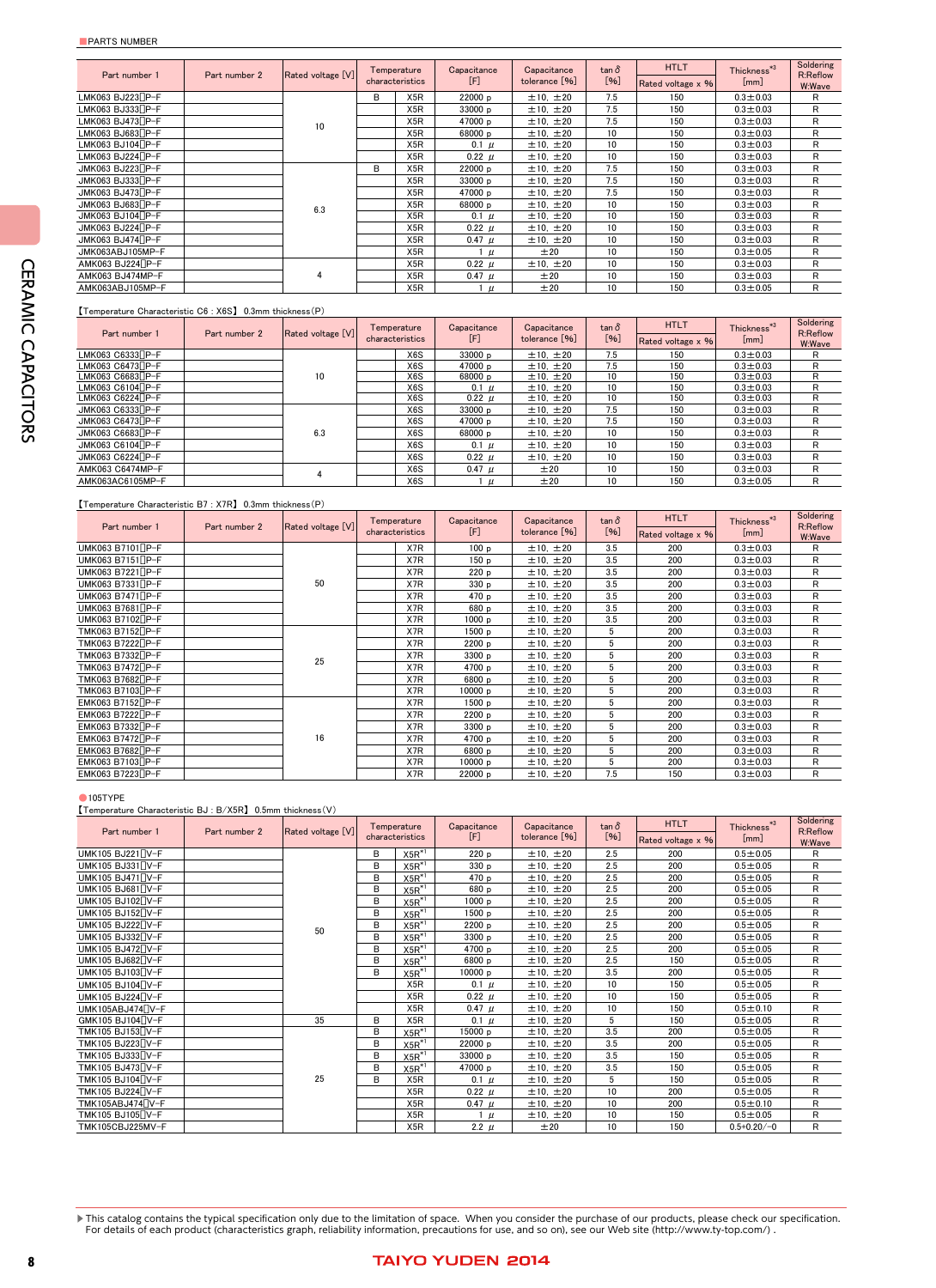|                                |                   |                   |   | Temperature      | Capacitance | Capacitance   | $tan \delta$ | <b>HTLT</b>       | Thickness*3          | Soldering          |
|--------------------------------|-------------------|-------------------|---|------------------|-------------|---------------|--------------|-------------------|----------------------|--------------------|
| Part number 1                  | Part number 2     | Rated voltage [V] |   | characteristics  | $[{\sf F}]$ | tolerance [%] | $[%]$        | Rated voltage x % | [mm]                 | R:Reflow<br>W:Wave |
| EMK105 BJ153 V-F               |                   |                   | В | $X5R^{*1}$       | 15000 p     | ±10, ±20      | 3.5          | 200               | $0.5 \pm 0.05$       | R                  |
| EMK105 BJ223 <sup>[]</sup> V-F |                   |                   | B | $X5R^{*1}$       | 22000 p     | ±10, ±20      | 3.5          | 200               | $0.5 \pm 0.05$       | R                  |
| EMK105 BJ333 V-F               |                   |                   | в | $X5R^{*1}$       | 33000 p     | ±10, ±20      | 3.5          | 200               | $0.5 \pm 0.05$       | R                  |
| EMK105 BJ473 <sup>[]</sup> V-F |                   |                   | B | $X5R^{*1}$       | 47000 p     | ±10, ±20      | 3.5          | 200               | $0.5 \pm 0.05$       | R                  |
| EMK105 BJ683 <sup>[]</sup> V-F |                   | 16                | в | X5R              | 68000 p     | ±10, ±20      | 5            | 200               | $0.5 \pm 0.05$       | R                  |
| EMK105 BJ104 <sup>[]</sup> V-F |                   |                   | B | $X5R^{*1}$       | $0.1$ $\mu$ | ±10, ±20      | 5            | 150               | $0.5 \pm 0.05$       | R                  |
| EMK105 BJ224 TV-F              |                   |                   | B | X <sub>5</sub> R | $0.22 \mu$  | ±10, ±20      | 5            | 150               | $0.5 \pm 0.05$       | R                  |
| EMK105ABJ474NV-F               |                   |                   |   | X <sub>5</sub> R | $0.47 \mu$  | ±10, ±20      | 10           | 150               | $0.5 \pm 0.10$       | R                  |
| EMK105 BJ105 <sup>[]</sup> V-F |                   |                   |   | X <sub>5</sub> R | $1 \mu$     | ±10, ±20      | 10           | 150               | $0.5 \pm 0.05$       | R                  |
| EMK105ABJ225MV-F               |                   |                   |   | X5R              | 2.2 $\mu$   | ±20           | 10           | 150               | $0.5 \pm 0.10$       | R                  |
| LMK105 BJ104 <sup>[]</sup> V-F |                   |                   | B | X <sub>5</sub> R | $0.1$ $\mu$ | ±10, ±20      | 5            | 200               | $0.5 \pm 0.05$       | R                  |
| LMK105 BJ224 N-F               |                   |                   | в | X <sub>5</sub> R | 0.22 $\mu$  | ±10, ±20      | 5            | 150               | $0.5 \pm 0.05$       | R                  |
| LMK105 BJ474 <sup>[]</sup> V-F |                   | 10                |   | X5R              | $0.47 \mu$  | ±10, ±20      | 10           | 150               | $0.5 \pm 0.05$       | R                  |
| LMK105 BJ105 <sup>[]</sup> V-F |                   |                   |   | X <sub>5</sub> R | $1 \mu$     | ±10, ±20      | 10           | 150               | $0.5 \pm 0.05$       | R                  |
| LMK105 BJ225MV-F               |                   |                   |   | X <sub>5</sub> R | 2.2 $\mu$   | ±20           | 10           | 150               | $0.5 \pm 0.05$       | R                  |
| LMK105BBJ475MVLF               |                   |                   |   | X <sub>5</sub> R | 4.7 $\mu$   | ±20           | 10           | 150               | $0.5 + 0.15 / -0.05$ | R                  |
| JMK105 BJ224 N-F               |                   |                   | B | X <sub>5</sub> R | $0.22 \mu$  | ±10, ±20      | 5            | 150               | $0.5 + 0.05$         | R                  |
| JMK105 BJ474 <sup>[]</sup> V-F |                   |                   |   | X <sub>5</sub> R | $0.47 \mu$  | ±10, ±20      | 10           | 150               | $0.5 + 0.05$         | R                  |
| JMK105 BJ105 <sup>[]</sup> V-F |                   | 6.3               |   | X <sub>5</sub> R | $\mu$       | ±10, ±20      | 10           | 150               | $0.5 \pm 0.05$       | R                  |
| JMK105 BJ225MV-F               |                   |                   |   | X <sub>5</sub> R | 2.2 $\mu$   | ±20           | 10           | 150               | $0.5 \pm 0.05$       | R                  |
| JMK105BBJ475MV-F               | JMK105 BJ475MV-FD |                   |   | X <sub>5</sub> R | 4.7 $\mu$   | ±20           | 10           | 150               | $0.5 + 0.15 / -0.05$ | R                  |
| AMK105 BJ335MV-F               |                   |                   |   | X <sub>5</sub> R | $3.3$ $\mu$ | ±20           | 10           | 150               | $0.5 + 0.05$         | R                  |
| AMK105ABJ475MV-F               | AMK105 BJ475MV-F  | 4                 |   | X <sub>5</sub> R | 4.7 $\mu$   | ±20           | 10           | 150               | $0.5 + 0.10$         | R                  |
| AMK105CBJ106MV-F               |                   |                   |   | X <sub>5</sub> R | $10 \mu$    | ±20           | 10           | 150               | $0.5 + 0.20 / -0$    | R                  |

#### 【Temperature Characteristic BJ : B/X5R】 0.3mm thickness(P)

| Part number 1                  | Part number 2 | Rated voltage [V] | Temperature<br>characteristics |                  | Capacitance  | Capacitance   | $tan \delta$ | <b>HTLT</b>       | Thickness <sup>*3</sup> | Soldering<br>R:Reflow |
|--------------------------------|---------------|-------------------|--------------------------------|------------------|--------------|---------------|--------------|-------------------|-------------------------|-----------------------|
|                                |               |                   |                                |                  | [F]          | tolerance [%] | $[%]$        | Rated voltage x % | [mm]                    | W:Wave                |
| TMK105 BJ103∏P-F               |               |                   | в                              | X <sub>5</sub> R | 10000 p      | ±10, ±20      |              | 150               | $0.3 \pm 0.03$          |                       |
| TMK105 BJ104 <sup>[</sup> ]P-F |               | 25                |                                | X <sub>5</sub> R | $0.1$ $\mu$  | ±10, ±20      | 10           | 150               | $0.3 \pm 0.03$          |                       |
| TMK105 BJ224 <sup>[]P-F</sup>  |               |                   |                                | X <sub>5</sub> R | $0.22$ $\mu$ | ±10, ±20      | 10           | 150               | $0.3 \pm 0.03$          |                       |
| TMK105 BJ474□P-F               |               |                   |                                | X <sub>5</sub> R | $0.47 \mu$   | ±10, ±20      | 10           | 150               | $0.3 \pm 0.03$          |                       |
| EMK105 BJ474 P-F               |               | 16                |                                | X <sub>5</sub> R | $0.47 \mu$   | ±10, ±20      | 10           | 150               | $0.3 \pm 0.03$          |                       |
| LMK105 BJ105 TPLF              |               | 10                |                                | X <sub>5</sub> R | $\mu$        | ±10, ±20      | 10           | 150               | $0.3 \pm 0.03$          |                       |
| JMK105 BJ105∏P-F               |               | 6.3               |                                | X <sub>5</sub> R | $\mu$        | ±10, ±20      | 10           | 150               | $0.3 \pm 0.03$          |                       |
| AMK105 BJ225MP-F               |               |                   |                                | X <sub>5</sub> R | 2.2 $\mu$    | ±20           | 10           | 150               | $0.3 \pm 0.03$          | R                     |

#### 【Temperature Characteristic BJ : X5R】 0.2mm thickness(C)

| Part number 1     | Part number 2 | Rated voltage [V] | Temperature<br>characteristics | Capacitance  | Capacitance<br>tolerance [%] | $tan \delta$<br>$[%]$ | <b>HTLT</b><br>Rated voltage x % | $*3$<br><b>Thickness</b><br>[mm] | Soldering<br>R:Reflow<br>W:Wave |
|-------------------|---------------|-------------------|--------------------------------|--------------|------------------------------|-----------------------|----------------------------------|----------------------------------|---------------------------------|
| LMK105 BJ104 OC-F |               |                   | X5R                            | 0.1 $\mu$    | ±10, ±20                     | 10                    | 150                              | $0.2 \pm 0.02$                   |                                 |
| JMK105 BJ224 C-F  |               |                   | X <sub>5</sub> R               | $0.22 \mu$   | ±10, ±20                     | 10                    | 150                              | $0.2 \pm 0.02$                   |                                 |
| JMK105 BJ474 C-F  |               | 6.3               | X <sub>5</sub> R               | $0.47 \mu$   | ±10, ±20                     | 10                    | 150                              | $0.2 \pm 0.02$                   |                                 |
| JMK105 BJ105MC-F  |               |                   | X <sub>5</sub> R               | $\mathbf{u}$ | ±20                          | 10                    | 150                              | $0.2 \pm 0.02$                   |                                 |

### 【Temperature Characteristic C6 : X6S】 0.5mm thickness(V)

| Part number 1    | Part number 2 | Rated voltage [V] | Temperature      | Capacitance | Capacitance   | $tan \delta$ | <b>HTLT</b>       | Thickness*3          | Soldering<br>R:Reflow |
|------------------|---------------|-------------------|------------------|-------------|---------------|--------------|-------------------|----------------------|-----------------------|
|                  |               |                   | characteristics  |             | tolerance [%] | [%]          | Rated voltage x % | [mm]                 | W:Wave                |
| EMK105 C6105 V-F |               | 16                | X6S              | $\mu$       | ±10, ±20      | 10           | 150               | $0.5 \pm 0.05$       | R                     |
| EMK105CC6225MV-F |               |                   | X6S              | 2.2 $\mu$   | ±20           | 10           | 150               | $0.5 + 0.20 / -0$    | R                     |
| LMK105 C6105 V-F |               | 10                | X <sub>6</sub> S | $\mu$       | ±10, ±20      | 10           | 200               | $0.5 \pm 0.05$       | R                     |
| LMK105AC6225MV-F |               |                   | X6S              | 2.2 $\mu$   | ±20           | 10           | 150               | $0.5 \pm 0.10$       |                       |
| JMK105 C6105 V-F |               |                   | X <sub>6</sub> S | $\mu$       | ±10, ±20      | 10           | 150               | $0.5 \pm 0.05$       |                       |
| JMK105 C6225MV-F |               | 6.3               | X6S              | 2.2 $\mu$   | ±20           | 10           | 150               | $0.5 \pm 0.05$       | R                     |
| JMK105BC6475MV-F |               |                   | X6S              | 4.7 $\mu$   | ±20           | 10           | 150               | $0.5 + 0.15 / -0.05$ | R                     |
| AMK105BC6475MV-F |               |                   | X <sub>6</sub> S | $4.7 \mu$   | ±20           | 10           | 150               | $0.5 + 0.15 / -0.05$ | R                     |

【Temperature Characteristic B7 : X7R】 0.5mm thickness(V)

| Part number 2<br>Part number 1 | Rated voltage [V] | Temperature | Capacitance     | Capacitance  | $\tan \delta$ | <b>HTLT</b> | Thickness*3       | Soldering      |                    |
|--------------------------------|-------------------|-------------|-----------------|--------------|---------------|-------------|-------------------|----------------|--------------------|
|                                |                   |             | characteristics | $[{\sf F}]$  | tolerance [%] | $[%]$       | Rated voltage x % | [mm]           | R:Reflow<br>W:Wave |
| UMK105 B7221 <sup>[]</sup> V-F |                   |             | X7R             | 220p         | ±10, ±20      | 2.5         | 200               | $0.5 \pm 0.05$ | R                  |
| UMK105 B7331□V-F               |                   |             | X7R             | 330 p        | ±10, ±20      | 2.5         | 200               | $0.5 \pm 0.05$ | R                  |
| UMK105 B7471 N-F               |                   |             | X7R             | 470 p        | ±10, ±20      | 2.5         | 200               | $0.5 \pm 0.05$ | R                  |
| UMK105 B7681[JV-F              |                   |             | X7R             | 680 p        | ±10, ±20      | 2.5         | 200               | $0.5 \pm 0.05$ | R                  |
| UMK105 B7102 <sup>[]</sup> V-F |                   |             | X7R             | 1000 p       | ±10, ±20      | 2.5         | 200               | $0.5 \pm 0.05$ | R                  |
| UMK105 B7152 <sup>[]</sup> V-F |                   | 50          | X7R             | 1500 p       | ±10, ±20      | 2.5         | 200               | $0.5 \pm 0.05$ | R                  |
| UMK105 B7222 <sup>[]</sup> V-F |                   |             | X7R             | 2200 p       | ±10, ±20      | 2.5         | 200               | $0.5 \pm 0.05$ | R                  |
| UMK105 B7332 TV-F              |                   |             | X7R             | 3300 p       | ±10, ±20      | 2.5         | 200               | $0.5 \pm 0.05$ | R                  |
| UMK105 B7472 N-F               |                   |             | X7R             | 4700 p       | ±10, ±20      | 2.5         | 200               | $0.5 \pm 0.05$ | R                  |
| UMK105 B7682 N-F               |                   |             | X7R             | 6800 p       | ±10, ±20      | 2.5         | 200               | $0.5 \pm 0.05$ | R                  |
| UMK105 B7103 <sup>[</sup> V-F  |                   |             | X7R             | 10000 p      | ± 10, ±20     | 3.5         | 200               | $0.5 \pm 0.05$ | R                  |
| UMK105 B7104 TV-FR             |                   |             | X7R             | $0.1$ $\mu$  | ±10, ±20      | 10          | 150               | $0.5 \pm 0.05$ | R                  |
| TMK105 B7152 <sub>U</sub> V-F  |                   |             | X7R             | 1500 p       | ±10, ±20      | 2.5         | 200               | $0.5 \pm 0.05$ | R                  |
| TMK105 B7222 TV-F              |                   |             | X7R             | 2200 p       | ±10, ±20      | 2.5         | 200               | $0.5 \pm 0.05$ | R                  |
| TMK105 B7332 <sup>[]</sup> V-F |                   |             | X7R             | 3300 p       | ±10, ±20      | 2.5         | 200               | $0.5 \pm 0.05$ | R                  |
| TMK105 B7472 <sup>[]</sup> V-F |                   | 25          | X7R             | 4700 p       | ± 10, ±20     | 2.5         | 200               | $0.5 \pm 0.05$ | R                  |
| TMK105 B7682 <sup>[]</sup> V-F |                   |             | X7R             | 6800 p       | ±10, ±20      | 2.5         | 200               | $0.5 + 0.05$   | R                  |
| TMK105 B7103 TV-F              |                   |             | X7R             | 10000 p      | ± 10, ±20     | 3.5         | 200               | $0.5 \pm 0.05$ | R                  |
| TMK105 B7104 <sub>D</sub> V-FR |                   |             | X7R             | $0.1$ $\mu$  | ±10, ±20      | 10          | 200               | $0.5 + 0.05$   | R                  |
| TMK105 B7224□V-FR              |                   |             | X7R             | $0.22$ $\mu$ | ±10, ±20      | 10          | 150               | $0.5 \pm 0.05$ | R                  |
| EMK105 B7223 V-F               |                   |             | X7R             | 22000 p      | ± 10. ± 20    | 3.5         | 200               | $0.5 \pm 0.05$ | R                  |
| EMK105 B7473 <sup>[]</sup> V-F |                   | 16          | X7R             | 47000 p      | ±10, ±20      | 3.5         | 200               | $0.5 + 0.05$   | R                  |
| EMK105 B7104 <sup>[]</sup> V-F |                   |             | X7R             | $0.1$ $\mu$  | ±10, ±20      | 5           | 150               | $0.5 \pm 0.05$ | R                  |
| EMK105 B7224 V-FR              |                   |             | X7R             | $0.22$ $\mu$ | ±10, ±20      | 10          | 150               | $0.5 \pm 0.05$ | R                  |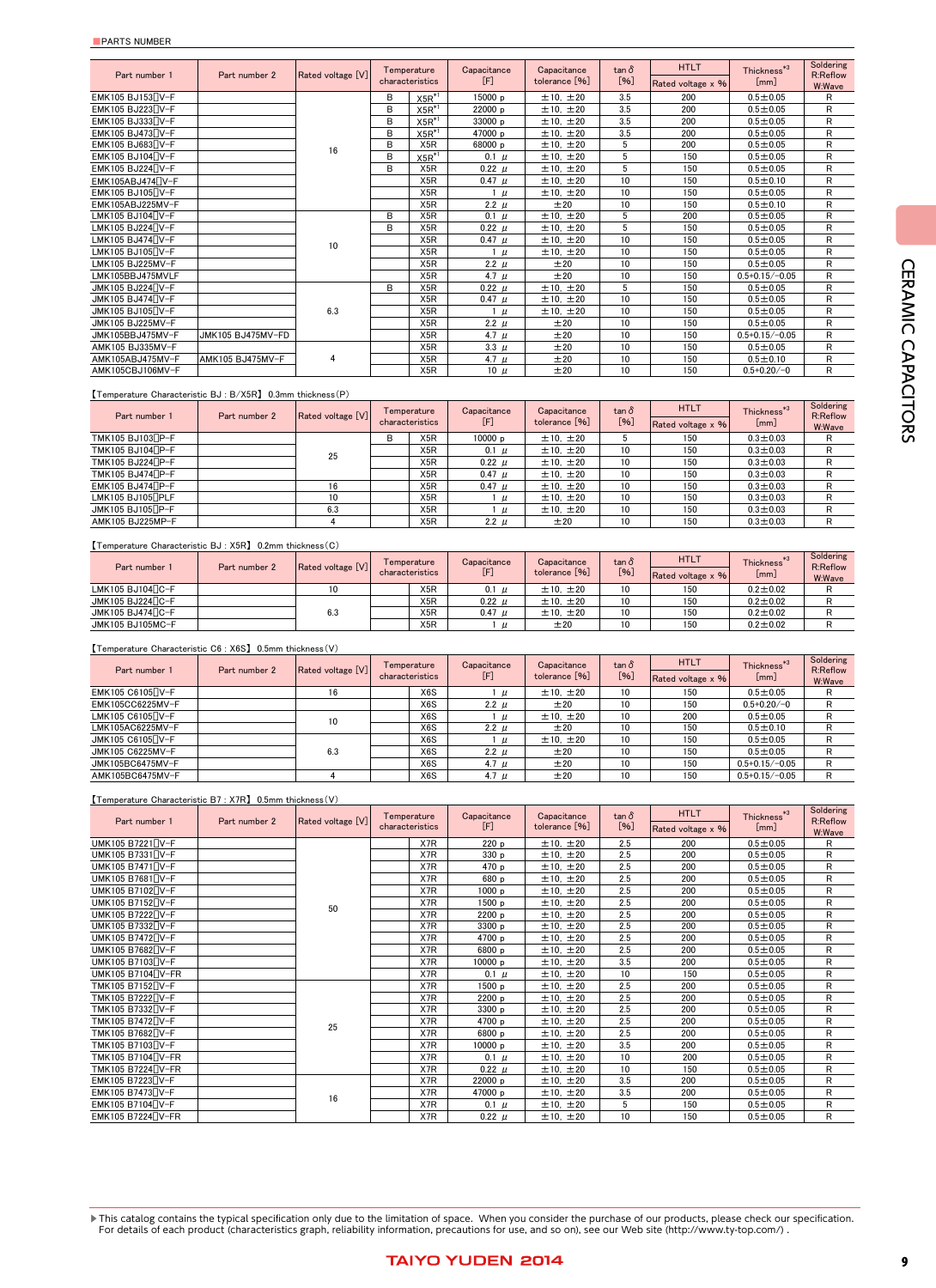| Part number 1                  | Part number 2 | Rated voltage [V] | Temperature<br>characteristics | Capacitance<br>[F] | Capacitance<br>tolerance [%] | $tan \delta$<br>$[%]$ | <b>HTLT</b><br>Rated voltage x % | Thickness <sup>*3</sup><br>[mm] | Soldering<br>R:Reflow<br>W:Wave |
|--------------------------------|---------------|-------------------|--------------------------------|--------------------|------------------------------|-----------------------|----------------------------------|---------------------------------|---------------------------------|
| LMK105 B7223 V-F               |               |                   | X7R                            | 22000 p            | ±10, ±20                     | 3.5                   | 200                              | $0.5 \pm 0.05$                  |                                 |
| LMK105 B7473 N-F               |               |                   | X7R                            | 47000 p            | ±10, ±20                     | 3.5                   | 200                              | $0.5 \pm 0.05$                  |                                 |
| LMK105 B7104 <sup>[]</sup> V-F |               | 10                | X7R                            | $0.1$ $\mu$        | ±10, ±20                     |                       | 150                              | $0.5 \pm 0.05$                  |                                 |
| LMK105 B7224 V-FR              |               |                   | X7R                            | $0.22$ $\mu$       | ±10, ±20                     | 10                    | 150                              | $0.5 \pm 0.05$                  |                                 |
| LMK105 B7474 N-F               |               |                   | X7R                            | $0.47 \mu$         | ±10, ±20                     | 10                    | 150                              | $0.5 \pm 0.05$                  |                                 |
| JMK105 B7224 7V-F              |               | 6.3               | X7R                            | $0.22 \mu$         | ±10, ±20                     |                       | 150                              | $0.5 \pm 0.05$                  |                                 |
| JMK105 B7474 N-F               |               |                   | X7R                            | 0.47 $\mu$         | ±10, ±20                     | 10                    | 150                              | $0.5 \pm 0.05$                  | R                               |

【Temperature Characteristic F : F/Y5V】 0.5mm thickness(V)

| Part number 1   | Part number 2 | Rated voltage [V] | Temperature<br>characteristics | Capacitance<br>Œ | Capacitance<br>tolerance [%] | $tan \delta$<br>[%] | <b>HTLT</b><br>Rated voltage x % | Thickness <sup>*3</sup><br>[mm] | Soldering<br>R:Reflow<br>W:Wave |
|-----------------|---------------|-------------------|--------------------------------|------------------|------------------------------|---------------------|----------------------------------|---------------------------------|---------------------------------|
| UMK105 F103ZV-F |               | 50                | Y5V                            | 10000 p          | $+80/-20$                    |                     | 200                              | $0.5 \pm 0.05$                  |                                 |
| TMK105 F223ZV-F |               | 25                | Y5V                            | 22000 p          | $+80/-20$                    |                     | 200                              | $0.5 \pm 0.05$                  |                                 |
| EMK105 F473ZV-F |               | 16                | Y5V                            | 47000 p          | $+80/-20$                    |                     | 200                              | $0.5 \pm 0.05$                  |                                 |
| EMK105 F104ZV-F |               |                   | Y5V                            | $0.1$ $\mu$      | $+80/-20$                    |                     | 200                              | $0.5 \pm 0.05$                  |                                 |
| LMK105 F224ZV-F |               | 10                | Y5V                            | $0.22 \mu$       | $+80/-20$                    | 11                  | 200                              | $0.5 \pm 0.05$                  |                                 |
| JMK105 F474ZV-F |               | 6.3               | Y5V                            | $0.47 \mu$       | $+80/-20$                    | 12.5                | 200                              | $0.5 \pm 0.05$                  |                                 |
| JMK105 F105ZV-F |               |                   | Y5V                            | $\mu$            | $+80/-20$                    | 20                  | 150                              | $0.5 \pm 0.05$                  |                                 |

●107TYPE

【Temperature Characteristic BJ : B/X5R】 0.8mm thickness(A)

| Part number 1<br>Part number 2 | Rated voltage [V]               |     | Temperature     | Capacitance      | Capacitance | $\tan \delta$ | <b>HTLT</b> | Thickness*3       | Soldering<br>R:Reflow |        |
|--------------------------------|---------------------------------|-----|-----------------|------------------|-------------|---------------|-------------|-------------------|-----------------------|--------|
|                                |                                 |     | characteristics |                  | [F]         | tolerance [%] | [%]         | Rated voltage x % | [mm]                  | W:Wave |
| UMK107ABJ474[]A-T              | UMK107 BJ474□A-TD               |     |                 | X <sub>5</sub> R | $0.47 \mu$  | ±10, ±20      | 10          | 150               | $0.8 + 0.15 / -0.05$  | R      |
| UMK107 BJ105∏A-T               |                                 | 50  |                 | X <sub>5R</sub>  | $\mu$       | ± 10. ± 20    | 10          | 150               | $0.8 \pm 0.10$        | R      |
| UMK107BBJ225 TA-T              |                                 |     |                 | X <sub>5R</sub>  | 2.2 $\mu$   | ±10, ±20      | 10          | 150               | $0.8 + 0.20 / -0$     | R      |
| GMK107 BJ105[]A-T              |                                 | 35  | в               | X <sub>5</sub> R | $1 \mu$     | ±10, ±20      | 5           | 150               | $0.8 \pm 0.10$        | R      |
| TMK107 BJ224 A-T               |                                 |     | В               | X <sub>5R</sub>  | $0.22 \mu$  | ±10, ±20      | 3.5         | 200               | $0.8 \pm 0.10$        | R/W    |
| TMK107 BJ474□A-T               |                                 | 25  | В               | X <sub>5R</sub>  | 0.47 $\mu$  | ± 10, ±20     | 3.5         | 150               | $0.8 \pm 0.10$        | R      |
| TMK107 BJ105 A-T               |                                 |     | B               | X <sub>5</sub> R | $1 \mu$     | ±10, ±20      | 5           | 150               | $0.8 \pm 0.10$        | R      |
| TMK107ABJ225 TA-T              | TMK107 BJ225 <sup>[</sup> ]A-TD |     |                 | X <sub>5R</sub>  | $2.2$ $\mu$ | ± 10. ± 20    | 10          | 150               | $0.8 + 0.15 / -0.05$  | R      |
| EMK107 BJ224 <sup>[]</sup> A-T |                                 |     | В               | $X5R^{*1}$       | $0.22 \mu$  | ±10, ±20      | 3.5         | 200               | $0.8 \pm 0.10$        | R/W    |
| EMK107 BJ474 <sup>[]</sup> A-T |                                 |     | В               | $X5R^{*1}$       | 0.47 $\mu$  | ±10, ±20      | 3.5         | 200               | $0.8 \pm 0.10$        | R      |
| EMK107 BJ105 TA-T              |                                 | 16  | В               | $X5R^{*1}$       | $1 \mu$     | ±10, ±20      | 5           | 150               | $0.8 \pm 0.10$        | R      |
| EMK107 BJ225 A-T               |                                 |     | B               | X <sub>5</sub> R | 2.2 $\mu$   | ±10, ±20      | 10          | 150               | $0.8 + 0.10$          | R      |
| EMK107ABJ475∏A-T               | EMK107 BJ475 <sup>[</sup> ]A-TD |     |                 | X <sub>5</sub> R | 4.7 $\mu$   | ±10, ±20      | 10          | 150               | $0.8 + 0.15 / -0.05$  | R      |
| EMK107BBJ106MA-T               |                                 |     |                 | X <sub>5</sub> R | 10 $\mu$    | ±20           | 10          | 150               | $0.8 + 0.20 / -0$     | R      |
| LMK107 BJ224 <sup>[]</sup> A-T |                                 |     | В               | $X5R^{*1}$       | 0.22 $\mu$  | ±10, ±20      | 3.5         | 200               | $0.8 \pm 0.10$        | R/W    |
| LMK107 BJ474 A-T               |                                 |     | В               | $X5R^{*1}$       | 0.47 $\mu$  | ±10, ±20      | 3.5         | 200               | $0.8 \pm 0.10$        | R      |
| LMK107 BJ105 <sup>[</sup> ]A-T |                                 | 10  | в               | $X5R^{*1}$       | $1 \mu$     | ±10, ±20      | 5           | 200               | $0.8 \pm 0.10$        | R      |
| LMK107 BJ225∏A-T               |                                 |     | в               | X <sub>5</sub> R | 2.2 $\mu$   | ±10, ±20      | 10          | 150               | $0.8 \pm 0.10$        | R      |
| LMK107 BJ475 <sup>[]</sup> A-T |                                 |     |                 | X <sub>5</sub> R | 4.7 $\mu$   | ±10, ±20      | 10          | 150               | $0.8 \pm 0.10$        | R      |
| LMK107BBJ106MALT               | LMK107 BJ106MALTD               |     |                 | X <sub>5</sub> R | $10 \mu$    | ±20           | 10          | 150               | $0.8 + 0.20 / -0$     | R      |
| JMK107 BJ225 A-T               |                                 |     | в               | X <sub>5</sub> R | 2.2 $\mu$   | ±10, ±20      | 10          | 150               | $0.8 \pm 0.10$        | R      |
| JMK107 BJ475 - T               |                                 | 6.3 |                 | X <sub>5</sub> R | 4.7 $\mu$   | ±10, ±20      | 10          | 150               | $0.8 \pm 0.10$        | R      |
| JMK107ABJ106MA-T               | JMK107 BJ106MA-T                |     |                 | X <sub>5</sub> R | $10 \mu$    | ±20           | 10          | 150               | $0.8 + 0.15 / -0.05$  | R      |
| AMK107 BJ106MA-T               |                                 | 4   |                 | X <sub>5</sub> R | 10 $\mu$    | ±20           | 10          | 150               | $0.8 \pm 0.10$        | R      |
| AMK107BBJ226MA-T               | AMK107 BJ226MA-T                |     |                 | X <sub>5</sub> R | $22 \mu$    | ±20           | 10          | 150               | $0.8 + 0.20 / -0$     | R      |

#### 【Temperature Characteristic BJ : B/X5R】 0.45mm thickness(K)

| Part number 1     | Part number 2     | Rated voltage [V] | Temperature |                  | Capacitance | Capacitance   | $tan \delta$    | <b>HTLT</b>       | Thickness*3     | Soldering          |
|-------------------|-------------------|-------------------|-------------|------------------|-------------|---------------|-----------------|-------------------|-----------------|--------------------|
|                   |                   |                   |             | characteristics  | [F]         | tolerance [%] | [%]             | Rated voltage x % | [mm]            | R:Reflow<br>W:Wave |
| TMK107 BJ105 TK-T |                   | 25                |             | X5R              | $\mu$       | ±10, ±20      | 10              | 150               | $0.45 \pm 0.05$ | R                  |
| EMK107 BJ105∏K-T  |                   | 16                |             | X <sub>5</sub> R | $\mu$       | ±10, ±20      | 10              | 150               | $0.45 \pm 0.05$ | R                  |
| EMK107BBJ225 R-T  |                   |                   |             | X5R              | $2.2$ $\mu$ | ±10, ±20      | 10 <sup>1</sup> | 150               | $0.45 \pm 0.05$ | R                  |
| LMK107 BJ105∏K-T  |                   |                   | в           | X <sub>5</sub> R | $\mu$       | ±10, ±20      | 10              | 150               | $0.45 \pm 0.05$ | R                  |
| LMK107 BJ225∏K-T  |                   | 10                |             | X <sub>5</sub> R | 2.2 $\mu$   | ±10, ±20      | 10              | 150               | $0.45 \pm 0.05$ | R                  |
| LMK107BBJ475MKLT  | LMK107 BJ475MKLTD |                   |             | X <sub>5</sub> R | $4.7 \mu$   | ±20           | 10              | 150               | $0.45 \pm 0.05$ | R                  |
| JMK107 BJ105 TK-T |                   |                   | B           | X <sub>5</sub> R | $\mu$       | ±10, ±20      | 10              | 150               | $0.45 \pm 0.05$ | R                  |
| JMK107 BJ225 K-T  |                   | 6.3               |             | X <sub>5</sub> R | $2.2$ $\mu$ | ±10, ±20      | 10 <sup>°</sup> | 150               | $0.45 \pm 0.05$ | R                  |
| JMK107 BJ475MK-T  |                   |                   |             | X <sub>5</sub> R | 4.7 $\mu$   | ±20           | 10              | 150               | $0.45 \pm 0.05$ | R                  |
| JMK107BBJ106MK-T  |                   |                   |             | X <sub>5</sub> R | 10 $\mu$    | ±20           | 10              | 150               | $0.45 \pm 0.05$ | R                  |
| AMK107BBJ106MK-T  |                   |                   |             | X <sub>5</sub> R | 10 $\mu$    | ±20           | 10              | 150               | $0.45 \pm 0.05$ | R                  |

#### 【Temperature Characteristic C6 : X6S】 0.8mm thickness(A)

| Part number 1      | Part number 2 |                   | Temperature      | Capacitance | Capacitance   | $tan \delta$ | <b>HTLT</b>       | Thickness <sup>*3</sup> | Soldering<br>R:Reflow |
|--------------------|---------------|-------------------|------------------|-------------|---------------|--------------|-------------------|-------------------------|-----------------------|
|                    |               | Rated voltage [V] | characteristics  | [F]         | tolerance [%] | $[%]$        | Rated voltage x % | [mm]                    | W:Wave                |
| EMK107 C6105 TA-T  |               | 16                | X <sub>6</sub> S | $\mu$       | ±10, ±20      |              | 150               | $0.8 \pm 0.10$          | R                     |
| LMK107 C6105   A-T |               |                   | X6S              | $\mu$       | ±10, ±20      |              | 150               | $0.8 \pm 0.10$          |                       |
| LMK107AC6475   A-T |               | 10                | X6S              | 4.7 $\mu$   | ±10, ±20      | 10           | 150               | $0.8 + 0.15 / -0.05$    | R                     |
| LMK107BC6106MA-T   |               |                   | X6S              | 10 $\mu$    | ±20           | 10           | 150               | $0.8 + 0.20 / -0$       | R                     |
| JMK107 C6105 A-T   |               |                   | X6S              | $\mu$       | ±10, ±20      |              | 150               | $0.8 \pm 0.10$          | R                     |
| JMK107 C6475 A-T   |               | 6.3               | X6S              | 4.7 $\mu$   | ±10, ±20      | 10           | 150               | $0.8 + 0.10$            | R                     |
| JMK107BC6106MA-T   |               |                   | X6S              | 10 $\mu$    | ±20           | 10           | 150               | $0.8 + 0.20 / -0$       | R                     |
| AMK107AC6106MA-T   |               |                   | X <sub>6</sub> S | $10 \mu$    | ±20           | 10           | 150               | $0.8 + 0.15 / -0.05$    | R                     |

#### 【Temperature Characteristic B7 : X7R】 0.8mm thickness(A)

| Part number 1     | Part number 2 | Rated voltage [V] | Temperature<br>characteristics | Capacitance<br>ſFI | Capacitance<br>tolerance [%] | $tan \delta$<br>[%] | <b>HTLT</b><br>Rated voltage x % | Thickness*3<br>[mm]  | Soldering<br>R:Reflow<br>W:Wave |
|-------------------|---------------|-------------------|--------------------------------|--------------------|------------------------------|---------------------|----------------------------------|----------------------|---------------------------------|
| UMK107 B7224 A-TR |               |                   | X7R                            | $0.22 \mu$         | ±10, ±20                     | 10                  | 150                              | $0.8 \pm 0.10$       |                                 |
| UMK107 B7474∏A-TR |               | 50                | X <sub>7</sub> R               | $0.47 \mu$         | ±10, ±20                     | 10                  | 150                              | $0.8 \pm 0.10$       |                                 |
| UMK107AB7105 TA-T |               |                   | X7R                            | $\mu$              | ± 10, ±20                    | 10                  | 150                              | $0.8 + 0.15 / -0.05$ |                                 |
| TMK107 B7474∏A-TR |               | 25                | X7R                            | $0.47 \mu$         | ± 10, ±20                    | 10                  | 150                              | $0.8 \pm 0.10$       |                                 |
| TMK107 B7105 A-T  |               |                   | X7R                            | $\mu$              | ± 10, ±20                    | 10                  | 150                              | $0.8 \pm 0.10$       |                                 |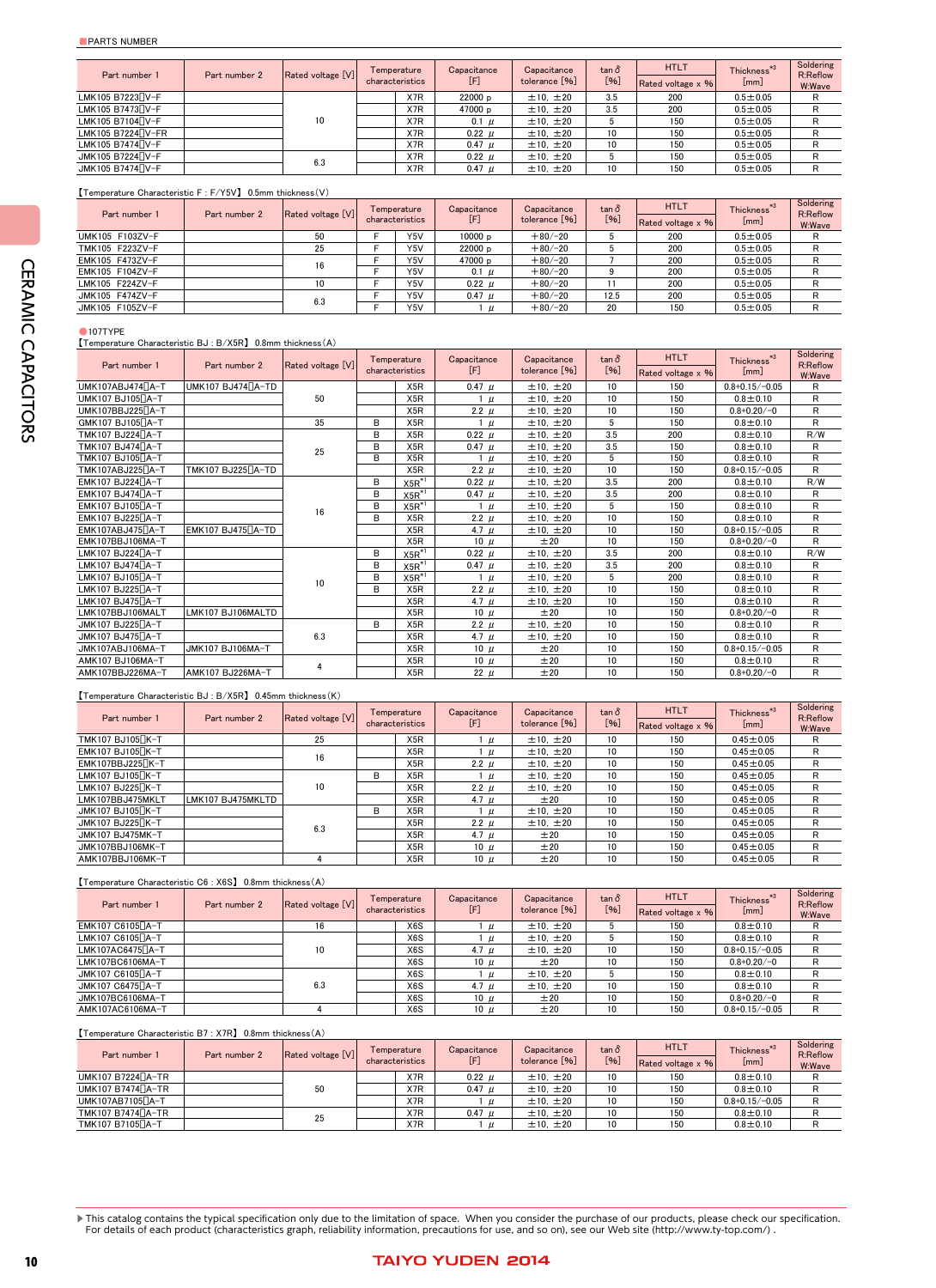| Part number 1                  | Part number 2 | Rated voltage [V] | Temperature     | Capacitance | Capacitance   | $\tan \delta$ | <b>HTLT</b>       | Thickness*3       | Soldering<br>R:Reflow |
|--------------------------------|---------------|-------------------|-----------------|-------------|---------------|---------------|-------------------|-------------------|-----------------------|
|                                |               |                   | characteristics | [F]         | tolerance [%] | [%]           | Rated voltage x % | [mm]              | W:Wave                |
| EMK107 B7224∏A-T               |               |                   | X7R             | $0.22 \mu$  | ±10, ±20      | 3.5           | 150               | $0.8 \pm 0.10$    | R/W                   |
| EMK107 B7474∏A-T               |               | 16                | X7R             | $0.47 \mu$  | ±10, ±20      | 3.5           | 150               | $0.8 \pm 0.10$    | R                     |
| EMK107 B7105∏A-T               |               |                   | X7R             | $\mu$       | ±10, ±20      | 5             | 150               | $0.8 + 0.10$      | R                     |
| EMK107BB7225 A-T               |               |                   | X7R             | 2.2 $\mu$   | ±10, ±20      | 10            | 150               | $0.8 + 0.20 / -0$ | R                     |
| LMK107 B7224 A-T               |               |                   | X7R             | $0.22 \mu$  | ±10, ±20      | 3.5           | 200               | $0.8 \pm 0.10$    | R/W                   |
| LMK107 B7474 A-T               |               | 10                | X7R             | $0.47 \mu$  | ±10, ±20      | 3.5           | 200               | $0.8 \pm 0.10$    | R                     |
| LMK107 B7105 A-T               |               |                   | X7R             | $\mu$       | ±10, ±20      | 5             | 150               | $0.8 \pm 0.10$    | R                     |
| LMK107 B7225 A-TR              |               |                   | X7R             | 2.2 $\mu$   | ±10, ±20      | 10            | 150               | $0.8 \pm 0.10$    | R                     |
| JMK107 B7224 A-T               |               |                   | X7R             | $0.22 \mu$  | ±10, ±20      | 3.5           | 200               | $0.8 \pm 0.10$    | R/W                   |
| JMK107 B7474 A-T               |               | 6.3               | X7R             | $0.47 \mu$  | ±10, ±20      | 3.5           | 200               | $0.8 \pm 0.10$    | R                     |
| JMK107 B7105 <sup>[</sup> ]A-T |               |                   | X7R             | $\mu$       | ±10, ±20      | 5             | 150               | $0.8 \pm 0.10$    | R                     |

#### 【Temperature Characteristic F : F/Y5V】 0.8mm thickness(A)

| Part number 1   | Part number 2 | Rated voltage [V] | Temperature     | Capacitance | Capacitance   | $tan \delta$ | <b>HTLT</b>       | Thickness <sup>*3</sup> | Soldering<br>R:Reflow |
|-----------------|---------------|-------------------|-----------------|-------------|---------------|--------------|-------------------|-------------------------|-----------------------|
|                 |               |                   | characteristics | [F]         | tolerance [%] | $[%]$        | Rated voltage x % | [mm]                    | W:Wave                |
| UMK107 F104ZA-T |               | 50                | Y5V             | $0.1 \mu$   | $+80/-20$     |              | 200               | $0.8 + 0.10$            | R/W                   |
| TMK107 F474ZA-T |               | 25                | Y5V             | $0.47 \mu$  | $+80/-20$     |              | 200               | $0.8 \pm 0.10$          | R/W                   |
| EMK107 F224ZA-T |               |                   | Y5V             | $0.22 \mu$  | $+80/-20$     |              | 200               | $0.8 \pm 0.10$          | R/W                   |
| EMK107 F474ZA-T |               | 16                | Y5V             | $0.47 \mu$  | $+80/-20$     |              | 200               | $0.8 \pm 0.10$          | R/W                   |
| EMK107 F105ZA-T |               |                   | Y5V             | $\mu$       | $+80/-20$     | 16           | 200               | $0.8 + 0.10$            |                       |
| EMK107 F225ZA-T |               |                   | Y5V             | 2.2 $\mu$   | $+80/-20$     | 16           | 200               | $0.8 + 0.10$            |                       |
| LMK107 F105ZA-T |               | 10                | Y5V             | $\mu$       | $+80/-20$     | 16           | 200               | $0.8 \pm 0.10$          |                       |
| LMK107 F225ZA-T |               |                   | Y5V             | $2.2 \mu$   | $+80/-20$     | 16           | 200               | $0.8 \pm 0.10$          |                       |

●212TYPE

【Temperature Characteristic BJ : B/X5R】 1.25mm thickness(G)

|                                | Part number 2     |                   | Temperature     |                  | Capacitance     | Capacitance   | $tan \delta$ | <b>HTLT</b>       | Thickness*3           | Soldering          |
|--------------------------------|-------------------|-------------------|-----------------|------------------|-----------------|---------------|--------------|-------------------|-----------------------|--------------------|
| Part number 1                  |                   | Rated voltage [V] | characteristics |                  | $[{\mathsf F}]$ | tolerance [%] | $[%]$        | Rated voltage x % | [mm]                  | R:Reflow<br>W:Wave |
| UMK212 BJ104 G-T               |                   |                   | B               | $X5R^{*1}$       | $0.1 \mu$       | ±10, ±20      | 3.5          | 200               | $1.25 \pm 0.10$       | R/W                |
| UMK212 BJ224 G-T               |                   |                   | в               | $X5R^{*1}$       | $0.22 \mu$      | ±10. ±20      | 3.5          | 200               | $1.25 \pm 0.10$       | R/W                |
| UMK212 BJ474 G-T               |                   | 50                | в               | $X5R^{*1}$       | $0.47 \mu$      | ±10. ±20      | 3.5          | 150               | $1.25 \pm 0.10$       | R/W                |
| UMK212 BJ105 G-T               |                   |                   | в               | X <sub>5</sub> R | $\mu$           | ±10, ±20      | 5            | 150               | $1.25 \pm 0.10$       | R/W                |
| UMK212ABJ225 <sup>[C-T</sup>   |                   |                   | B               | X <sub>5</sub> R | 2.2 $\mu$       | ±10, ±20      | 10           | 150               | $1.25 + 0.15 / -0.05$ | R                  |
| UMK212BBJ475 G-T               |                   |                   |                 | X <sub>5</sub> R | 4.7 $\mu$       | ±10, ±20      | 10           | 150               | $1.25 + 0.20 / -0$    | R                  |
| TMK212 BJ225 G-T               |                   |                   | B               | X <sub>5</sub> R | 2.2 $\mu$       | ±10, ±20      | 5            | 150               | $1.25 \pm 0.10$       | R                  |
| TMK212ABJ475 <sup>[C-T</sup>   | TMK212 BJ475 G-T  | 25                |                 | X <sub>5</sub> R | 4.7 $\mu$       | ±10, ±20      | 10           | 150               | $1.25 + 0.15 / -0.05$ | R                  |
| TMK212BBJ106MG-T               |                   |                   |                 | X <sub>5</sub> R | 10 $\mu$        | ±20           | 10           | 150               | $1.25 + 0.20 / -0$    | R                  |
| EMK212 BJ225∏G-T               |                   |                   | в               | $X5R^{*1}$       | $2.2$ $\mu$     | ±10, ±20      | 5            | 200               | $1.25 \pm 0.10$       | R                  |
| EMK212ABJ475∏G-T               | EMK212 BJ475[]G-T | 16                | в               | $X5R^{*1}$       | 4.7 $\mu$       | ±10, ±20      | 5            | 150               | $1.25 + 0.15 / -0.05$ | R                  |
| EMK212ABJ106∏G-T               | EMK212 BJ106 G-T  |                   |                 | X <sub>5</sub> R | 10 $\mu$        | ±10, ±20      | 10           | 150               | $1.25 + 0.15 / -0.05$ | R                  |
| EMK212BBJ226MG-T               |                   |                   |                 | X <sub>5</sub> R | $22 \mu$        | ±20           | 10           | 150               | $1.25 + 0.20 / -0$    | R                  |
| LMK212 BJ225∏G-T               |                   |                   | B               | $X5R^{*1}$       | $2.2$ $\mu$     | ±10. ±20      | 5            | 200               | $1.25 \pm 0.10$       | R                  |
| LMK212ABJ475 G-T               | LMK212 BJ475 G-T  | 10                | B               | $X5R^{*1}$       | 4.7 $\mu$       | ±10, ±20      | 5            | 200               | $1.25 + 0.15 / -0.05$ | R                  |
| LMK212ABJ106 G-T               | LMK212 BJ106 G-T  |                   |                 | X <sub>5</sub> R | 10 $\mu$        | ±10, ±20      | 10           | 200               | $1.25 + 0.15 / -0.05$ | R                  |
| LMK212BBJ226MG-T               | LMK212 BJ226MG-T  |                   |                 | X <sub>5</sub> R | $22 \mu$        | ±20           | 10           | 150               | $1.25 + 0.20 / -0$    | R                  |
| JMK212ABJ475 <sup>[]</sup> G-T | JMK212 BJ475□G-T  |                   | B               | X <sub>5</sub> R | 4.7 $\mu$       | ±10, ±20      | 5            | 200               | $1.25 + 0.15 / -0.05$ | R                  |
| JMK212ABJ106 G-T               | JMK212 BJ106□G-T  | 6.3               |                 | $X5R^{*1}$       | 10 $\mu$        | ±10, ±20      | 10           | 200               | $1.25 + 0.15 / -0.05$ | R                  |
| JMK212ABJ226MG-T               | JMK212 BJ226MG-T  |                   |                 | X <sub>5</sub> R | $22 \mu$        | ±20           | 10           | 150               | $1.25 + 0.15 / -0.05$ | R                  |
| JMK212BBJ476MG-T               | JMK212 BJ476MG-T  |                   |                 | X <sub>5</sub> R | 47 $\mu$        | ±20           | 10           | 150               | $1.25 + 0.20 / -0$    | R                  |

#### 【Temperature Characteristic BJ : B/X5R】 0.85mm thickness(D)

| Part number 1                  | Part number 2                  | Rated voltage [V] | Temperature     |                  | Capacitance     | Capacitance   | $tan \delta$ | <b>HTLT</b>       | Thickness*3     | Soldering<br>R:Reflow |
|--------------------------------|--------------------------------|-------------------|-----------------|------------------|-----------------|---------------|--------------|-------------------|-----------------|-----------------------|
|                                |                                |                   | characteristics |                  | $[{\mathsf F}]$ | tolerance [%] | $[%]$        | Rated voltage x % | [mm]            | W:Wave                |
| UMK212ABJ105 <sup>[]</sup> D-T | UMK212 BJ105 D-TD              | 50                |                 | X <sub>5</sub> R | $\mu$           | ±10, ±20      | 10           | 150               | $0.85 \pm 0.10$ | R                     |
| UMK212BBJ225 <sup>[]</sup> D-T |                                |                   |                 | X <sub>5</sub> R | 2.2 $\mu$       | ±10, ±20      | 10           | 150               | $0.85 \pm 0.10$ | R                     |
| TMK212 BJ474 <sup>[]</sup> D-T |                                |                   | в               | X <sub>5</sub> R | $0.47 \mu$      | ±10, ±20      | 3.5          | 200               | $0.85 \pm 0.10$ | R                     |
| TMK212 BJ105 D-T               |                                | 25                | в               | X <sub>5</sub> R | $\mu$           | ±10, ±20      | 5            | 200               | $0.85 \pm 0.10$ | R                     |
| TMK212ABJ225[]D-T              | TMK212 BJ225□D-T               |                   | B               | X <sub>5</sub> R | $2.2$ $\mu$     | ±10, ±20      | 5            | 150               | $0.85 \pm 0.10$ | R                     |
| TMK212BBJ475 ID-T              | TMK212 BJ475□D-TD              |                   |                 | X <sub>5</sub> R | 4.7 $\mu$       | ±10, ±20      | 10           | 150               | $0.85 \pm 0.10$ | R                     |
| EMK212 BJ105 D-T               |                                |                   | B               | $X5R^{*1}$       | $\mu$           | ±10. ±20      | 5            | 200               | $0.85 \pm 0.10$ | R                     |
| EMK212ABJ225 <sub>U</sub> D-T  | EMK212 BJ225 ID-T              | 16                | в               | $X5R^{*1}$       | $2.2$ $\mu$     | ±10. ±20      | 5            | 150               | $0.85 \pm 0.10$ | R                     |
| EMK212 BJ475 D-T               |                                |                   | B               | X <sub>5</sub> R | 4.7 $\mu$       | ±10, ±20      | 10           | 150               | $0.85 \pm 0.10$ | R                     |
| EMK212ABJ106 D-T               | EMK212 BJ106 D-TD              |                   |                 | X <sub>5</sub> R | 10 $\mu$        | ±10.<br>±20   | 10           | 150               | $0.85 \pm 0.10$ | R                     |
| LMK212 BJ105 D-T               |                                |                   | B               | $X5R^{*1}$       | $\mu$           | ±10. ±20      | 3.5          | 200               | $0.85 \pm 0.10$ | R                     |
| LMK212 BJ225 ID-T              |                                |                   | в               | $X5R^{*1}$       | 2.2 $\mu$       | ±10. ±20      | 5            | 200               | $0.85 \pm 0.10$ | R                     |
| LMK212 BJ475 <sup>[D-T</sup>   |                                | 10                | B               | X <sub>5</sub> R | 4.7 $\mu$       | ±10, ±20      | 10           | 200               | $0.85 \pm 0.10$ | R                     |
| LMK212ABJ106 <sub>D-T</sub>    | LMK212 BJ106 D-T               |                   |                 | X <sub>5</sub> R | $10 \mu$        | ±10, ±20      | 10           | 150               | $0.85 \pm 0.10$ | R                     |
| LMK212BBJ226MD-T               |                                |                   |                 | X <sub>5</sub> R | $22 \mu$        | ±20           | 10           | 150               | $0.85 \pm 0.10$ | R                     |
| JMK212 BJ475 D-T               |                                |                   |                 | X <sub>5</sub> R | 4.7 $\mu$       | ±10, ±20      | 10           | 200               | $0.85 \pm 0.10$ | R                     |
| JMK212ABJ106 D-T               | JMK212 BJ106 <sup>[</sup> ]D-T | 6.3               |                 | X <sub>5</sub> R | 10 $\mu$        | ±10, ±20      | 10           | 200               | $0.85 \pm 0.10$ | R                     |
| JMK212ABJ226MD-T               | JMK212 BJ226MD-T               |                   |                 | X <sub>5</sub> R | $22 \mu$        | ±20           | 10           | 150               | $0.85 \pm 0.10$ | R                     |
| AMK212BBJ476MD-T               |                                | 4                 |                 | X <sub>5</sub> R | 47 $\mu$        | ±20           | 10           | 150               | $0.85 \pm 0.10$ | R                     |

#### 【Temperature Characteristic BJ : X5R】 0.45mm thickness(K)

| Part number 1                         | Part number 2    | Rated voltage [V] | Temperature<br>characteristics | Capacitance | Capacitance<br>tolerance [%] | $\tan \delta$<br>[%] | <b>HTLT</b><br>Rated voltage x % | $*3$<br>Thickness <sup>'</sup><br>[mm] | Soldering<br>R:Reflow<br>W:Wave |
|---------------------------------------|------------------|-------------------|--------------------------------|-------------|------------------------------|----------------------|----------------------------------|----------------------------------------|---------------------------------|
| LMK212ABJ475 R-T                      | LMK212 BJ475 R-T | 10                | X5R                            | 4.7 u       | ±10, ±20                     | 10                   | 150                              | $0.45 \pm 0.05$                        |                                 |
| JMK212ABJ475 R-T                      | JMK212 BJ475 R-T | 6.3               | X5R                            | 4.7 u       | $±10.+±20$                   | 10                   | 150                              | $0.45 \pm 0.05$                        |                                 |
| JMK212ABJ106MK-T *2 JJMK212 BJ106MK-T |                  |                   | X <sub>5</sub> R               | $10 \mu$    | ±20                          | 10                   | 150                              | $0.45 \pm 0.05$                        |                                 |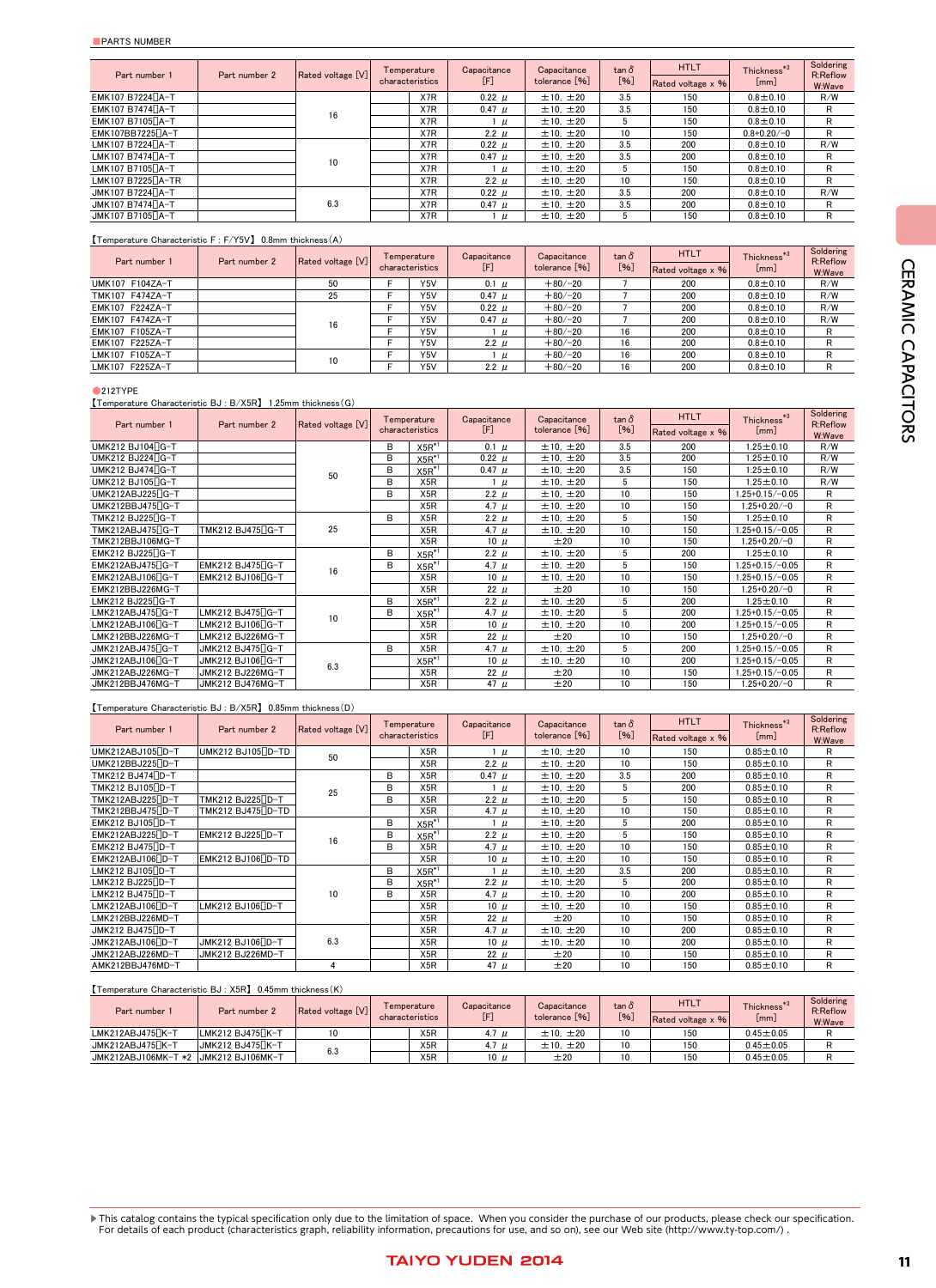#### 【Temperature Characteristic C6 : X6S】 1.25mm thickness(G)

| Part number 1    | Part number 2 | Rated voltage [V] | Temperature<br>characteristics | Capacitance | Capacitance<br>tolerance [%] | $\tan \delta$<br>[%] | <b>HTLT</b><br>Rated voltage x % | $*3$<br><b>Thickness</b><br>[mm] | Soldering<br>R:Reflow<br>W:Wave |
|------------------|---------------|-------------------|--------------------------------|-------------|------------------------------|----------------------|----------------------------------|----------------------------------|---------------------------------|
| LMK212BC6226MG-T |               | 10.               | X <sub>6</sub> S               | 22u         | ±20                          | 10                   | 150                              | -0.20 -0.20 -0.                  |                                 |
| JMK212BC6226MG-T |               |                   | X <sub>6</sub> S               | 22u         | ±20                          | 10                   | 150                              | $1.25 + 0.20 / -0$               |                                 |
| AMK212AC6226MG-T |               |                   | X6S                            | 22u         | ±20                          | 10                   | 150                              | $1.25 + 0.15 / -0.05$            |                                 |
| AMK212BC6476MG-T |               |                   | X6S                            | 47 u        | ±20                          | 10                   | 150                              | -0.20 -0.20 -0.                  |                                 |

### 【Temperature Characteristic C6 : X6S】 0.85mm thickness(D)

| Part number 1    | Part number 2 | Rated voltage [V] | Temperature<br>characteristics |     | Capacitance        | Capacitance<br>tolerance [%] | tan ò<br>[96] | <b>HTL1</b><br>Rated voltage x % | <b>Thickness</b><br>$\lfloor mm \rfloor$ | Soldering<br>R:Reflow<br>W:Wave |
|------------------|---------------|-------------------|--------------------------------|-----|--------------------|------------------------------|---------------|----------------------------------|------------------------------------------|---------------------------------|
| LMK212AC6106 D-T |               |                   |                                | X6S | 10<br>$\mathbf{u}$ | ±20<br>±10.                  | 10            | 150                              | $0.85 \pm 0.10$                          |                                 |

【Temperature Characteristic B7 : X7R】 1.25mm thickness(G)

| $[%]$<br>[F]<br>tolerance [%]<br>characteristics<br>[mm]<br>Rated voltage x %<br>W:Wave<br>UMK212 B7104 G-T<br>X7R<br>±10, ±20<br>3.5<br>$0.1$ $\mu$<br>200<br>$1.25 \pm 0.10$<br>R/W<br>UMK212 B7224 G-T<br>±10, ±20<br>3.5<br>X7R<br>$0.22 \mu$<br>150<br>$1.25 \pm 0.10$<br>R/W<br>UMK212 B7474 G-T<br>50<br>X7R<br>±10, ±20<br>3.5<br>$0.47 \mu$<br>$1.25 \pm 0.10$<br>R/W<br>150<br>UMK212 B7105 G-T<br>X7R<br>±10, ±20<br>10<br>$1.25 \pm 0.10$<br>R/W<br>150<br>$\mu$<br>UMK212BB7225 <sup>[G-T</sup><br>X7R<br>2.2 $\mu$<br>±10, ±20<br>10<br>150<br>$1.25 + 0.20 / -0$<br>R<br>35<br>X7R<br>3.5<br>R/W<br>±10, ±20<br>$1.25 \pm 0.10$<br>150<br>$\mu$<br>TMK212 B7105 G-T<br>X7R<br>3.5<br>±10, ±20<br>R<br>150<br>$1.25 \pm 0.10$<br>$\mu$<br>TMK212 B7225□G-TR<br>25<br>X7R<br>±10, ±20<br>R<br>2.2 $\mu$<br>10<br>$1.25 \pm 0.10$<br>150<br>TMK212AB7475 G-T<br>TMK212 B7475∏G-T<br>X7R<br>±10, ±20<br>10<br>$1.25 + 0.15 / -0.05$<br>R<br>4.7 $\mu$<br>150<br>EMK212 B7105 G-T<br>X7R<br>3.5<br>±10, ±20<br>200<br>R/W<br>$1.25 \pm 0.10$<br>$\mu$<br>EMK212 B7225∏G-T<br>X7R<br>±10, ±20<br>2.2 $\mu$<br>10<br>R<br>150<br>$1.25 \pm 0.10$<br>16<br>EMK212 B7475∏G-T<br>X7R<br>10<br>R<br>4.7 $\mu$<br>±10, ±20<br>150<br>$1.25 \pm 0.10$<br>X7R<br>R<br>EMK212BB7106MG-T<br>10<br>$10 \mu$<br>±20<br>150<br>$1.25 + 0.20 / -0$<br>LMK212 B7105 <sub>0</sub> G-T<br>X7R<br>3.5<br>±10, ±20<br>200<br>R/W<br>$1.25 \pm 0.10$<br>$\mu$<br>LMK212 B7225∏G-T<br>X7R<br>5<br>±10, ±20<br>R<br>2.2 $\mu$<br>200<br>$1.25 \pm 0.10$<br>10<br>LMK212 B7475 <sup>[</sup> G-T<br>X7R<br>10<br>R<br>4.7 $\mu$<br>±10, ±20<br>$1.25 \pm 0.10$<br>150<br>R<br>X7R<br>10<br>$1.25 + 0.15 / -0.05$<br>LMK212AB7106MG-T<br>LMK212 B7106MG-TD<br>$10 \mu$<br>±20<br>150 | Part number 1                 | Part number 2 | Rated voltage [V] | Temperature | Capacitance | Capacitance | $tan \delta$ | <b>HTLT</b> | Thickness*3 | Soldering<br>R:Reflow |
|----------------------------------------------------------------------------------------------------------------------------------------------------------------------------------------------------------------------------------------------------------------------------------------------------------------------------------------------------------------------------------------------------------------------------------------------------------------------------------------------------------------------------------------------------------------------------------------------------------------------------------------------------------------------------------------------------------------------------------------------------------------------------------------------------------------------------------------------------------------------------------------------------------------------------------------------------------------------------------------------------------------------------------------------------------------------------------------------------------------------------------------------------------------------------------------------------------------------------------------------------------------------------------------------------------------------------------------------------------------------------------------------------------------------------------------------------------------------------------------------------------------------------------------------------------------------------------------------------------------------------------------------------------------------------------------------------------------------------------------------------------------------|-------------------------------|---------------|-------------------|-------------|-------------|-------------|--------------|-------------|-------------|-----------------------|
|                                                                                                                                                                                                                                                                                                                                                                                                                                                                                                                                                                                                                                                                                                                                                                                                                                                                                                                                                                                                                                                                                                                                                                                                                                                                                                                                                                                                                                                                                                                                                                                                                                                                                                                                                                      |                               |               |                   |             |             |             |              |             |             |                       |
|                                                                                                                                                                                                                                                                                                                                                                                                                                                                                                                                                                                                                                                                                                                                                                                                                                                                                                                                                                                                                                                                                                                                                                                                                                                                                                                                                                                                                                                                                                                                                                                                                                                                                                                                                                      |                               |               |                   |             |             |             |              |             |             |                       |
|                                                                                                                                                                                                                                                                                                                                                                                                                                                                                                                                                                                                                                                                                                                                                                                                                                                                                                                                                                                                                                                                                                                                                                                                                                                                                                                                                                                                                                                                                                                                                                                                                                                                                                                                                                      |                               |               |                   |             |             |             |              |             |             |                       |
|                                                                                                                                                                                                                                                                                                                                                                                                                                                                                                                                                                                                                                                                                                                                                                                                                                                                                                                                                                                                                                                                                                                                                                                                                                                                                                                                                                                                                                                                                                                                                                                                                                                                                                                                                                      |                               |               |                   |             |             |             |              |             |             |                       |
|                                                                                                                                                                                                                                                                                                                                                                                                                                                                                                                                                                                                                                                                                                                                                                                                                                                                                                                                                                                                                                                                                                                                                                                                                                                                                                                                                                                                                                                                                                                                                                                                                                                                                                                                                                      |                               |               |                   |             |             |             |              |             |             |                       |
|                                                                                                                                                                                                                                                                                                                                                                                                                                                                                                                                                                                                                                                                                                                                                                                                                                                                                                                                                                                                                                                                                                                                                                                                                                                                                                                                                                                                                                                                                                                                                                                                                                                                                                                                                                      |                               |               |                   |             |             |             |              |             |             |                       |
|                                                                                                                                                                                                                                                                                                                                                                                                                                                                                                                                                                                                                                                                                                                                                                                                                                                                                                                                                                                                                                                                                                                                                                                                                                                                                                                                                                                                                                                                                                                                                                                                                                                                                                                                                                      | GMK212 B7105 <sub>□</sub> G-T |               |                   |             |             |             |              |             |             |                       |
|                                                                                                                                                                                                                                                                                                                                                                                                                                                                                                                                                                                                                                                                                                                                                                                                                                                                                                                                                                                                                                                                                                                                                                                                                                                                                                                                                                                                                                                                                                                                                                                                                                                                                                                                                                      |                               |               |                   |             |             |             |              |             |             |                       |
|                                                                                                                                                                                                                                                                                                                                                                                                                                                                                                                                                                                                                                                                                                                                                                                                                                                                                                                                                                                                                                                                                                                                                                                                                                                                                                                                                                                                                                                                                                                                                                                                                                                                                                                                                                      |                               |               |                   |             |             |             |              |             |             |                       |
|                                                                                                                                                                                                                                                                                                                                                                                                                                                                                                                                                                                                                                                                                                                                                                                                                                                                                                                                                                                                                                                                                                                                                                                                                                                                                                                                                                                                                                                                                                                                                                                                                                                                                                                                                                      |                               |               |                   |             |             |             |              |             |             |                       |
|                                                                                                                                                                                                                                                                                                                                                                                                                                                                                                                                                                                                                                                                                                                                                                                                                                                                                                                                                                                                                                                                                                                                                                                                                                                                                                                                                                                                                                                                                                                                                                                                                                                                                                                                                                      |                               |               |                   |             |             |             |              |             |             |                       |
|                                                                                                                                                                                                                                                                                                                                                                                                                                                                                                                                                                                                                                                                                                                                                                                                                                                                                                                                                                                                                                                                                                                                                                                                                                                                                                                                                                                                                                                                                                                                                                                                                                                                                                                                                                      |                               |               |                   |             |             |             |              |             |             |                       |
|                                                                                                                                                                                                                                                                                                                                                                                                                                                                                                                                                                                                                                                                                                                                                                                                                                                                                                                                                                                                                                                                                                                                                                                                                                                                                                                                                                                                                                                                                                                                                                                                                                                                                                                                                                      |                               |               |                   |             |             |             |              |             |             |                       |
|                                                                                                                                                                                                                                                                                                                                                                                                                                                                                                                                                                                                                                                                                                                                                                                                                                                                                                                                                                                                                                                                                                                                                                                                                                                                                                                                                                                                                                                                                                                                                                                                                                                                                                                                                                      |                               |               |                   |             |             |             |              |             |             |                       |
|                                                                                                                                                                                                                                                                                                                                                                                                                                                                                                                                                                                                                                                                                                                                                                                                                                                                                                                                                                                                                                                                                                                                                                                                                                                                                                                                                                                                                                                                                                                                                                                                                                                                                                                                                                      |                               |               |                   |             |             |             |              |             |             |                       |
|                                                                                                                                                                                                                                                                                                                                                                                                                                                                                                                                                                                                                                                                                                                                                                                                                                                                                                                                                                                                                                                                                                                                                                                                                                                                                                                                                                                                                                                                                                                                                                                                                                                                                                                                                                      |                               |               |                   |             |             |             |              |             |             |                       |
|                                                                                                                                                                                                                                                                                                                                                                                                                                                                                                                                                                                                                                                                                                                                                                                                                                                                                                                                                                                                                                                                                                                                                                                                                                                                                                                                                                                                                                                                                                                                                                                                                                                                                                                                                                      |                               |               |                   |             |             |             |              |             |             |                       |
|                                                                                                                                                                                                                                                                                                                                                                                                                                                                                                                                                                                                                                                                                                                                                                                                                                                                                                                                                                                                                                                                                                                                                                                                                                                                                                                                                                                                                                                                                                                                                                                                                                                                                                                                                                      |                               |               |                   |             |             |             |              |             |             |                       |
| JMK212 B7106∏G-T<br>X7R<br>$1.25 + 0.15 / -0.05$<br>R<br>6.3<br>±10, ±20<br>10<br>$10 \mu$<br>150                                                                                                                                                                                                                                                                                                                                                                                                                                                                                                                                                                                                                                                                                                                                                                                                                                                                                                                                                                                                                                                                                                                                                                                                                                                                                                                                                                                                                                                                                                                                                                                                                                                                    | JMK212AB7106 G-T              |               |                   |             |             |             |              |             |             |                       |

【Temperature Characteristic B7 : X7R】 0.85mm thickness(D)

| Part number 1               | Part number 2                | Rated voltage [V] | Temperature     | Capacitance | Capacitance   | $tan \delta$ | <b>HTLT</b>       | Thickness*3     | Soldering<br>R:Reflow |
|-----------------------------|------------------------------|-------------------|-----------------|-------------|---------------|--------------|-------------------|-----------------|-----------------------|
|                             |                              |                   | characteristics | [F]         | tolerance [%] | $[%]$        | Rated voltage x % | [mm]            | W:Wave                |
| UMK212AB7104 ID-T           |                              |                   | X7R             | $0.1 \mu$   | ±10, ±20      | 10           | 150               | $0.85 \pm 0.10$ | R                     |
| UMK212AB7224 ID-T           |                              | 50                | X7R             | $0.22 \mu$  | ± 10, ±20     | 10           | 150               | $0.85 \pm 0.10$ | R                     |
| UMK212AB7474 ID-T           |                              |                   | X7R             | $0.47 \mu$  | ± 10, ±20     | 10           | 150               | $0.85 \pm 0.10$ | R                     |
| UMK212AB7105 D-T            |                              |                   | X7R             | $\mu$       | ±10, ±20      | 10           | 150               | $0.85 \pm 0.10$ | R                     |
| TMK212AB7225 D-TR           |                              | 25                | X7R             | $2.2$ $\mu$ | ±10, ±20      | 10           | 150               | $0.85 \pm 0.10$ | R                     |
| EMK212 B7474 ID-T           |                              |                   | X7R             | $0.47 \; u$ | ± 10, ±20     | 3.5          | 200               | $0.85 \pm 0.10$ | R/W                   |
| EMK212 B7105 D-T            |                              | 16                | X7R             | $\mu$       | ± 10, ±20     | 5            | 200               | $0.85 \pm 0.10$ | R                     |
| EMK212AB7225 ID-T           | EMK212 B7225 D-T             |                   | X7R             | $2.2 \mu$   | ± 10, ±20     | 5            | 150               | $0.85 \pm 0.10$ | R                     |
| LMK212 B7105 <sub>D-T</sub> |                              |                   | X7R             | $\mu$       | ±10, ±20      | 3.5          | 200               | $0.85 \pm 0.10$ | R                     |
| LMK212AB7225 D-T            | LMK212 B7225 <sup></sup> D-T | 10                | X7R             | $2.2$ $\mu$ | ±10, ±20      | 5            | 200               | $0.85 \pm 0.10$ | R                     |
| LMK212AB7475 D-TR           | LMK212 B7475 D-TR            |                   | X7R             | 4.7 $\mu$   | ±10, ±20      | 10           | 150               | $0.85 \pm 0.10$ | R                     |
|                             |                              |                   |                 |             |               |              |                   |                 |                       |

### 【Temperature Characteristic F :F/Y5V】 1.25mm thickness(G)

| Part number 1   | Part number 2 | Rated voltage [V] | Temperature<br>characteristics | Capacitance | Capacitance<br>tolerance [%] | $\tan \delta$<br>$[96]$ | <b>HTLT</b><br>Rated voltage x % | Thickness*3<br>[mm] | Soldering<br>R:Reflow<br>W:Wave |
|-----------------|---------------|-------------------|--------------------------------|-------------|------------------------------|-------------------------|----------------------------------|---------------------|---------------------------------|
| UMK212 F474ZG-T |               | 50                | Y5V                            | $0.47 \mu$  | $+80/-20$                    |                         | 200                              | $1.25 \pm 0.10$     | R/W                             |
| UMK212 F105ZG-T |               |                   | Y5V                            | $\mu$       | $+80/-20$                    |                         | 200                              | $1.25 \pm 0.10$     | R/W                             |
| EMK212 F225ZG-T |               | 16                | Y5V                            | $2.2 \mu$   | $+80/-20$                    |                         | 200                              | $1.25 \pm 0.10$     | R/W                             |
| LMK212 F475ZG-T |               | 10                | Y5V                            | 4.7 $\mu$   | $+80/-20$                    |                         | 200                              | $1.25 \pm 0.10$     |                                 |
| LMK212 F106ZG-T |               |                   | Y5V                            | 10 $\mu$    | $+80/-20$                    | 16                      | 200                              | $1.25 \pm 0.10$     |                                 |
| JMK212 F106ZG-T |               | 6.3               | Y5V                            | 10 $\mu$    | $+80/-20$                    | 16                      | 200                              | $1.25 \pm 0.10$     |                                 |

【Temperature Characteristic F : F/Y5V】 0.85mm thickness(D)

| Part number 1   | Part number 2 | Rated voltage [V] | Temperature<br>characteristics | Capacitance | Capacitance<br>tolerance [%] | $\tan \delta$<br>[%] | <b>HTLT</b><br>Rated voltage x % | <b>Thickness</b><br>[mm] | Soldering<br>R:Reflow<br>W:Wave |
|-----------------|---------------|-------------------|--------------------------------|-------------|------------------------------|----------------------|----------------------------------|--------------------------|---------------------------------|
| UMK212 F224ZD-T |               | 50                | Y5V                            | $0.22 \mu$  | $+80/-20$                    |                      | 200                              | $0.85 \pm 0.10$          | R/W                             |
| LMK212 F225ZD-T |               |                   | Y5V                            | 2.2 u       | $+80/-20$                    |                      | 200                              | $0.85 \pm 0.10$          |                                 |
| JMK212 F475ZD-T |               | 6.3               | Y5V                            | $4.7 \mu$   | $+80/-20$                    | 16                   | 200                              | $0.85 \pm 0.10$          |                                 |

#### ●316TYPE

【Temperature Characteristic BJ : B/Y5R】 1.6mm thickness(D)

| Part number 1                | Part number 2    | Rated voltage [V] |   | Temperature      | Capacitance<br>[F]<br>$\mu$ | Capacitance      | $\tan \delta$ | <b>HTLT</b>       | Thickness*3    | Soldering<br>R:Reflow |
|------------------------------|------------------|-------------------|---|------------------|-----------------------------|------------------|---------------|-------------------|----------------|-----------------------|
|                              |                  |                   |   | characteristics  |                             | tolerance [%]    | [%]           | Rated voltage x % | [mm]           | W:Wave                |
| UMK316 BJ105 L-T             |                  |                   | в | $X5R^{*1}$       |                             | $\pm 10. \pm 20$ | 3.5           | 200               | $1.6 \pm 0.20$ | R                     |
| UMK316 BJ225 L-T             |                  | 50                |   | X <sub>5</sub> R | 2.2 $\mu$                   | ±10, ±20         | 10            | 150               | $1.6 \pm 0.20$ | R                     |
| UMK316 BJ475 L-T             |                  |                   |   | X <sub>5</sub> R | 4.7 $\mu$                   | ±10, ±20         | 10            | 150               | $1.6 \pm 0.20$ | R                     |
| UMK316BBJ106ML-T             |                  |                   |   | X <sub>5</sub> R | $10 \mu$                    | ±20              | 10            | 150               | $1.6 \pm 0.30$ | R                     |
| TMK316 BJ225 L-T             |                  |                   | B | $X5R^{*1}$       | 2.2 $\mu$                   | ±10, ±20         | 3.5           | 200               | $1.6 \pm 0.20$ | R                     |
| TMK316 BJ475 L-T             |                  | 25                | в | X <sub>5</sub> R | 4.7 $\mu$                   | ±10, ±20         | 5             | 150               | $1.6 \pm 0.20$ | R                     |
| TMK316 BJ106 L-T             |                  |                   |   | $X5R^{*1}$       | $10 \mu$                    | ±10, ±20         | 5             | 150               | $1.6 \pm 0.20$ | R                     |
| TMK316BBJ226ML-T             |                  |                   |   | X <sub>5</sub> R | $22 \mu$                    | ±20              | 10            | 150               | $1.6 \pm 0.30$ | R                     |
| EMK316 BJ225 L-T             |                  |                   | B | $X5R^{*1}$       | 2.2 $\mu$                   | $\pm 10. \pm 20$ | 3.5           | 200               | $1.6 \pm 0.20$ | R/W                   |
| EMK316 BJ475 L-T             |                  | 16                | в | X5R              | 4.7 $\mu$                   | ±10, ±20         | 5             | 200               | $1.6 \pm 0.20$ | R                     |
| EMK316 BJ106 L-T             |                  |                   | в | $X5R^{*1}$       | 10 $\mu$                    | ±10, ±20         | 5             | 150               | $1.6 \pm 0.20$ | R                     |
| EMK316ABJ226ML-T             | EMK316 BJ226ML-T |                   | в | X <sub>5</sub> R | $22 \mu$                    | ±20              | 10            | 150               | $1.6 \pm 0.20$ | R                     |
| LMK316 BJ106 <sub>[L-T</sub> |                  |                   | в | $X5R^{*1}$       | 10 $\mu$                    | ±10, ±20         | 5             | 200               | $1.6 \pm 0.20$ | R                     |
| LMK316ABJ226 <sub>[L-T</sub> | LMK316 BJ226 L-T | 10                | в | X <sub>5</sub> R | $22 \mu$                    | ±10, ±20         | 10            | 150               | $1.6 \pm 0.20$ | R                     |
| LMK316ABJ476ML-T             | LMK316 BJ476ML-T |                   |   | X <sub>5</sub> R | 47 $\mu$                    | ±20              | 10            | 150               | $1.6 \pm 0.20$ | R                     |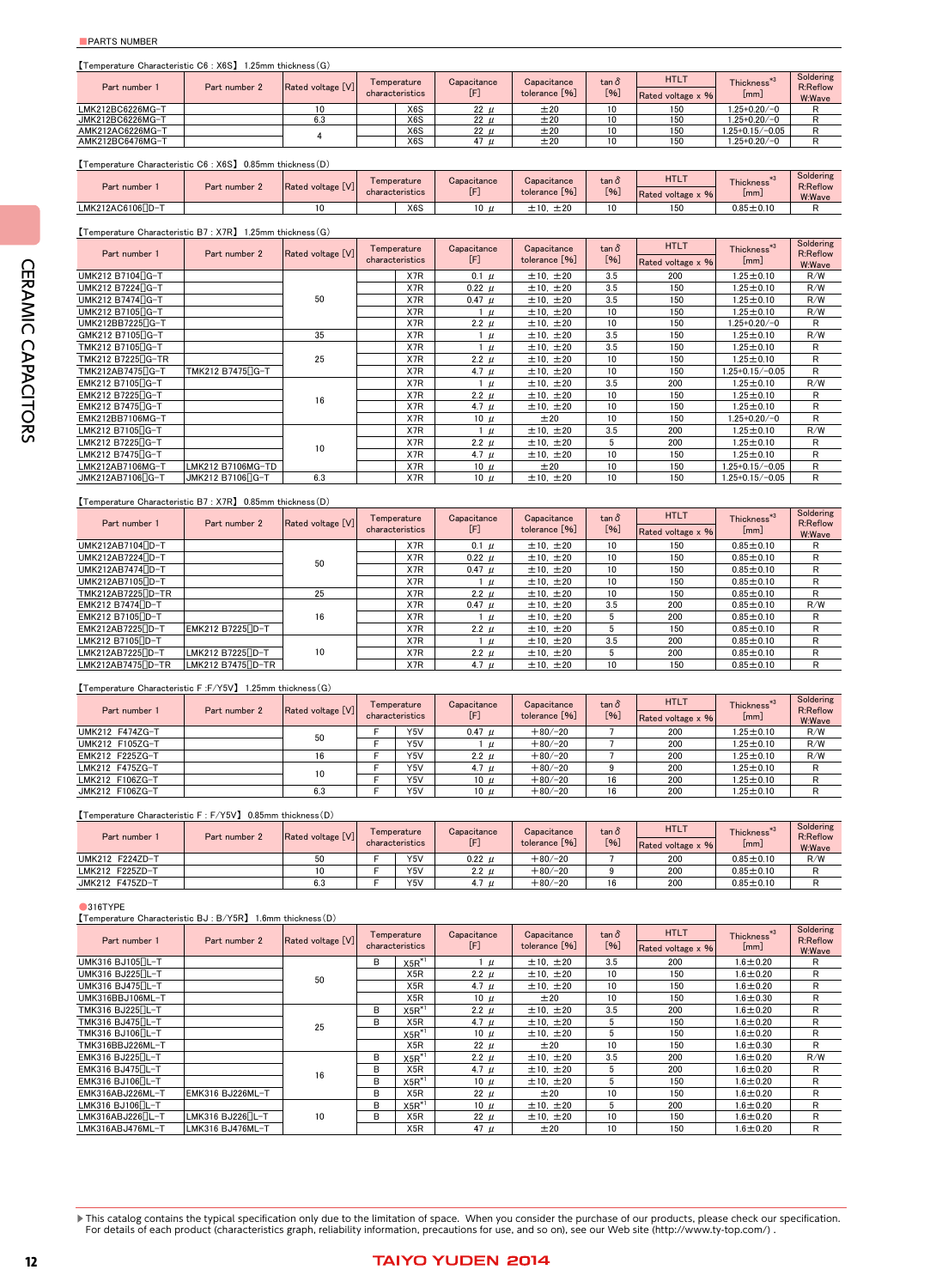| Part number 1    | Part number 2    | Rated voltage [V] |   | Temperature<br>characteristics | Capacitance<br>[F] | Capacitance<br>tolerance [%] | $tan \delta$<br>$[%]$ | <b>HTLT</b><br>Rated voltage x % | Thickness*3<br>[mm] | Soldering<br>R:Reflow<br>W:Wave |
|------------------|------------------|-------------------|---|--------------------------------|--------------------|------------------------------|-----------------------|----------------------------------|---------------------|---------------------------------|
| JMK316 BJ106 L-T |                  |                   | в | $X5R^{*1}$                     | 10 $\mu$           | ±10, ±20                     |                       | 200                              | $0.6 \pm 0.20$      |                                 |
| JMK316ABJ226 L-T | JMK316 BJ226 L-T | 6.3               | D | X <sub>5</sub> R               | $22 \mu$           | ±10, ±20                     | 10                    | 200                              | $0.6 \pm 0.20$      |                                 |
| JMK316ABJ476ML-T | JMK316 BJ476ML-T |                   |   | X <sub>5</sub> R               | 47 <sub>u</sub>    | ±20                          | 10                    | 200                              | $.6 \pm 0.20$       |                                 |
| JMK316ABJ107ML-T | JMK316 BJ107ML-T |                   |   | X5R                            | 100 $\mu$          | ±20                          | 10                    | 150                              | $0.6 \pm 0.20$      |                                 |
| AMK316ABJ107ML-T | AMK316 BJ107ML-T |                   |   | X <sub>5</sub> R               | $100 \mu$          | ±20                          | 10                    | 150                              | $.6 \pm 0.20$       |                                 |
| AMK316BBJ157ML-T |                  |                   |   | X <sub>5</sub> R               | 150 μ              | ±20                          | 10                    | 150                              | $.6 \pm 0.30$       |                                 |

#### 【Temperature Characteristic BJ : B/Y5R】 0.85mm thickness(D)

| Part number 1                |                   |                   |   | Temperature      | Capacitance | Capacitance   | $tan \delta$ | <b>HTLT</b>       | Thickness*3     | Soldering          |
|------------------------------|-------------------|-------------------|---|------------------|-------------|---------------|--------------|-------------------|-----------------|--------------------|
|                              | Part number 2     | Rated voltage [V] |   | characteristics  | [F]         | tolerance [%] | [%]          | Rated voltage x % | [mm]            | R:Reflow<br>W:Wave |
| UMK316 BJ105□D-T             |                   |                   | B | X <sub>5</sub> R | $\mu$       | ±10, ±20      | 3.5          | 150               | $0.85 \pm 0.10$ | R                  |
| UMK316 BJ225 D-T             |                   | 50                | B | X <sub>5</sub> R | 2.2 $\mu$   | ±10, ±20      | 3.5          | 150               | $0.85 \pm 0.10$ | R                  |
| UMK316ABJ475 ID-T            | UMK316 BJ475 D-T  |                   |   | X <sub>5</sub> R | 4.7 $\mu$   | ±10, ±20      | 10           | 150               | $0.85 \pm 0.10$ | R                  |
| TMK316 BJ105 <sub>D</sub> -T |                   |                   | в | X <sub>5</sub> R | $\mu$       | ±10, ±20      | 3.5          | 200               | $0.85 \pm 0.10$ | R                  |
| TMK316 BJ225 D-T             |                   | 25                | B | X <sub>5</sub> R | $2.2$ $\mu$ | ±10, ±20      | 3.5          | 150               | $0.85 \pm 0.10$ | R                  |
| TMK316 BJ475 D-T             |                   |                   |   | X <sub>5</sub> R | 4.7 $\mu$   | ±10, ±20      | 5            | 150               | $0.85 \pm 0.10$ | R                  |
| TMK316ABJ106 <sub>U</sub> -T | TMK316 BJ106∏D-TD |                   |   | X <sub>5</sub> R | $10 \mu$    | ±10, ±20      | 10           | 150               | $0.85 \pm 0.10$ | R                  |
| EMK316 BJ225 D-T             |                   |                   | B | X <sub>5</sub> R | $2.2$ $\mu$ | ±10, ±20      | 3.5          | 200               | $0.85 \pm 0.10$ | R                  |
| EMK316 BJ475 D-T             |                   | 16                | в | X <sub>5</sub> R | 4.7 $\mu$   | ±10, ±20      | 5            | 200               | $0.85 \pm 0.10$ | R                  |
| EMK316 BJ106 D-T             |                   |                   |   | X5R              | $10 \mu$    | ±10, ±20      | 10           | 150               | $0.85 \pm 0.10$ | R                  |
| EMK316ABJ226MD-T             | EMK316 BJ226MD-T  |                   |   | X <sub>5</sub> R | $22 \mu$    | ±20           | 10           | 150               | $0.85 \pm 0.10$ | R                  |
| LMK316 BJ475 D-T             |                   |                   | в | X5R              | 4.7 $\mu$   | ±10, ±20      | 5            | 200               | $0.85 \pm 0.10$ | R                  |
| LMK316 BJ106 D-T             |                   | 10                | B | X <sub>5</sub> R | $10 \mu$    | ±10, ±20      | 10           | 200               | $0.85 \pm 0.10$ | R                  |
| LMK316ABJ226MD-T             | LMK316 BJ226MD-T  |                   |   | X <sub>5</sub> R | $22 \mu$    | ±20           | 10           | 150               | $0.85 \pm 0.10$ | R                  |
| JMK316 BJ106 D-T             |                   |                   | B | X5R              | $10 \mu$    | ±10, ±20      | 10           | 200               | $0.85 \pm 0.10$ | R                  |
| JMK316ABJ226MD-T             | JMK316 BJ226MD-T  | 6.3               |   | X <sub>5</sub> R | $22 \mu$    | ±20           | 10           | 150               | $0.85 \pm 0.10$ | R                  |
| JMK316ABJ476MD-T             | JMK316 BJ476MD-T  |                   |   | X <sub>5</sub> R | 47 $\mu$    | ±20           | 10           | 150               | $0.85 \pm 0.10$ | R                  |

#### 【Temperature Characteristic C7 : X7S】 1.6mm thickness(L)

| Part number 1    | Part number 2 | Rated voltage [V] | Temperature<br>characteristics | Capacitance | Capacitance<br>tolerance [%] | tan ð<br>$[%]$ | <b>HTLT</b><br>Rated voltage x % | 32.3<br><b>Thickness</b><br>$\lfloor mm \rfloor$ | Soldering<br>R:Reflow<br>W:Wave |
|------------------|---------------|-------------------|--------------------------------|-------------|------------------------------|----------------|----------------------------------|--------------------------------------------------|---------------------------------|
| AMK316AC7476ML-1 |               |                   | X7S                            | $\cdot$     | ±20                          | 10             | 150                              | $1.6 \pm 0.20$                                   |                                 |

### 【Temperature Characteristic C6 : X6S】 1.6mm thickness(L)

| Part number 1    | Part number 2 | Rated voltage [V] | Temperature      | Capacitance     | Capacitance   | $tan \delta$ | <b>HTLT</b>       | Thickness <sup>7</sup> | Soldering<br>R:Reflow |
|------------------|---------------|-------------------|------------------|-----------------|---------------|--------------|-------------------|------------------------|-----------------------|
|                  |               |                   | characteristics  |                 | tolerance [%] | [%]          | Rated voltage x % | [mm]                   | W:Wave                |
| EMK316BC6226ML-T |               | 16                | X <sub>6</sub> S | 22u             | ±20           | 10           | 150               | $1.6 \pm 0.30$         |                       |
| JMK316AC6476ML-T |               | 6.3               | X <sub>6</sub> S | 47 <sub>u</sub> | ±20           | 10           | 150               | $1.6 \pm 0.20$         |                       |
| AMK316AC6476ML-T |               |                   | X <sub>6</sub> S | 47 <sub>u</sub> | ±20           | 10           | 200               | $1.6 \pm 0.20$         |                       |
| AMK316AC6107ML-T |               |                   | X <sub>6</sub> S | $100 \mu$       | ±20           | 10           | 150               | $1.6 \pm 0.20$         |                       |

### 【Temperature Characteristic B7 : X7R】 1.6mm thickness(L)

| Part number 1                  |                              |                   | Temperature      | Capacitance | Capacitance   | $\tan \delta$ | <b>HTLT</b>       | Thickness <sup>*3</sup> | Soldering          |
|--------------------------------|------------------------------|-------------------|------------------|-------------|---------------|---------------|-------------------|-------------------------|--------------------|
|                                | Part number 2                | Rated voltage [V] | characteristics  | [F]         | tolerance [%] | [%]           | Rated voltage x % | [mm]                    | R:Reflow<br>W:Wave |
| UMK316 B7224 L-T               |                              |                   | X <sub>7</sub> R | $0.22 \mu$  | ±10, ±20      | 2.5           | 200               | $1.6 \pm 0.20$          | R/W                |
| UMK316 B7474 L-T               |                              |                   | X7R              | $0.47 \mu$  | ± 10, ±20     | 3.5           | 200               | $1.6 \pm 0.20$          | R/W                |
| UMK316 B7105 L-T               |                              | 50                | X7R              | $\mu$       | ± 10, ±20     | 3.5           | 200               | $1.6 \pm 0.20$          | R                  |
| UMK316 B7225 L-T               |                              |                   | X7R              | 2.2 $\mu$   | ±10, ±20      | 10            | 150               | $1.6 \pm 0.20$          | R                  |
| UMK316AB7475 L-T               | UMK316 B7475 <sub>[L-T</sub> |                   | X7R              | 4.7 $\mu$   | ±10, ±20      | 10            | 150               | $1.6 \pm 0.20$          | R                  |
| TMK316 B7105 <sub>U</sub> -T   |                              |                   | X7R              | $\mu$       | ±10, ±20      | 3.5           | 200               | $1.6 \pm 0.20$          | R/W                |
| TMK316 B7225 <sub>U</sub> -T   |                              | 25                | X7R              | $2.2$ $\mu$ | ±10, ±20      | 3.5           | 200               | $1.6 \pm 0.20$          | R                  |
| TMK316AB7475 <sub>[L-T</sub>   | TMK316 B7475 L-T             |                   | X7R              | 4.7 $\mu$   | ±10, ±20      | 10            | 200               | $1.6 \pm 0.20$          | R                  |
| TMK316AB7106 <sup>[</sup> ]L-T | TMK316 B7106 L-TD            |                   | X7R              | $10 \mu$    | ±10, ±20      | 10            | 150               | $1.6 \pm 0.20$          | R                  |
| EMK316 B7225 L-T               |                              | 16                | X7R              | $2.2$ $\mu$ | ±10, ±20      | 3.5           | 200               | $1.6 \pm 0.20$          | R/W                |
| EMK316AB7106 <sub>[L-T</sub>   | EMK316 B7106 L-TD            |                   | X <sub>7</sub> R | $10 \mu$    | ±10, ±20      | 10            | 200               | $1.6 \pm 0.20$          | R                  |
| LMK316 B7225 L-T               |                              |                   | X7R              | $2.2$ $\mu$ | ±10, ±20      | 3.5           | 200               | $1.6 \pm 0.20$          | R/W                |
| LMK316 B7475 L-T               |                              | 10                | X7R              | 4.7 $\mu$   | ±10, ±20      | 5             | 200               | $1.6 \pm 0.20$          | R                  |
| LMK316AB7106 <sub>L-T</sub>    | LMK316 B7106 L-TD            |                   | X7R              | $10 \mu$    | ±10, ±20      | 10            | 200               | $1.6 \pm 0.20$          | R                  |
| LMK316AB7226 L-TR              | LMK316 B7226 L-TD            |                   | X7R              | $22 \mu$    | ±10, ±20      | 10            | 150               | $1.6 \pm 0.20$          | R                  |
| JMK316 B7106 L-T               |                              | 6.3               | X7R              | $10 \mu$    | ± 10, ±20     | 5             | 200               | $1.6 \pm 0.20$          | R                  |

#### 【Temperature Characteristic B7 : X7R】 0.85mm thickness(D)

| Part number 1     | Part number 2 | Rated voltage [V] | Temperature<br>characteristics | Capacitance      | Capacitance<br>tolerance [%] | tan ò<br>[%] | <b>HTLT</b><br>Rated voltage x % | Thickness <sup>®</sup><br>[mm] | Soldering<br>R:Reflow<br>W:Wave |
|-------------------|---------------|-------------------|--------------------------------|------------------|------------------------------|--------------|----------------------------------|--------------------------------|---------------------------------|
| UMK316 B7225 ID-T |               | 50                | X7R                            | $2.2 \mu$        | ±10, ±20                     | 10           | 150                              | $0.85 \pm 0.10$                |                                 |
| TMK316AB7475 D-T  |               |                   | X7R                            | 4.7 <sub>u</sub> | ± 10, ±20                    | 10           | 150                              | $0.85 \pm 0.10$                |                                 |
| LMK316AB7106MD-T  |               |                   | X7R                            | $10 \mu$         | ±20                          | 10           | 150                              | $0.85 \pm 0.10$                |                                 |

### 【Temperature Characteristic F : F/Y5V】 1.6mm thickness(L)

| Part number 1   | Part number 2 | Rated voltage [V] | Temperature     | Capacitance | Capacitance   | $\tan \delta$ | <b>HTLT</b>       | Thickness <sup>*3</sup> | Soldering<br>R:Reflow |
|-----------------|---------------|-------------------|-----------------|-------------|---------------|---------------|-------------------|-------------------------|-----------------------|
|                 |               |                   | characteristics |             | tolerance [%] | $[%]$         | Rated voltage x % | [mm]                    | W:Wave                |
| GMK316 F106ZL-T |               | 35                | Y5V             | $10 \mu$    | $+80/-20$     |               | 200               | $1.6 \pm 0.20$          |                       |
| TMK316 F106ZL-T |               | 25                | Y5V             | $10 \mu$    | $+80/-20$     |               | 200               | $1.6 \pm 0.20$          |                       |
| EMK316 F106ZL-T |               |                   | Y5V             | $10 \mu$    | $+80/-20$     |               | 200               | $1.6 \pm 0.20$          |                       |
| LMK316 F226ZL-T |               | 10                | Y5V             | $22 \mu$    | $+80/-20$     | 16            | 200               | $1.6 \pm 0.20$          |                       |

### 【Temperature Characteristic F : F/Y5V】 1.25mm thickness(G)

| Part number 1   | Part number 2 | Rated voltage [V] | Temperature<br>characteristics | Capacitance<br>Œ | Capacitance<br>tolerance [%] | $\tan \delta$<br>[%] | <b>HTL1</b><br>Rated voltage x % | <b>Thickness</b><br>$\lfloor mm \rfloor$ | Soldering<br>R:Reflow<br>W:Wave |
|-----------------|---------------|-------------------|--------------------------------|------------------|------------------------------|----------------------|----------------------------------|------------------------------------------|---------------------------------|
| UMK316 F225ZG-T |               | 50                | Y5V                            | 2.2 <sub>u</sub> | $+80/-20$                    |                      | 200                              | $.25 \pm 0.10$                           | R/W                             |
| GMK316 F475ZG-T |               | 35                | Y5V                            | $^{\prime}$      | $+80/-20$                    |                      | 200                              | $.25 \pm 0.10$                           |                                 |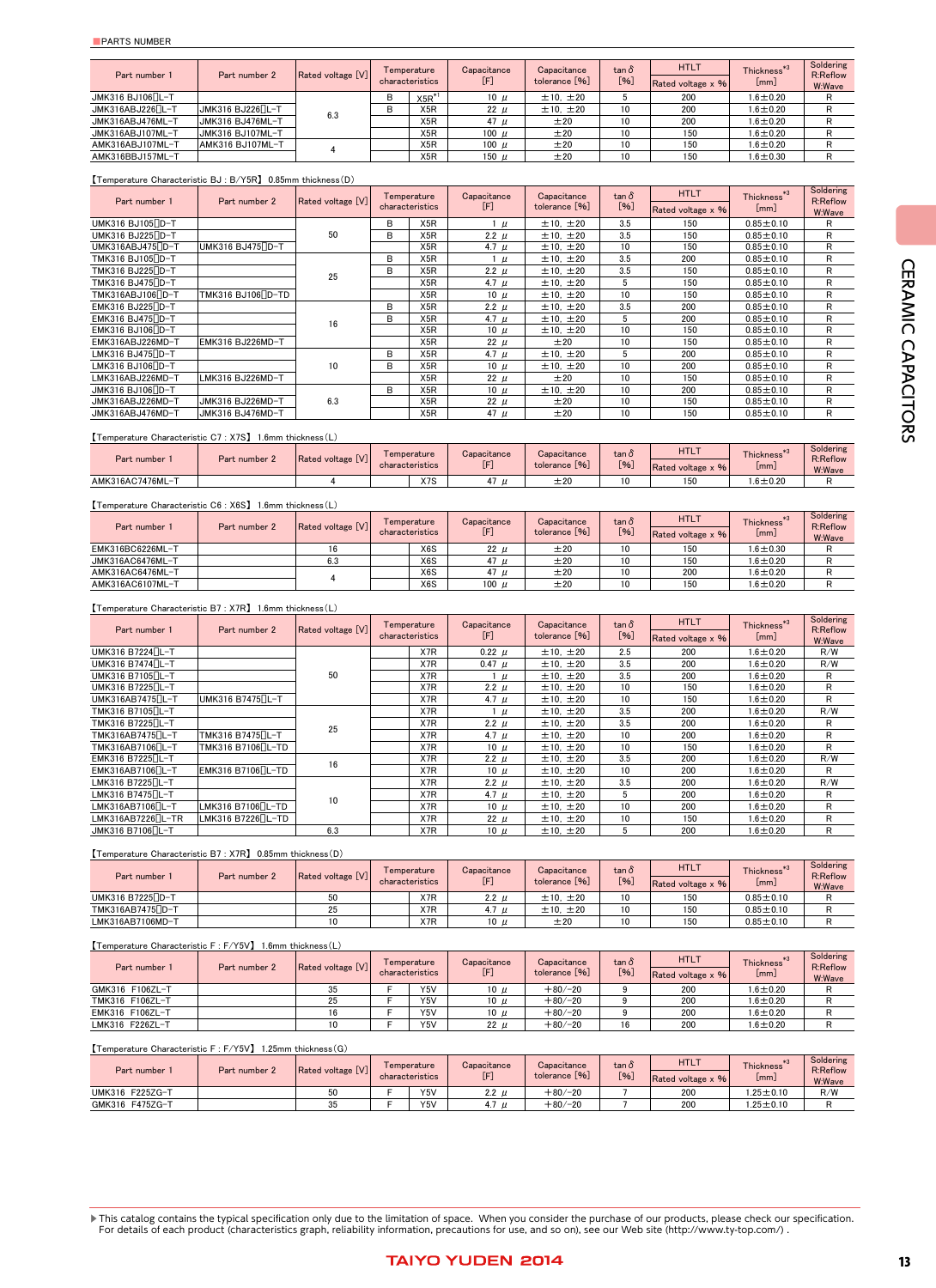### 【Temperature Characteristic F : F/Y5V】 0.85mm thickness(D)

| Part number 1   | Part number 2 | Rated voltage [V] | Temperature<br>characteristics | Capacitance         | Capacitance<br>tolerance [%] | $\tan \delta$<br>[%] | <b>HTL1</b><br>Rated voltage x % | <b>Thickness</b><br>$\lfloor mm \rfloor$ | Soldering<br>R:Reflow<br>W:Wave |
|-----------------|---------------|-------------------|--------------------------------|---------------------|------------------------------|----------------------|----------------------------------|------------------------------------------|---------------------------------|
| LMK316 F475ZD-T |               | 10                | Y5V                            | 4.7<br>$\mathbf{u}$ | $+80/-20$                    |                      | 200                              | $0.85 \pm 0.10$                          |                                 |
| JMK316 F106ZD-T |               | 6.3               | Y5V                            | $10 \mu$            | $+80/-20$                    | 16                   | 200                              | $0.85 \pm 0.10$                          |                                 |

●325TYPE

【Temperature Characteristic BJ : B/X5R】 2.5mm thickness(M)

| Part number 1                  | Part number 2    | Rated voltage [V] |   | Temperature      | Capacitance | Capacitance   | $tan \delta$ | <b>HTLT</b>       | Thickness*3    | Soldering<br>R:Reflow |
|--------------------------------|------------------|-------------------|---|------------------|-------------|---------------|--------------|-------------------|----------------|-----------------------|
|                                |                  |                   |   | characteristics  | [F]         | tolerance [%] | [%]          | Rated voltage x % | [mm]           | W:Wave                |
| UMK325 BJ475□M-T               |                  | 50                |   | X <sub>5</sub> R | $4.7 \mu$   | ±10, ±20      | 5            | 150               | $2.5 \pm 0.20$ | R                     |
| UMK325 BJ106∏M-T               |                  |                   |   | X <sub>5</sub> R | $10 \mu$    | ±10, ±20      | 5            | 150               | $2.5 \pm 0.20$ | R                     |
| GMK325 BJ226MM-T               |                  | 35                |   | X <sub>5</sub> R | $22 \mu$    | ±20           | 10           | 150               | $2.5 \pm 0.20$ | R                     |
| TMK325 BJ106 <sup>[]</sup> M-T |                  |                   | B | $X5R^{*1}$       | $10 \mu$    | ±10, ±20      | 3.5          | 150               | $2.5 \pm 0.20$ | R                     |
| TMK325 BJ226 M-T               |                  | 25                |   | X <sub>5</sub> R | $22 \mu$    | ±10, ±20      | 5            | 150               | $2.5 \pm 0.20$ | R                     |
| TMK325ABJ476MM-T               |                  |                   |   | X5R              | 47 $\mu$    | ±20           | 10           | 150               | $2.5 \pm 0.30$ | R                     |
| EMK325 BJ226 M-T               |                  | 16                | B | X <sub>5</sub> R | $22 \mu$    | ±10, ±20      | 5            | 150               | $2.5 \pm 0.20$ | R                     |
| EMK325 BJ476MM-T               |                  |                   |   | X5R              | 47 $\mu$    | ±20           | 10           | 150               | $2.5 \pm 0.20$ | R                     |
| LMK325 BJ226∏M-T               |                  |                   | B | X5R              | $22 \mu$    | ±10, ±20      | 5            | 200               | $2.5 \pm 0.20$ | R                     |
| LMK325 BJ476MM-T               |                  | 10                |   | X5R              | 47 $\mu$    | ±20           | 10           | 150               | $2.5 \pm 0.20$ | R                     |
| LMK325ABJ107MM-T               | LMK325 BJ107MM-T |                   |   | X <sub>5</sub> R | 100 $\mu$   | ±20           | 10           | 150               | $2.5 \pm 0.30$ | R                     |
| JMK325 BJ476MM-T               |                  |                   |   | X5R              | 47 $\mu$    | ±20           | 10           | 150               | $2.5 \pm 0.20$ | R                     |
| JMK325ABJ107MM-T               | JMK325 BJ107MM-T | 6.3               |   | X5R              | 100 $\mu$   | ±20           | 10           | 150               | $2.5 \pm 0.30$ | R                     |
| JMK325ABJ227MM-T               |                  |                   |   | X <sub>5</sub> R | 220 $\mu$   | ±20           | 10           | 150               | $2.5 \pm 0.30$ | R                     |
| AMK325ABJ227MM-T               |                  |                   |   | X5R              | 220 $\mu$   | ±20           | 10           | 150               | $2.5 \pm 0.30$ | R                     |

【Temperature Characteristic BJ : B/X5R】 1.9mm thickness(Y,N)

|                  | Part number 2 |                   |   | Temperature      | Capacitance | Capacitance   | $tan \delta$ | <b>HTLT</b>       | Thickness <sup>*3</sup> | Soldering          |
|------------------|---------------|-------------------|---|------------------|-------------|---------------|--------------|-------------------|-------------------------|--------------------|
| Part number 1    |               | Rated voltage [V] |   | characteristics  | [F]         | tolerance [%] | $[%]$        | Rated voltage x % | [mm]                    | R:Reflow<br>W:Wave |
| UMK325 BJ475 N-T |               | 50                |   | X <sub>5</sub> R | 4.7 $\mu$   | ±10, ±20      | 10           | 150               | $1.9 \pm 0.20$          | R                  |
| GMK325 BJ225MN-T |               |                   | B | X <sub>5</sub> R | 2.2 $\mu$   | ±20           | 3.5          | 200               | $1.9 \pm 0.20$          | R                  |
| GMK325 BJ475 N-T |               | 35                |   | X <sub>5</sub> R | 4.7 $\mu$   | ±10, ±20      | 10           | 150               | $1.9 \pm 0.20$          | R                  |
| GMK325 BJ106 N-T |               |                   | в | X <sub>5</sub> R | 10 $\mu$    | ±10, ±20      | 5            | 150               | $1.9 \pm 0.20$          | R                  |
| TMK325 BJ335MN-T |               |                   | в | $X5R^{*1}$       | $3.3$ $\mu$ | ±20           | 3.5          | 200               | $1.9 \pm 0.20$          | R                  |
| TMK325 BJ475 N-T |               | 25                | B | $X5R^{*1}$       | 4.7 $\mu$   | ±10, ±20      | 3.5          | 200               | $1.9 \pm 0.20$          | R                  |
| TMK325 BJ106 N-T |               |                   | B | X <sub>5</sub> R | 10 $\mu$    | ±10, ±20      | 5            | 200               | $.9 \pm 0.20$           | R                  |
| EMK325 BJ475 N-T |               |                   | в | $X5R^{*1}$       | 4.7 $\mu$   | ±10, ±20      | 3.5          | 200               | $1.9 \pm 0.20$          | R                  |
| EMK325 BJ106 N-T |               | 16                | B | X <sub>5</sub> R | 10 $\mu$    | ±10, ±20      | 3.5          | 200               | $1.9 \pm 0.20$          | R                  |
| EMK325 BJ476MY-T |               |                   |   | X <sub>5</sub> R | 47 $\mu$    | ±20           | 10           | 150               | $1.9 + 0.1 / -0.2$      | R                  |
| LMK325 BJ226MY-T |               | 10                | в | X <sub>5</sub> R | $22 \mu$    | ±20           | 5            | 150               | $1.9 + 0.1 / -0.2$      | R                  |
| LMK325 BJ106 N-T |               |                   | B | X <sub>5</sub> R | 10 $\mu$    | ±10, ±20      | 3.5          | 200               | $1.9 \pm 0.20$          | R                  |
| JMK325 BJ226MY-T |               |                   | B | X <sub>5</sub> R | $22 \mu$    | ±20           | 5            | 200               | $1.9 + 0.1 / -0.2$      | R                  |
| JMK325 BJ107MY-T |               | 6.3               |   | X <sub>5</sub> R | 100 $\mu$   | ±20           | 10           | 150               | $1.9 + 0.1 / -0.2$      | R                  |
| JMK325 BJ476MN-T |               |                   |   | X <sub>5</sub> R | 47 $\mu$    | ±20           | 10           | 150               | $1.9 \pm 0.20$          | R                  |

【Temperature Characteristic BJ : B/X5R】 0.85mm thickness(D)

| Part number 1     | Part number 2 | Rated voltage [V] |   | Temperature<br>characteristics | Capacitance<br>[F] | Capacitance<br>tolerance [%] | $tan \delta$<br>$[%]$ | <b>HTLT</b><br>Rated voltage x % | Thickness*3<br>[mm] | Soldering<br>R:Reflow<br>W:Wave |
|-------------------|---------------|-------------------|---|--------------------------------|--------------------|------------------------------|-----------------------|----------------------------------|---------------------|---------------------------------|
| TMK325 BJ106 D-T  |               | 25                |   | X <sub>5</sub> R               | 10 $\mu$           | ±10, ±20                     |                       | 150                              | $0.85 \pm 0.10$     |                                 |
| EMK325 BJ106 D-T  |               | 16                | D | X <sub>5</sub> R               | 10 $\mu$           | ± 10. ± 20                   |                       | 150                              | $0.85 \pm 0.10$     |                                 |
| EMK325 BJ226MD-T  |               |                   | D | X <sub>5</sub> R               | $22 \mu$           | ±20                          | 10                    | 150                              | $0.85 \pm 0.10$     |                                 |
| LMK325 BJ335 ID-T |               |                   | Ð | X <sub>5</sub> R               | $3.3 \mu$          | ±10, ±20                     | 3.5                   | 200                              | $0.85 \pm 0.10$     |                                 |
| LMK325 BJ475 D-T  |               | 10                |   | X <sub>5</sub> R               | 4.7 <sub>u</sub>   | ± 10, ±20                    |                       | 200                              | $0.85 \pm 0.10$     |                                 |
| LMK325 BJ106 D-T  |               |                   |   | X <sub>5</sub> R               | $10 \mu$           | ±10, ±20                     |                       | 150                              | $0.85 \pm 0.10$     |                                 |

### 【Temperature Characteristic C7 : X7S】 2.5mm thickness(M)

| Part number      | Part number | Rated voltage [V] | Temperature<br>characteristics | Capacitance | Capacitance<br>tolerance [%] | tan G<br>[%] | HTL1<br>Rated voltage x % | <b>Thickness</b><br>$\lfloor mm \rfloor$ | Soldering<br>R:Reflow<br>W:Wave |
|------------------|-------------|-------------------|--------------------------------|-------------|------------------------------|--------------|---------------------------|------------------------------------------|---------------------------------|
| JMK325AC7107MM-1 |             | ს.ა               | X7S                            | 100         | ±20                          | 10           | 150                       | $2.5 \pm 0.30$                           |                                 |

【Temperature Characteristic C6 : X6S】 2.5mm thickness(M)

| Part number 1    | Part number 2 | Rated voltage [V] | Temperature<br>characteristics |                  | Capacitance               | Capacitance<br>tolerance [%] | tan ò<br>[%] | <b>HTL1</b><br>Rated voltage x % | <b>Thickness</b><br>$\lfloor mm \rfloor$ | Soldering<br>R:Reflow<br>W:Wave |
|------------------|---------------|-------------------|--------------------------------|------------------|---------------------------|------------------------------|--------------|----------------------------------|------------------------------------------|---------------------------------|
| EMK325AC6476MM-T |               |                   |                                | X6S              | $\boldsymbol{\mathit{u}}$ | ±20                          | 10           | 150                              | $2.5 \pm 0.30$                           |                                 |
| JMK325AC6107MM-T |               | υ.ο               |                                | X <sub>6</sub> S | 100 $\mu$                 | ±20                          | 10           | 150                              | $2.5 \pm 0.30$                           |                                 |

【Temperature Characteristic B7 : X7R】 2.5mm thickness(M)

| Part number 1<br>Part number 2 |  | Rated voltage [V] | Capacitance<br>Temperature |           | Capacitance   | $tan \delta$ | <b>HTLT</b>       | Thickness <sup>*3</sup> | Soldering<br>R:Reflow |
|--------------------------------|--|-------------------|----------------------------|-----------|---------------|--------------|-------------------|-------------------------|-----------------------|
|                                |  |                   | characteristics            | [F]       | tolerance [%] | $[%]$        | Rated voltage x % | [mm]                    | W:Wave                |
| UMK325 B7475∏M-T               |  | 50                | X7R                        | 4.7 $\mu$ | ±10, ±20      |              | 150               | $2.5 \pm 0.20$          |                       |
| UMK325AB7106 M-T               |  |                   | X7R                        | $10 \mu$  | ±10, ±20      | 10           | 150               | $2.5 \pm 0.30$          |                       |
| TMK325AB7106 M-T               |  | 25                | X7R                        | 10 $\mu$  | ±10, ±20      | 10           | 150               | $2.5 \pm 0.30$          |                       |
| TMK325 B7226 M-TR              |  |                   | X7R                        | $22 \mu$  | ±10, ±20      | 10           | 150               | $2.5 \pm 0.20$          |                       |
| EMK325 B7226∏M-TR              |  | 16                | X7R                        | $22 \mu$  | ±10, ±20      | 10           | 150               | $2.5 \pm 0.20$          |                       |
| LMK325 B7476∏M-TR              |  | 10                | X7R                        | 47 $\mu$  | ±10, ±20      | 10           | 150               | $2.5 \pm 0.20$          | R                     |
| JMK325 B7476∏M-TR              |  | 6.3               | X7R                        | 47 $\mu$  | ±10, ±20      | 10           | 200               | $2.5 \pm 0.20$          | R                     |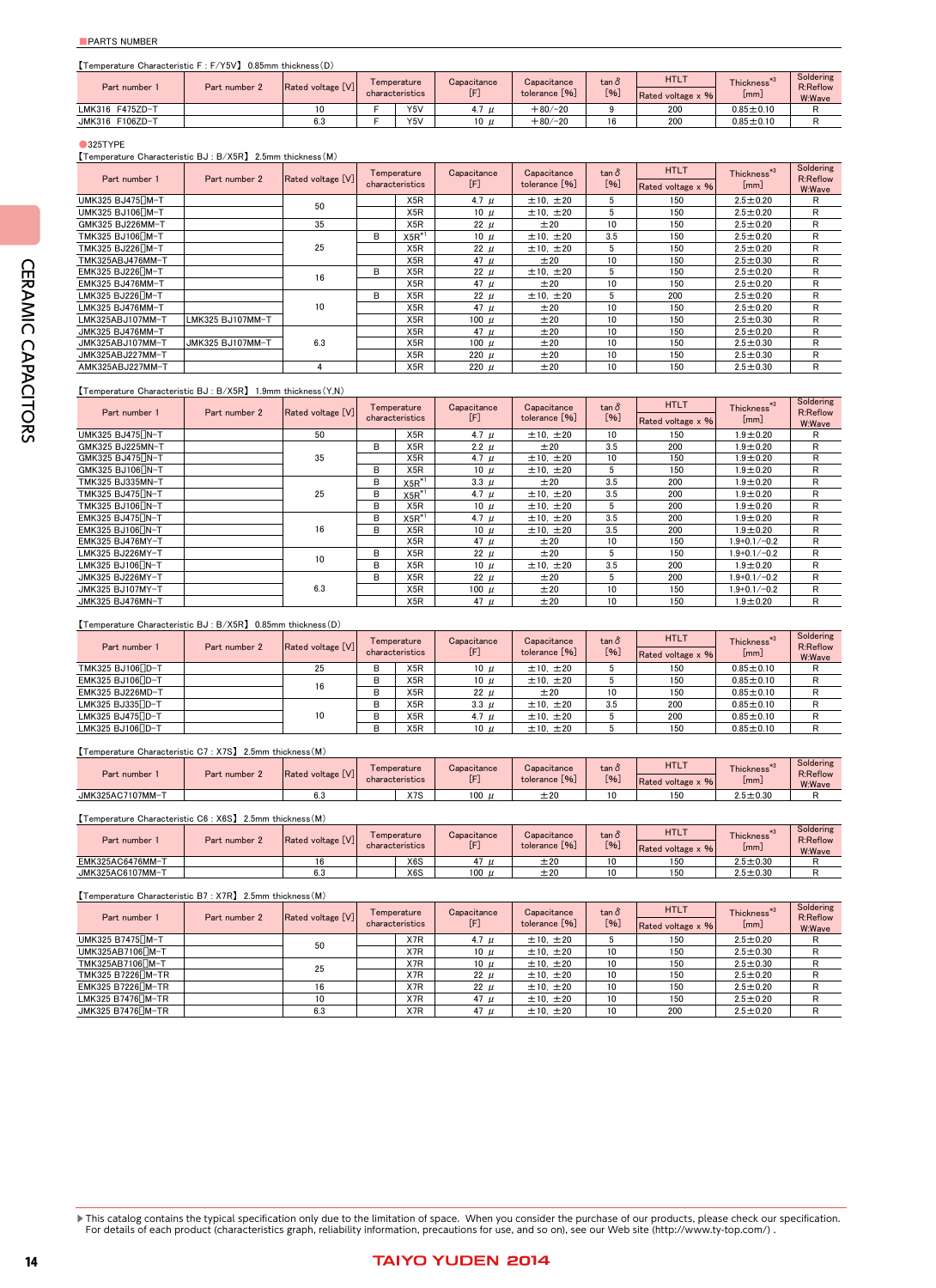#### ■PARTS NUMBER

### 【Temperature Characteristic B7 : X7R】 1.9mm thickness(N)

| Part number 1     | Part number 2 | Rated voltage [V] | Temperature     | Capacitance | Capacitance   | $tan \delta$                                                                                                                                                                                                                                                                                                                                                                                                                                                                                                                                                                                    | <b>HTLT</b>       | Thickness*3    | Soldering<br>R:Reflow |
|-------------------|---------------|-------------------|-----------------|-------------|---------------|-------------------------------------------------------------------------------------------------------------------------------------------------------------------------------------------------------------------------------------------------------------------------------------------------------------------------------------------------------------------------------------------------------------------------------------------------------------------------------------------------------------------------------------------------------------------------------------------------|-------------------|----------------|-----------------------|
|                   |               |                   | characteristics | [F]         | tolerance [%] | $[%] \begin{subfigure}[t]{0.45\textwidth} \centering \includegraphics[width=\textwidth]{figs/fig_00.pdf} \caption{The 0.44\textwidth} \includegraphics[width=\textwidth]{figs/fig_00.pdf} \caption{The 0.44\textwidth} \includegraphics[width=\textwidth]{figs/fig_00.pdf} \caption{The 0.44\textwidth} \includegraphics[width=\textwidth]{figs/fig_00.pdf} \label{fig:1} \end{subfigure} \ \begin{subfigure}[t]{0.45\textwidth} \centering \includegraphics[width=\textwidth]{figs/fig_00.pdf} \caption{The 0.44\textwidth} \includegraphics[width=\textwidth]{figs/fig_00.pdf} \caption{The $ | Rated voltage x % | [mm]           | W:Wave                |
| UMK325 B7475∏N-TR |               | 50                | X7R             | 4.7 $\mu$   | ±10, ±20      | 10                                                                                                                                                                                                                                                                                                                                                                                                                                                                                                                                                                                              | 150               | $.9 \pm 0.20$  |                       |
| TMK325 B7335 N-T  |               |                   | X7R             | $3.3$ $\mu$ | ± 10, ±20     | 3.5                                                                                                                                                                                                                                                                                                                                                                                                                                                                                                                                                                                             | 200               | $1.9 \pm 0.20$ |                       |
| TMK325 B7475 N-T  |               | 25                | X7R             | 4.7 $\mu$   | ± 10, ±20     | 3.5                                                                                                                                                                                                                                                                                                                                                                                                                                                                                                                                                                                             | 150               | $1.9 \pm 0.20$ |                       |
| TMK325 B7106∏N-TR |               |                   | X7R             | 10 $\mu$    | ± 10, ±20     | 10                                                                                                                                                                                                                                                                                                                                                                                                                                                                                                                                                                                              | 150               | $1.9 \pm 0.20$ |                       |
| EMK325 B7475 N-T  |               | 16                | X7R             | 4.7 $\mu$   | ± 10, ±20     | 3.5                                                                                                                                                                                                                                                                                                                                                                                                                                                                                                                                                                                             | 200               | $1.9 \pm 0.20$ |                       |
| EMK325 B7106 N-T  |               |                   | X7R             | 10 $\mu$    | ± 10, ±20     | 3.5                                                                                                                                                                                                                                                                                                                                                                                                                                                                                                                                                                                             | 150               | $1.9 \pm 0.20$ |                       |
| LMK325 B7106 N-T  |               | 10                | X7R             | 10 $\mu$    | ±10, ±20      | 3.5                                                                                                                                                                                                                                                                                                                                                                                                                                                                                                                                                                                             | 200               | $1.9 \pm 0.20$ |                       |
|                   |               |                   |                 |             |               |                                                                                                                                                                                                                                                                                                                                                                                                                                                                                                                                                                                                 |                   |                |                       |

【Temperature Characteristic F : F/Y5V】 1.9mm thickness(N)

| Part number 1   | Part number 2 | Rated voltage [V] | Temperature<br>characteristics | Capacitance | Capacitance<br>tolerance [%] | tan o<br>$[%]$ | <b>HTL1</b><br>Rated voltage x % | $*3$<br><b>Thickness</b><br>[mm] | Soldering<br>R:Reflow<br>W:Wave |
|-----------------|---------------|-------------------|--------------------------------|-------------|------------------------------|----------------|----------------------------------|----------------------------------|---------------------------------|
| EMK325 F226ZN-T |               |                   | Y5V                            | 22u         | $+80/-20$                    | 16             | 200                              | $1.9 \pm 0.20$                   |                                 |
| LMK325 F226ZN-T |               | 10                | Y5V                            | 22u         | $+80/-20$                    | 16             | 200                              | $1.9 \pm 0.20$                   |                                 |
| JMK325 F476ZN-T |               | 6.3               | Y5V                            | 47 U        | $+80/-20$                    | 16             | 200                              | $1.9 \pm 0.20$                   |                                 |

## Multilayer Ceramic Capacitors(Temperature compensating type) ●042TYPE

【Temperature Characteristic CG : CG/C0G】 0.2mm thickness(C,D)

|                                                    |               |                   | Temperature     |                         | Capacitance                          | Capacitance                                            | $\Omega$   | <b>HTLT</b>       | $Thickness^*$ <sup>3</sup>     | Soldering               |
|----------------------------------------------------|---------------|-------------------|-----------------|-------------------------|--------------------------------------|--------------------------------------------------------|------------|-------------------|--------------------------------|-------------------------|
| Part number 1                                      | Part number 2 | Rated voltage [V] | characteristics |                         | $[{\sf F}]$                          | tolerance [%]                                          | (at 1MHz)  | Rated voltage x % | [mm]                           | R:Reflow                |
| EMK042 CG0R4 <sup>[]</sup> D-W                     |               |                   | CG              | C <sub>0</sub> G        | 0.4 <sub>p</sub>                     | $\pm$ 0.1pF, $\pm$ 0.25pF                              | min<br>408 | 200               | $0.2 + 0.02$                   | W:Wave<br>R             |
| EMK042 CG0R5[JD-W                                  |               |                   | CG              | COG                     | 0.5 <sub>p</sub>                     | $\pm$ 0.1pF, $\pm$ 0.25pF                              | 410        | 200               | $0.2 + 0.02$                   | R                       |
| EMK042 CG0R6D-W                                    |               |                   | CG              | COG                     | 0.6p                                 | $\pm$ 0.1pF, $\pm$ 0.25pF                              | 412        | 200               | $0.2 + 0.02$                   | R                       |
| EMK042 CG0R7 ID-W                                  |               |                   | CG              | CO <sub>G</sub>         | 0.7 <sub>p</sub>                     | $\pm$ 0.1pF, $\pm$ 0.25pF                              | 414        | 200               | $0.2 \pm 0.02$                 | R                       |
| EMK042 CGR75 <sup>[]</sup> D-W                     |               |                   | CG              | COG                     | 0.75p                                | $\pm$ 0.1pF, $\pm$ 0.25pF                              | 415        | 200               | $0.2 \pm 0.02$                 | R                       |
| EMK042 CG0R8 <sup>[</sup> ]D-W                     |               |                   | CG              | COG                     | 0.8 <sub>p</sub>                     | $\pm$ 0.1pF, $\pm$ 0.25pF                              | 416        | 200               | $0.2 \pm 0.02$                 | R                       |
| EMK042 CG0R9[]D-W                                  |               |                   | CG              | C <sub>0</sub> G        | 0.9 <sub>p</sub>                     | $\pm$ 0.1pF, $\pm$ 0.25pF                              | 418        | 200               | $0.2 \pm 0.02$                 | R                       |
| EMK042 CG010∏D-W                                   |               |                   | CG              | COG                     | 1 <sub>p</sub>                       | $\pm$ 0.1pF, $\pm$ 0.25pF                              | 420        | 200               | $0.2 \pm 0.02$                 | R                       |
| EMK042 CG1R1[]D-W                                  |               |                   | CG              | CO <sub>G</sub>         | 1.1 <sub>p</sub>                     | $\pm$ 0.1pF, $\pm$ 0.25pF                              | 422        | 200               | $0.2 \pm 0.02$                 | R                       |
| EMK042 CG1R2 <sup>[</sup> D-W                      |               |                   | CG              | C <sub>0</sub> G        | 1.2 <sub>p</sub>                     | $\pm$ 0.1pF, $\pm$ 0.25pF                              | 424        | 200               | $0.2 \pm 0.02$                 | $\overline{\mathsf{R}}$ |
| EMK042 CG1R3 <sup>[</sup> D-W                      |               |                   | CG              | C <sub>0</sub> G        | 1.3 <sub>p</sub>                     | $\pm$ 0.1pF, $\pm$ 0.25pF                              | 426        | 200               | $0.2 \pm 0.02$                 | R                       |
| EMK042 CG1R4 <sup>[</sup> ]D-W                     |               |                   | CG              | C <sub>0</sub> G        | 1.4 <sub>p</sub>                     | $\pm$ 0.1pF, $\pm$ 0.25pF                              | 428        | 200               | $0.2 \pm 0.02$                 | $\mathsf{R}$            |
| EMK042 CG1R5 <sup>[</sup> D-W                      |               |                   | CG              | COG                     | 1.5 <sub>p</sub>                     | $\pm$ 0.1pF, $\pm$ 0.25pF                              | 430        | 200               | $0.2 \pm 0.02$                 | R                       |
| EMK042 CG1R6 <sup>[</sup> D-W                      |               |                   | CG              | C <sub>0</sub> G        | 1.6 <sub>p</sub>                     | $\pm$ 0.1pF, $\pm$ 0.25pF                              | 432        | 200               | $0.2 \pm 0.02$                 | R                       |
| EMK042 CG1R7□D-W                                   |               |                   | CG              | COG                     | 1.7 <sub>p</sub>                     | $\pm$ 0.1pF, $\pm$ 0.25pF                              | 434        | 200               | $0.2 \pm 0.02$                 | R                       |
| EMK042 CG1R8 <sub>D</sub> -W                       |               |                   | CG              | COG                     | 1.8 <sub>p</sub>                     | $\pm$ 0.1pF, $\pm$ 0.25pF                              | 436        | 200               | $0.2 \pm 0.02$                 | R                       |
| EMK042 CG1R9 <sup>[</sup> D−W                      |               |                   | CG              | COG                     | 1.9 <sub>p</sub>                     | $\pm$ 0.1pF, $\pm$ 0.25pF                              | 438        | 200               | $0.2 \pm 0.02$                 | R                       |
| EMK042 CG020 <sup>[</sup> ]D-W                     |               |                   | CG              | C <sub>0</sub> G        | 2p                                   | $\pm$ 0.1pF, $\pm$ 0.25pF                              | 440        | 200               | $0.2 + 0.02$                   | R                       |
| EMK042 CG2R1 <sup>[</sup> D-W                      |               |                   | CG              | C <sub>0</sub> G        | 2.1 p                                | $\pm$ 0.1pF, $\pm$ 0.25pF                              | 442        | 200               | $0.2 + 0.02$                   | R                       |
| EMK042 CG2R2D-W                                    |               |                   | CG              | COG                     | 2.2 <sub>p</sub>                     | $\pm$ 0.1pF, $\pm$ 0.25pF                              | 444        | 200               | $0.2 \pm 0.02$                 | R                       |
| EMK042 CG2R3[JD-W                                  |               |                   | CG              | C <sub>0</sub> G        | 2.3 <sub>p</sub>                     | $\pm$ 0.1pF, $\pm$ 0.25pF                              | 446        | 200               | $0.2 + 0.02$                   | R                       |
| EMK042 CG2R4D-W                                    |               |                   | CG              | COG                     | 2.4 <sub>p</sub>                     | $\pm$ 0.1pF, $\pm$ 0.25pF                              | 448        | 200               | $0.2 + 0.02$                   | R                       |
| EMK042 CG2R5 <sup>D-W</sup>                        |               |                   | CG              | COG                     | 2.5 <sub>p</sub>                     | $\pm$ 0.1pF, $\pm$ 0.25pF                              | 450        | 200               | $0.2 + 0.02$                   | R                       |
| EMK042 CG2R6□D-W                                   |               |                   | CG              | C <sub>0</sub> G        | 2.6 <sub>p</sub>                     | $\pm$ 0.1pF, $\pm$ 0.25pF                              | 452        | 200               | $0.2 + 0.02$                   | R                       |
| EMK042 CG2R7 <sup>[</sup> ]D-W                     |               |                   | CG              | COG                     | 2.7 <sub>p</sub>                     | $\pm$ 0.1pF, $\pm$ 0.25pF                              | 454        | 200               | $0.2 + 0.02$                   | R                       |
| EMK042 CG2R8[JD-W                                  |               |                   | CG              | C <sub>0</sub> G        | 2.8 <sub>p</sub>                     | $\pm$ 0.1pF, $\pm$ 0.25pF                              | 456        | 200               | $0.2 \pm 0.02$                 | R<br>R                  |
| EMK042 CG2R9□D-W<br>EMK042 CG030 <sup>[</sup> ]D-W |               |                   | СG<br>CG        | COG<br>CO <sub>G</sub>  | 2.9 <sub>p</sub><br>3p               | $\pm$ 0.1pF, $\pm$ 0.25pF<br>$\pm$ 0.1pF, $\pm$ 0.25pF | 458<br>460 | 200<br>200        | $0.2 \pm 0.02$<br>$0.2 + 0.02$ | R                       |
| EMK042 CG3R1[]D-W                                  |               |                   | CG              | C <sub>0</sub> G        | 3.1 <sub>p</sub>                     | $\pm$ 0.1pF, $\pm$ 0.25pF                              | 462        | 200               | $0.2 + 0.02$                   | R                       |
| EMK042 CG3R2[]D-W                                  |               |                   | CG              | COG                     | 3.2 <sub>p</sub>                     | $\pm$ 0.1pF, $\pm$ 0.25pF                              | 464        | 200               | $0.2 + 0.02$                   | R                       |
| EMK042 CG3R3[JD-W                                  |               |                   | CG              | C <sub>0</sub> G        | 3.3 <sub>p</sub>                     | $\pm$ 0.1pF, $\pm$ 0.25pF                              | 466        | 200               | $0.2 \pm 0.02$                 | R                       |
| EMK042 CG3R4 <sup>[]</sup> D-W                     |               |                   | CG              | COG                     | 3.4 <sub>p</sub>                     | $\pm$ 0.1pF, $\pm$ 0.25pF                              | 468        | 200               | $0.2 + 0.02$                   | R                       |
| EMK042 CG3R5 <sup>[</sup> ]D-W                     |               | 16                | CG              | COG                     | 3.5 <sub>p</sub>                     | $\pm$ 0.1pF, $\pm$ 0.25pF                              | 470        | 200               | $0.2 + 0.02$                   | R                       |
| EMK042 CG3R6 <sup></sup> D-W                       |               |                   | CG              | COG                     | 3.6 <sub>p</sub>                     | $\pm$ 0.1pF, $\pm$ 0.25pF                              | 472        | 200               | $0.2 \pm 0.02$                 | R                       |
| EMK042 CG3R7 <sup>[</sup> ]D-W                     |               |                   | CG              | C <sub>0</sub> G        | 3.7 <sub>p</sub>                     | $\pm$ 0.1pF, $\pm$ 0.25pF                              | 474        | 200               | $0.2 \pm 0.02$                 | R                       |
| EMK042 CG3R8 <sup>[</sup> ]D-W                     |               |                   | СG              | C <sub>0</sub> G        | 3.8 <sub>p</sub>                     | $\pm$ 0.1pF, $\pm$ 0.25pF                              | 476        | 200               | $0.2 \pm 0.02$                 | R                       |
| EMK042 CG3R9 <sup>[</sup> D-W                      |               |                   | СG              | COG                     | 3.9 <sub>p</sub>                     | $\pm$ 0.1pF, $\pm$ 0.25pF                              | 478        | 200               | $0.2 \pm 0.02$                 | R                       |
| EMK042 CG040 <sup>[</sup> D-W                      |               |                   | CG              | C <sub>0</sub> G        | 4p                                   | $\pm$ 0.1pF, $\pm$ 0.25pF                              | 480        | 200               | $0.2 \pm 0.02$                 | R                       |
| EMK042 CG4R1 <sup>[</sup> D−W                      |               |                   | СG              | COG                     | 4.1 <sub>p</sub>                     | $\pm$ 0.1pF, $\pm$ 0.25pF                              | 482        | 200               | $0.2 \pm 0.02$                 | R                       |
| EMK042 CG4R2 <sup>[</sup> ]D-W                     |               |                   | СG              | COG                     | 4.2 p                                | $\pm$ 0.1pF, $\pm$ 0.25pF                              | 484        | 200               | $0.2 \pm 0.02$                 | R                       |
| EMK042 CG4R3 <sup>[</sup> ]D-W                     |               |                   | CG              | COG                     | 4.3 <sub>p</sub>                     | $\pm$ 0.1pF, $\pm$ 0.25pF                              | 486        | 200               | $0.2 \pm 0.02$                 | R                       |
| EMK042 CG4R4 <sup>[]</sup> D-W                     |               |                   | CG              | C <sub>0</sub> G        | 4.4 <sub>p</sub>                     | $\pm$ 0.1pF, $\pm$ 0.25pF                              | 488        | 200               | $0.2 + 0.02$                   | R                       |
| EMK042 CG4R5 <sup>[</sup> ]D-W                     |               |                   | CG              | C <sub>0</sub> G        | 4.5p                                 | ±0.25pF<br>±0.1pF,                                     | 490        | 200               | $0.2 + 0.02$                   | R                       |
| EMK042 CG4R6 <sup>[</sup> ]D-W                     |               |                   | CG              | COG                     | 4.6 <sub>p</sub>                     | $\pm$ 0.1pF, $\pm$ 0.25pF                              | 492        | 200               | $0.2 + 0.02$                   | R                       |
| EMK042 CG4R7[JD-W                                  |               |                   | CG              | C <sub>0</sub> G        | 4.7 <sub>p</sub>                     | $\pm$ 0.1pF, $\pm$ 0.25pF                              | 494        | 200               | $0.2 + 0.02$                   | R                       |
| EMK042 CG4R8□D-W                                   |               |                   | СG              | COG                     | 4.8 <sub>p</sub>                     | $\pm$ 0.1pF, $\pm$ 0.25pF                              | 496        | 200               | $0.2 \pm 0.02$                 | R                       |
| EMK042 CG4R9 <sup>[</sup> ]D-W                     |               |                   | CG              | COG                     | 4.9 <sub>p</sub>                     | $\pm$ 0.1pF, $\pm$ 0.25pF                              | 498        | 200               | $0.2 + 0.02$                   | R                       |
| EMK042 CG050[]D-W                                  |               |                   | СG              | C <sub>0</sub> G        | 5p                                   | $\pm$ 0.1pF, $\pm$ 0.25pF                              | 500        | 200               | $0.2 + 0.02$                   | R                       |
| EMK042 CG5R1DD-W                                   |               |                   | CG              | COG                     | 5.1 <sub>p</sub>                     | ±0.5pF                                                 | 502        | 200               | $0.2 + 0.02$                   | R                       |
| EMK042 CG5R2DD-W                                   |               |                   | СG              | COG                     | 5.2 <sub>p</sub>                     | ±0.5pF                                                 | 504        | 200               | $0.2 \pm 0.02$                 | R                       |
| EMK042 CG5R3DD-W                                   |               |                   | CG<br>CG        | C <sub>0</sub> G<br>COG | 5.3 <sub>p</sub><br>5.4 <sub>p</sub> | ±0.5pF<br>±0.5pF                                       | 506<br>508 | 200<br>200        | $0.2 + 0.02$<br>$0.2 + 0.02$   | R<br>R                  |
| EMK042 CG5R4DD-W<br>EMK042 CG5R5DD-W               |               |                   | CG              | COG                     | 5.5p                                 | ±0.5pF                                                 | 510        | 200               | $0.2 \pm 0.02$                 | R                       |
| EMK042 CG5R6DD-W                                   |               |                   | CG              | C <sub>0</sub> G        | 5.6 <sub>p</sub>                     | ±0.5pF                                                 | 512        | 200               | $0.2 \pm 0.02$                 | R                       |
| EMK042 CG5R7DD-W                                   |               |                   | СG              | C <sub>0</sub> G        | 5.7 <sub>p</sub>                     | ±0.5pF                                                 | 514        | 200               | $0.2 + 0.02$                   | R                       |
| EMK042 CG5R8DD-W                                   |               |                   | CG              | C <sub>0</sub> G        | 5.8 <sub>p</sub>                     | ±0.5pF                                                 | 516        | 200               | $0.2 \pm 0.02$                 | R                       |
| EMK042 CG5R9DD-W                                   |               |                   | CG              | C <sub>0</sub> G        | 5.9 <sub>p</sub>                     | ±0.5pF                                                 | 518        | 200               | $0.2 + 0.02$                   | $\mathsf R$             |
| EMK042 CG060DD-W                                   |               |                   | СG              | COG                     | 6 p                                  | ±0.5pF                                                 | 520        | 200               | $0.2 \pm 0.02$                 | R                       |
| EMK042 CG6R1DD-W                                   |               |                   | СG              | COG                     | 6.1 <sub>p</sub>                     | ±0.5pF                                                 | 522        | 200               | $0.2 + 0.02$                   | R                       |
| EMK042 CG6R2DD-W                                   |               |                   | CG              | COG                     | $6.2\ p$                             | ±0.5pF                                                 | 524        | 200               | $0.2 \pm 0.02$                 | R                       |
| EMK042 CG6R3DD-W                                   |               |                   | CG              | C <sub>0</sub> G        | 6.3 <sub>p</sub>                     | ±0.5pF                                                 | 526        | 200               | $0.2 + 0.02$                   | R                       |
| EMK042 CG6R4DD-W                                   |               |                   | СG              | COG                     | 6.4 <sub>p</sub>                     | ±0.5pF                                                 | 528        | 200               | $0.2 \pm 0.02$                 | R                       |
| EMK042 CG6R5DD-W                                   |               |                   | CG              | COG                     | 6.5p                                 | ±0.5pF                                                 | 530        | 200               | $0.2 + 0.02$                   | R                       |
| EMK042 CG6R6DD-W                                   |               |                   | CG              | C <sub>0</sub> G        | 6.6 <sub>p</sub>                     | ±0.5pF                                                 | 532        | 200               | $0.2 + 0.02$                   | R                       |
| EMK042 CG6R7DD-W                                   |               |                   | СG              | COG                     | 6.7 <sub>p</sub>                     | ±0.5pF                                                 | 534        | 200               | $0.2 \pm 0.02$                 | R                       |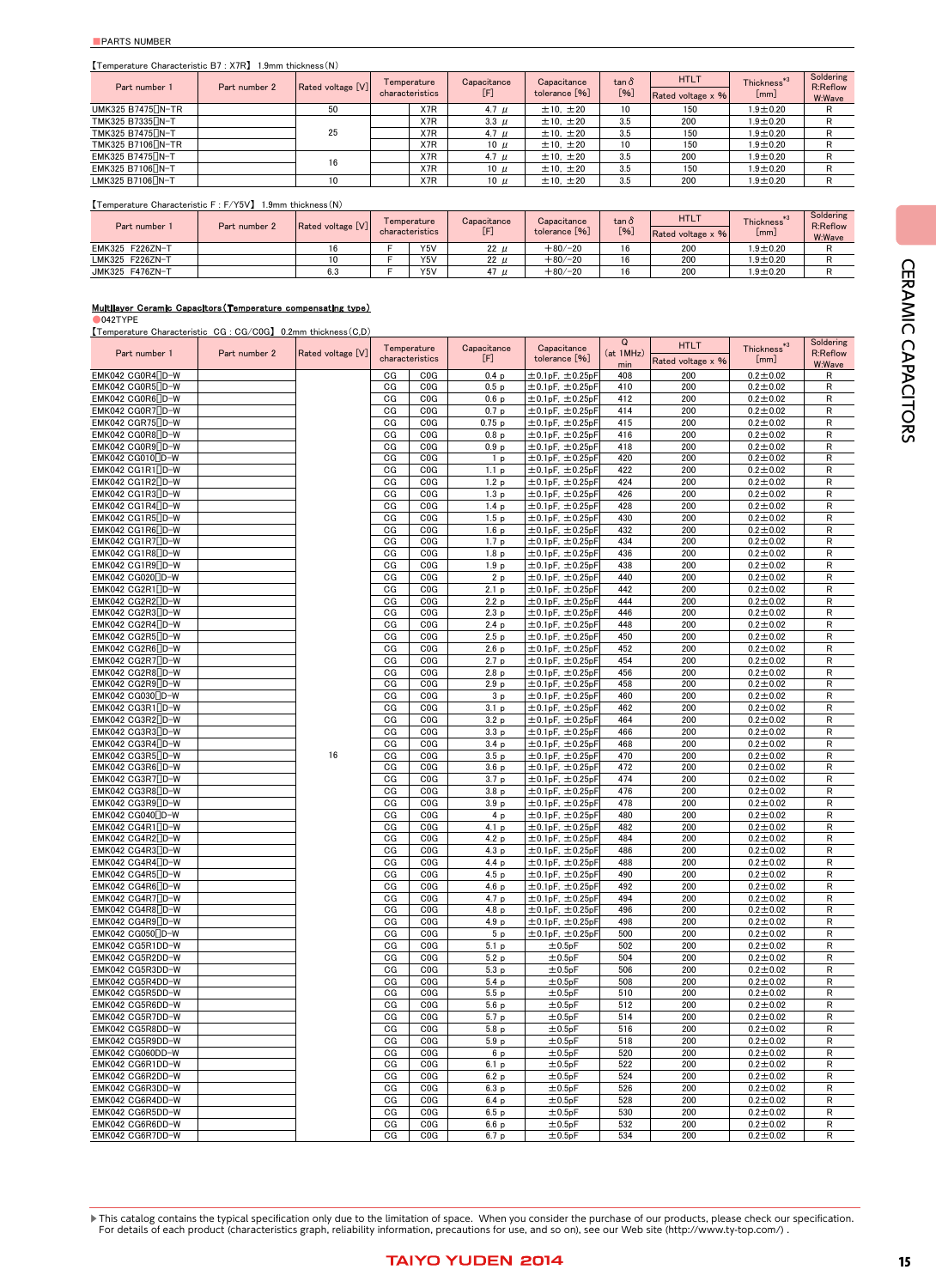### ■PACKAGING

### ①Minimum Quantity  $\overline{\phantom{a}}$  Taped package

|                    | Thickness |             |                          | Standard quantity [pcs] |  |
|--------------------|-----------|-------------|--------------------------|-------------------------|--|
| Type(EIA)          | mm        | code        | Paper tape               | Embossed tape           |  |
| □MK042(01005)      | 0.2       | C, D        |                          | 40000                   |  |
| □VS042(01005)      | 0.2       | $\mathbf C$ |                          |                         |  |
| □MK063(0201)       | 0.3       | P, T        | 15000                    |                         |  |
| □WK105(0204) ※     | 0.3       | P           | 10000                    |                         |  |
|                    | 0.2       | $\mathbf C$ | 20000                    |                         |  |
| □MK105(0402)       | 0.3       | P           | 15000                    |                         |  |
|                    | 0.5       | $\vee$      |                          |                         |  |
| □VK105(0402) ※     | 0.5       | W           | 10000                    |                         |  |
| $M$ K107(0603)     | 0.45      | Κ           | 4000                     |                         |  |
| □WK107(0306) ※     | 0.5       | $\vee$      | —                        | 4000                    |  |
| $\Box$ MR107(0603) | 0.8       | A           |                          |                         |  |
| □MK212(0805)       | 0.45      | K           | 4000                     |                         |  |
| □WK212(0508)<br>X  | 0.85      | D           |                          |                         |  |
| □MR212(0805)       | 125       | G           | $\overline{\phantom{0}}$ | 3000                    |  |
|                    | 0.85      | D           | 4000                     |                         |  |
| □MK316(1206)       | 1.15      | F           |                          |                         |  |
| MRS16(1206)        | 125       | G           |                          | 3000                    |  |
|                    | 1.6       |             | $\qquad \qquad$          | 2000                    |  |
|                    | 0.85      | D           |                          |                         |  |
|                    | 1.15      | F           |                          |                         |  |
| □MK325(1210)       | 1.9       | N           |                          | 2000                    |  |
| □MR325(1210)       | 2.0max.   | Y           |                          |                         |  |
|                    | 2.5       | M           |                          | 500(T), 1000(P)         |  |
| □MK432(1812)       | 2.5       | M           |                          | 500                     |  |

Note : ※ LW Reverse type.

### ②Taping material





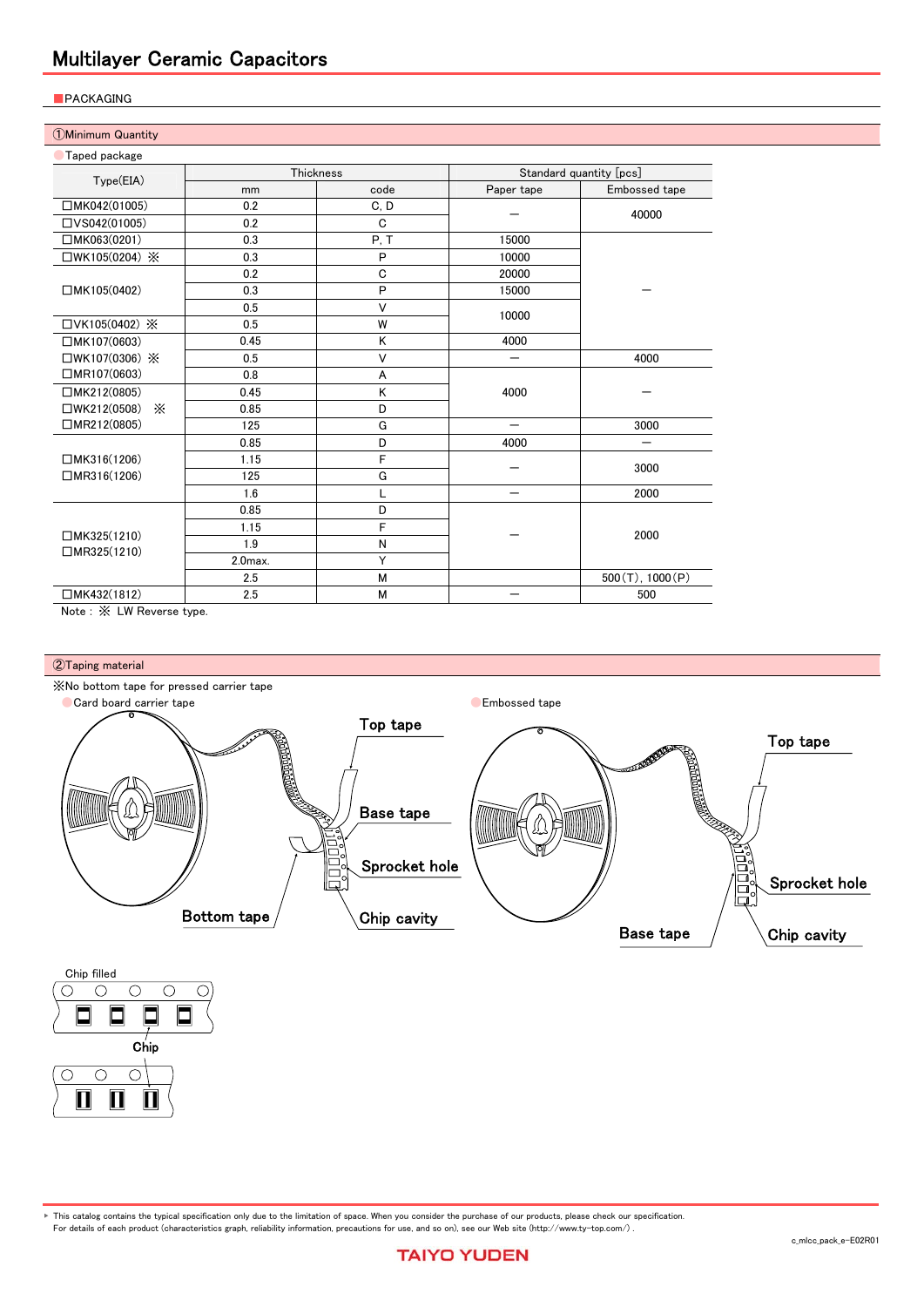### ③Representative taping dimensions

### ●Paper Tape(8mm wide)

### ●Pressed carrier tape( 2mm pitch)



|                       |      |             | Unit: $mm$      |                       |             |  |
|-----------------------|------|-------------|-----------------|-----------------------|-------------|--|
| Type(EIA)             |      | Chip Cavity | Insertion Pitch | <b>Tape Thickness</b> |             |  |
|                       |      | в           |                 |                       |             |  |
| □MK063(0201)          | 0.37 | 0.67        |                 | $0.45$ max.           | $0.42$ max. |  |
| □WK105(0204) ※        |      |             | $2.0 \pm 0.05$  |                       |             |  |
| $M K105(0402)$ (*1 C) | 0.65 | 1.15        |                 | $0.4$ max.            | $0.3$ max.  |  |
| $M$ K105(0402) (*1 P) |      |             |                 | $0.45$ max.           | $0.42$ max. |  |

Note \*1 Thickness, C:0.2mm ,P:0.3mm. ※ LW Reverse type. Unit:mm

#### ●Punched carrier tape (2mm pitch)



|                                |             |     | $OIII \cdot IIIII$ |                       |  |
|--------------------------------|-------------|-----|--------------------|-----------------------|--|
| Type(EIA)                      | Chip Cavity |     | Insertion Pitch    | <b>Tape Thickness</b> |  |
|                                | ┌           |     |                    |                       |  |
| □MK105 (0402)<br>□VK105 (0402) | 0.65        | .15 | $2.0 \pm 0.05$     | 0.8max.               |  |

Unit:mm

### ●Punched carrier tape (4mm pitch)



|                | $2.0 \pm 0.1$  | Unit: $mm$  |                        |                       |
|----------------|----------------|-------------|------------------------|-----------------------|
| Type(EIA)      |                | Chip Cavity | <b>Insertion Pitch</b> | <b>Tape Thickness</b> |
|                | $\overline{A}$ | в           |                        |                       |
| $M$ K107(0603) |                |             |                        |                       |
| □WK107(0306) ※ | 1.0            | 1.8         |                        | $1.1$ max.            |
| MRT07(0603)    |                |             |                        |                       |
| □MK212(0805)   |                |             | $4.0 \pm 0.1$          |                       |
| □WK212(0508) ※ | 1.65           | 2.4         |                        | $1.1$ max.            |
| $M$ K316(1206) | 2.0            | 3.6         |                        |                       |

Note:Taping size might be different depending on the size of the product. ※ LW Reverse type. Unit:mm

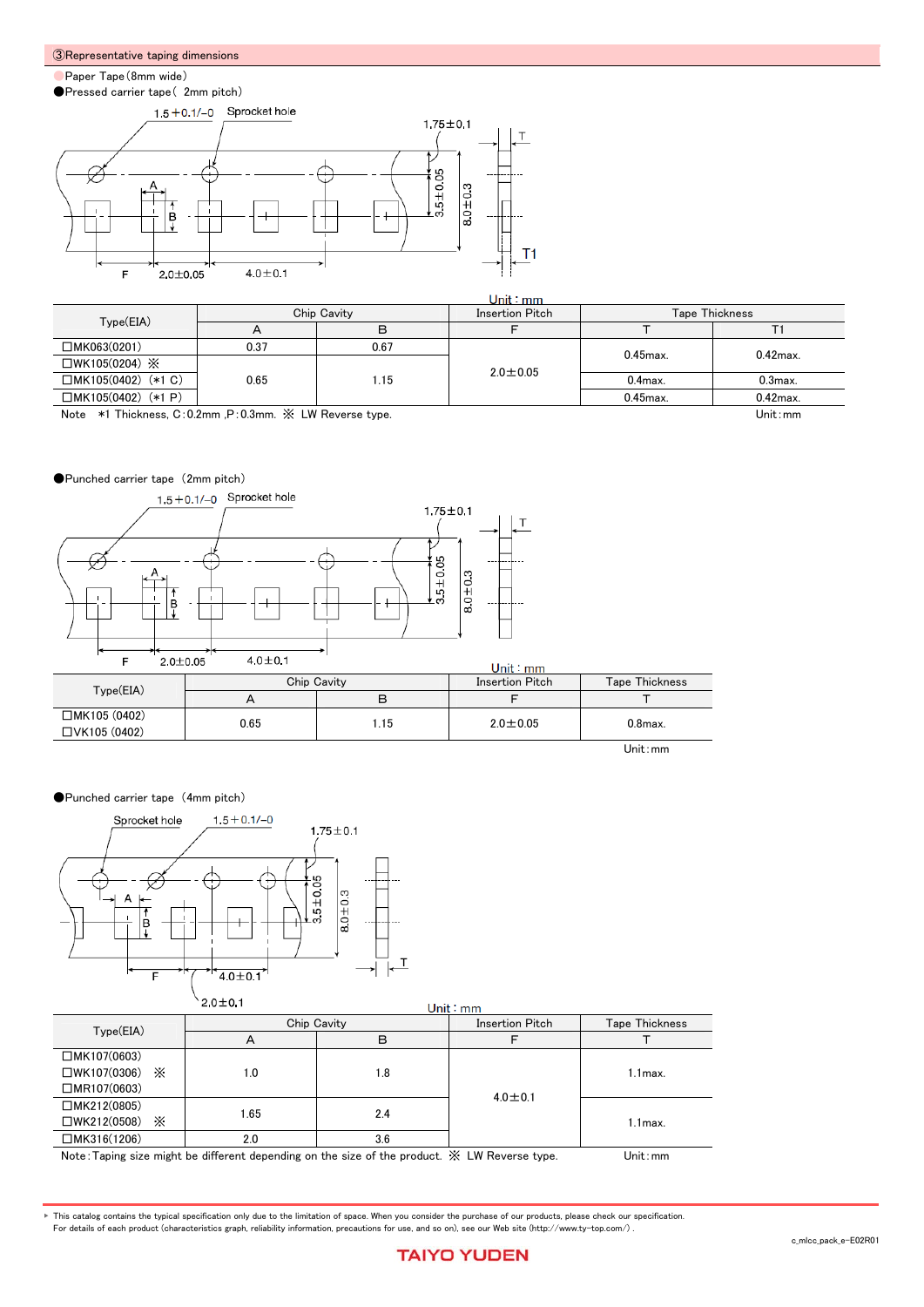



|               |                |             | Unit - mm              |            |                       |  |
|---------------|----------------|-------------|------------------------|------------|-----------------------|--|
| Type(EIA)     |                | Chip Cavity | <b>Insertion Pitch</b> |            | <b>Tape Thickness</b> |  |
|               | ▭<br>$\forall$ |             |                        |            |                       |  |
| □MK042(01005) | 0.23           |             | $1.0 \pm 0.02$         | $0.5$ max. | $0.25$ max.           |  |
| □VS042(01005) |                | 0.43        |                        |            |                       |  |
|               |                |             |                        |            | Unit: mm              |  |

### ●Embossed tape(8mm wide)



| $-10 - 11$                          |      |             |                        |                       |                |  |  |  |
|-------------------------------------|------|-------------|------------------------|-----------------------|----------------|--|--|--|
|                                     |      | Unit: $mm$  |                        |                       |                |  |  |  |
| Type(EIA)                           |      | Chip Cavity | <b>Insertion Pitch</b> | <b>Tape Thickness</b> |                |  |  |  |
|                                     | A    | в           |                        | Κ                     |                |  |  |  |
| $\square$ WK107(0306) $\times$      | 1.0  | 1.8         |                        | .3max.                | $0.25 \pm 0.1$ |  |  |  |
| $M$ K212(0805)                      | 1.65 | 2.4         |                        |                       |                |  |  |  |
| $M$ R212(0805)                      |      |             |                        | $3.4$ max.            |                |  |  |  |
| $M$ K316(1206)                      | 2.0  | 3.6         | $4.0 \pm 0.1$          |                       | $0.6$ max.     |  |  |  |
| MRS16(1206)                         |      |             |                        |                       |                |  |  |  |
| □MK325(1210)                        | 2.8  | 3.6         |                        |                       |                |  |  |  |
| MRS25(1210)                         |      |             |                        |                       |                |  |  |  |
| Note: $\mathbb{X}$ LW Reverse type. |      |             |                        |                       | Unit: mm       |  |  |  |

### ●Embossed tape(12mm wide)



| Unit : $mm$  |                          |             |                 |                       |            |  |  |  |  |
|--------------|--------------------------|-------------|-----------------|-----------------------|------------|--|--|--|--|
| Type(EIA)    |                          | Chip Cavity | Insertion Pitch | <b>Tape Thickness</b> |            |  |  |  |  |
|              | $\overline{\phantom{a}}$ |             |                 | $\cdot$               |            |  |  |  |  |
| □MK432(1812) | 4.9<br>ن.                |             | $8.0 \pm 0.1$   | $4.0max$ .            | $0.6$ max. |  |  |  |  |
|              |                          |             |                 |                       | Unit: mm   |  |  |  |  |

▶ This catalog contains the typical specification only due to the limitation of space. When you consider the purchase of our products, please check our specification. For details of each product (characteristics graph, reliability information, precautions for use, and so on), see our Web site (http://www.ty-top.com/) .



**TAIYO YUDEN**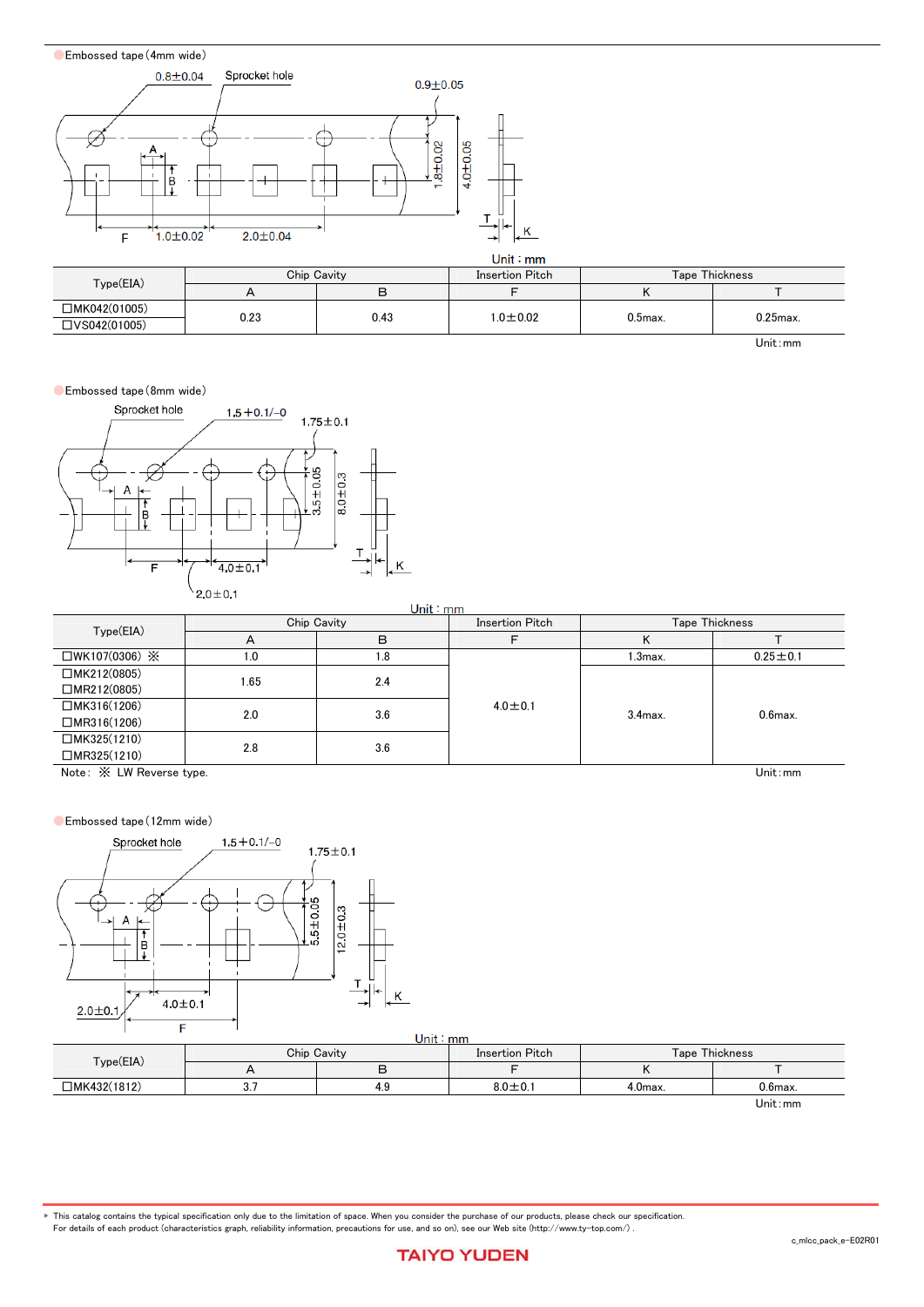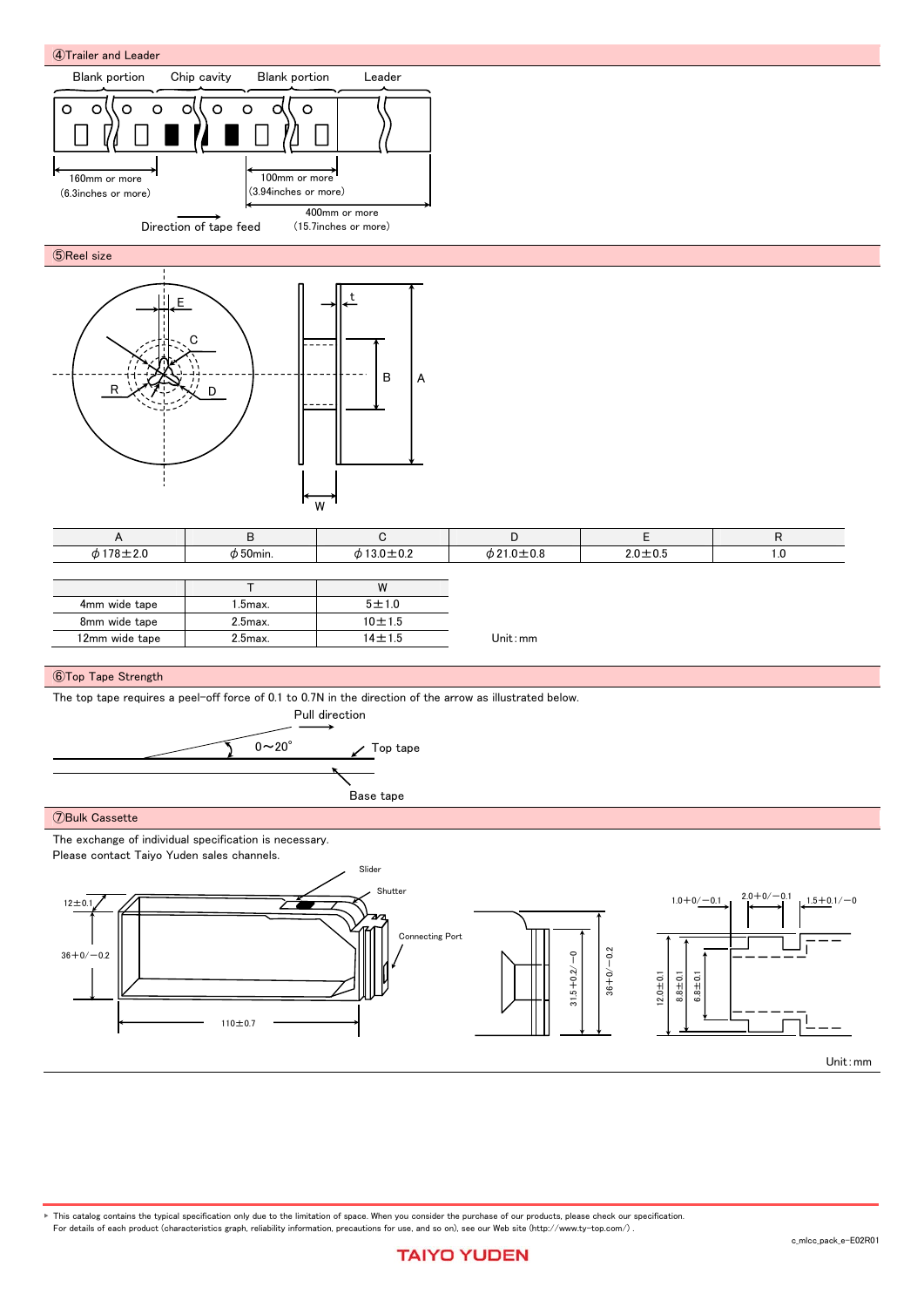## Multilayer Ceramic Capacitors

### ■RELIABILITY DATA

|           | 1. Operating Temperature Range |                     |                           |                           |                                                                  |  |  |  |  |
|-----------|--------------------------------|---------------------|---------------------------|---------------------------|------------------------------------------------------------------|--|--|--|--|
|           | Standard<br>Temperature        |                     |                           |                           |                                                                  |  |  |  |  |
|           | Compensating (Class1)          | High Frequency Type | $-55$ to $+125^{\circ}$ C |                           |                                                                  |  |  |  |  |
|           |                                |                     |                           | Specification             | Temperature Range                                                |  |  |  |  |
|           |                                |                     | <b>BJ</b>                 | B                         | $-25$ to $+85^{\circ}$ C                                         |  |  |  |  |
|           |                                |                     |                           | X <sub>5</sub> R          | $-55$ to $+85^{\circ}$ C                                         |  |  |  |  |
| Specified |                                | B7                  | X7R                       | $-55$ to $+125^{\circ}$ C |                                                                  |  |  |  |  |
| Value     | High Permittivity (Class2)     |                     |                           |                           | $-55$ to $+105^{\circ}$ C                                        |  |  |  |  |
|           |                                | C <sub>0</sub>      | X7S                       | $-55$ to $+125^{\circ}$ C |                                                                  |  |  |  |  |
|           |                                |                     |                           |                           | $-55$ to $+85^{\circ}$ C                                         |  |  |  |  |
|           |                                |                     | Е                         |                           | $-25$ to $+85^{\circ}$ C                                         |  |  |  |  |
|           |                                |                     | Y5V                       | $-30$ to $+85^{\circ}$ C  |                                                                  |  |  |  |  |
|           |                                |                     |                           |                           | Note: XLD Low distortion high value multilayer ceramic capacitor |  |  |  |  |

| 2. Storage Conditions |                            |                                                                  |                           |                           |                           |  |  |  |  |
|-----------------------|----------------------------|------------------------------------------------------------------|---------------------------|---------------------------|---------------------------|--|--|--|--|
|                       | Temperature                | Standard                                                         | $-55$ to $+125^{\circ}$ C |                           |                           |  |  |  |  |
|                       | Compensating (Class1)      | High Frequency Type                                              |                           |                           |                           |  |  |  |  |
|                       |                            |                                                                  |                           | Specification             | Temperature Range         |  |  |  |  |
|                       |                            |                                                                  | BJ                        | B                         | $-25$ to $+85^{\circ}$ C  |  |  |  |  |
|                       |                            |                                                                  | X <sub>5</sub> R          | $-55$ to $+85^{\circ}$ C  |                           |  |  |  |  |
| Specified             |                            |                                                                  |                           |                           | $-55$ to $+125^{\circ}$ C |  |  |  |  |
| Value                 | High Permittivity (Class2) |                                                                  |                           |                           | $-55$ to $+105^{\circ}$ C |  |  |  |  |
|                       |                            | C <sub>0</sub>                                                   | X7S                       | $-55$ to $+125^{\circ}$ C |                           |  |  |  |  |
|                       |                            |                                                                  | LD(X)                     | X <sub>5</sub> R          | $-55$ to $+85^{\circ}$ C  |  |  |  |  |
|                       |                            |                                                                  | F                         | F                         | $-25$ to $+85^{\circ}$ C  |  |  |  |  |
|                       |                            |                                                                  | Y5V                       | $-30$ to $+85^{\circ}$ C  |                           |  |  |  |  |
|                       |                            | Note: XLD Low distortion high value multilayer ceramic capacitor |                           |                           |                           |  |  |  |  |

| 3. Rated Voltage   |                            |                     |                                                         |  |  |
|--------------------|----------------------------|---------------------|---------------------------------------------------------|--|--|
|                    | Temperature                | Standard            | 50VDC, 25VDC, 16VDC                                     |  |  |
| Specified<br>Value | Compensating (Class1)      | High Frequency Type | 50VDC, 25VDC, 16VDC                                     |  |  |
|                    | High Permittivity (Class2) |                     | 50VDC, 35VDC, 25VDC, 16VDC, 10VDC, 6.3VDC, 4VDC, 2.5VDC |  |  |

| 4. Withstanding Voltage (Between terminals) |                            |                     |          |                                                        |                        |  |  |
|---------------------------------------------|----------------------------|---------------------|----------|--------------------------------------------------------|------------------------|--|--|
| Specified<br>Value                          | Temperature                |                     | Standard |                                                        |                        |  |  |
|                                             | Compensating (Class1)      | High Frequency Type |          |                                                        | No breakdown or damage |  |  |
|                                             | High Permittivity (Class2) |                     |          |                                                        |                        |  |  |
|                                             |                            |                     |          | Class 1<br>Class 2                                     |                        |  |  |
| Test                                        | Applied voltage            |                     |          | Rated voltage $\times 3$<br>Rated voltage $\times 2.5$ |                        |  |  |
| Methods and<br>Remarks                      | Duration                   |                     |          |                                                        | 1 to 5 sec.            |  |  |
|                                             | Charge/discharge current   |                     |          | 50mA max.                                              |                        |  |  |

| 5. Insulation Resistance |                                   |                     |                                                                                       |  |  |
|--------------------------|-----------------------------------|---------------------|---------------------------------------------------------------------------------------|--|--|
|                          | Temperature                       | Standard            | 10000 M $\Omega$ min.                                                                 |  |  |
| Specified                | Compensating (Class1)             | High Frequency Type |                                                                                       |  |  |
| Value                    | High Permittivity (Class2) Note 1 |                     | $C$ ≤ 0.047 $\mu$ F : 10000 M Ω min.<br>$C > 0.047 \mu F$ : 500M $\Omega \cdot \mu F$ |  |  |
| Test                     | Applied voltage                   | : Rated voltage     |                                                                                       |  |  |
| Methods and              | Duration                          | : $60 \pm 5$ sec.   |                                                                                       |  |  |
| Remarks                  | Charge/discharge current          | $:50mA$ max.        |                                                                                       |  |  |

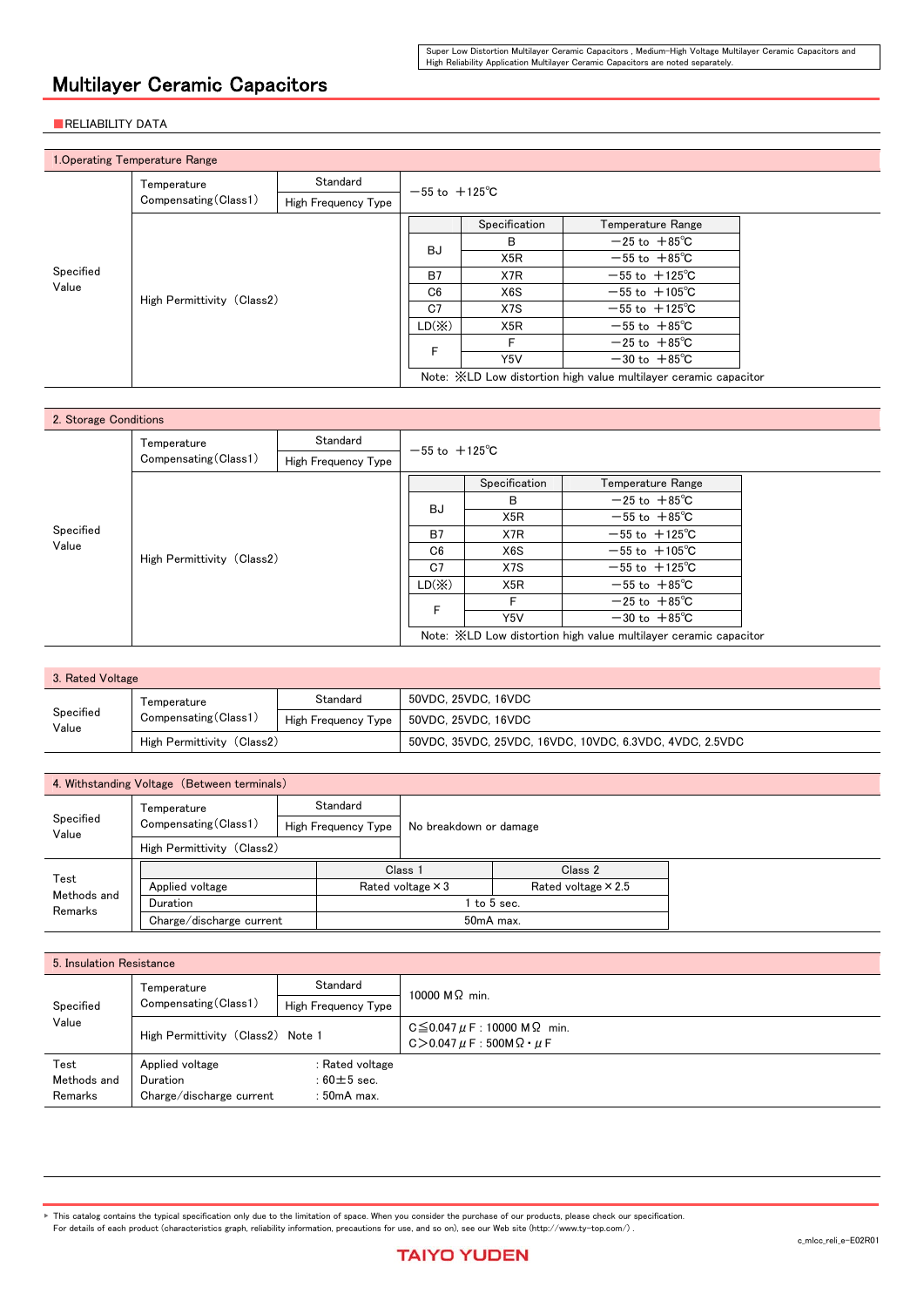|             | 6. Capacitance (Tolerance)           |                     |              |                                                                  |                                                         |                                             |                 |  |  |  |
|-------------|--------------------------------------|---------------------|--------------|------------------------------------------------------------------|---------------------------------------------------------|---------------------------------------------|-----------------|--|--|--|
|             |                                      |                     |              | $C\square$                                                       | $0.2pF \leq C \leq 5pF$                                 | $\pm 0.25$ <sub>p</sub> F                   |                 |  |  |  |
|             |                                      |                     | Standard     | UΠ                                                               | $0.2pF \leq C \leq 10pF$                                | $: \pm 0.5$ <sub>p</sub> F                  |                 |  |  |  |
|             | Temperature<br>Compensating (Class1) |                     |              | <b>SL</b>                                                        | C > 10pF                                                | : $\pm 5\%$ or $\pm 10\%$                   |                 |  |  |  |
| Specified   |                                      |                     |              | CH                                                               | $0.2pF \leq C \leq 2pF$                                 | $\pm 0.1$ <sub>p</sub> F                    |                 |  |  |  |
| Value       |                                      | High Frequency Type |              |                                                                  | C > 2pF                                                 | : ±5%                                       |                 |  |  |  |
|             |                                      |                     |              |                                                                  | BJ, B7, C6, C7, LD $(\times)$ : $\pm$ 10% or $\pm$ 20%, |                                             |                 |  |  |  |
|             | High Permittivity (Class2)           |                     |              |                                                                  | $F: +80/-20%$                                           |                                             |                 |  |  |  |
|             |                                      |                     |              | Note: XLD Low distortion high value multilayer ceramic capacitor |                                                         |                                             |                 |  |  |  |
|             |                                      |                     |              |                                                                  | Class 1                                                 | Class 2                                     |                 |  |  |  |
| Test        |                                      |                     | Standard     |                                                                  | High Frequency Type                                     | $C \leq 10 \mu F$                           | $C > 10 \mu F$  |  |  |  |
| Methods and | Preconditioning                      |                     |              | None                                                             |                                                         | Thermal treatment (at 150°C for 1hr) Note 2 |                 |  |  |  |
| Remarks     | Measuring frequency                  |                     |              | $1$ MHz $\pm$ 10%                                                |                                                         | 1kHz $\pm$ 10%                              | $120 \pm 10$ Hz |  |  |  |
|             | Measuring voltage Note               |                     | 0.5 to 5Vrms |                                                                  | $1\pm0.2$ Vrms                                          | $0.5 \pm 0.1$ Vrms                          |                 |  |  |  |
|             | Bias application                     |                     | None         |                                                                  |                                                         |                                             |                 |  |  |  |

| 7. Q or Dissipation Factor |                                      |          |                     |                                     |                                                                                        |                                             |                 |  |  |
|----------------------------|--------------------------------------|----------|---------------------|-------------------------------------|----------------------------------------------------------------------------------------|---------------------------------------------|-----------------|--|--|
| Specified                  | Temperature<br>Compensating (Class1) | Standard |                     |                                     | $C < 30pF : Q \ge 400 + 20C$<br>$C \geq 30pF : Q \geq 1000$<br>(C:Nominal capacitance) |                                             |                 |  |  |
| Value                      |                                      |          | High Frequency Type |                                     | Refer to detailed specification                                                        |                                             |                 |  |  |
|                            | High Permittivity (Class2) Note 1    |          |                     | BJ. B7. C6. C7: 2.5% max F: 7% max. |                                                                                        |                                             |                 |  |  |
|                            |                                      |          |                     | Class 1                             |                                                                                        | Class 2                                     |                 |  |  |
|                            |                                      |          | Standard            |                                     | High Frequency Type                                                                    | $C \leq 10 \mu F$                           | $C > 10 \mu F$  |  |  |
|                            | Preconditioning                      |          |                     |                                     | None                                                                                   | Thermal treatment (at 150°C for 1hr) Note 2 |                 |  |  |
| Test                       | Measuring frequency                  |          | $1$ MHz $\pm$ 10%   |                                     | 1GHz                                                                                   | $1$ kHz $\pm$ 10%                           | $120 \pm 10$ Hz |  |  |
| Methods and                | Measuring voltage Note 1             |          | $0.5$ to $5V$ rms   |                                     | $1\pm0.2$ Vrms                                                                         | $0.5 \pm 0.1$ Vrms                          |                 |  |  |
| Remarks                    | Bias application                     |          |                     | None                                |                                                                                        |                                             |                 |  |  |
|                            | High Frequency Type                  |          |                     |                                     |                                                                                        |                                             |                 |  |  |
|                            | $:$ HP4291A<br>Measuring equipment   |          |                     |                                     |                                                                                        |                                             |                 |  |  |
|                            | Measuring jig                        |          | $:$ HP16192A        |                                     |                                                                                        |                                             |                 |  |  |

|                        | 8. Temperature Characteristic (Without voltage application)                                                                                                            |                               |                   |                        |                                                                     |                           |                          |  |  |  |
|------------------------|------------------------------------------------------------------------------------------------------------------------------------------------------------------------|-------------------------------|-------------------|------------------------|---------------------------------------------------------------------|---------------------------|--------------------------|--|--|--|
|                        |                                                                                                                                                                        |                               |                   |                        | Temperature Characteristic [ppm/°C]                                 |                           | Tolerance [ppm/°C]       |  |  |  |
|                        |                                                                                                                                                                        |                               | $C\square$ : 0    |                        | CG,CH, CJ, CK                                                       |                           | $G : \pm 30$             |  |  |  |
|                        |                                                                                                                                                                        | Standard                      |                   |                        |                                                                     |                           | $H: \pm 60$              |  |  |  |
|                        | Temperature                                                                                                                                                            |                               | $U\square$ : -750 |                        | UJ, UK                                                              |                           | J : ±120                 |  |  |  |
|                        | Compensating (Class1)                                                                                                                                                  |                               |                   |                        |                                                                     |                           | $K : \pm 250$            |  |  |  |
|                        |                                                                                                                                                                        |                               |                   | SL : $+350$ to $-1000$ |                                                                     |                           |                          |  |  |  |
|                        |                                                                                                                                                                        | High Frequency Type           |                   |                        | Temperature Characteristic [ppm/°C]                                 |                           | Tolerance [ppm/°C]       |  |  |  |
|                        |                                                                                                                                                                        |                               | $C\square$ : 0    |                        | CH                                                                  |                           | $H: \pm 60$              |  |  |  |
| Specified<br>Value     |                                                                                                                                                                        |                               | Specification     | Capacitance<br>change  | Reference<br>temperature                                            | Temperature Range         |                          |  |  |  |
|                        |                                                                                                                                                                        |                               | BJ                | в                      | ±10%                                                                | $20^{\circ}$ C            | $-25$ to $+85^{\circ}$ C |  |  |  |
|                        |                                                                                                                                                                        |                               | X <sub>5</sub> R  | ±15%                   | $25^{\circ}$ C                                                      | $-55$ to $+85^{\circ}$ C  |                          |  |  |  |
|                        |                                                                                                                                                                        | B7                            | X7R               | ±15%                   | $25^{\circ}$ C                                                      | $-55$ to $+125^{\circ}$ C |                          |  |  |  |
|                        | High Permittivity (Class2)                                                                                                                                             | C <sub>6</sub>                | X <sub>6</sub> S  | ±22%                   | $25^{\circ}$ C                                                      | $-55$ to $+105^{\circ}$ C |                          |  |  |  |
|                        |                                                                                                                                                                        | C <sub>7</sub>                | X7S               | ±22%                   | $25^{\circ}$ C                                                      | $-55$ to $+125^{\circ}$ C |                          |  |  |  |
|                        |                                                                                                                                                                        | LD(X)                         | X <sub>5</sub> R  | ±15%                   | $25^{\circ}$ C                                                      | $-55$ to $+85^{\circ}$ C  |                          |  |  |  |
|                        |                                                                                                                                                                        | F                             | F                 | $+30/ -80%$            | $20^{\circ}$ C                                                      | $-25$ to $+85^{\circ}$ C  |                          |  |  |  |
|                        |                                                                                                                                                                        |                               | Y5V               | $+22/-82%$             | $25^{\circ}$ C                                                      | $-30$ to $+85^{\circ}$ C  |                          |  |  |  |
|                        |                                                                                                                                                                        |                               |                   |                        | Note: XLD<br>Low distortion high value multilayer ceramic capacitor |                           |                          |  |  |  |
|                        | Class 1                                                                                                                                                                |                               |                   |                        |                                                                     |                           |                          |  |  |  |
|                        | Capacitance at $20^{\circ}$ C and $85^{\circ}$ C shall be measured in thermal equilibrium, and the temperature characteristic shall be calculated from the             |                               |                   |                        |                                                                     |                           |                          |  |  |  |
|                        | following equation.                                                                                                                                                    |                               |                   |                        |                                                                     |                           |                          |  |  |  |
|                        | $\frac{(C_{85}-C_{20})}{C_{20}\times\Delta T}$ × 10 <sup>6</sup> (ppm/°C)                                                                                              |                               |                   |                        |                                                                     |                           |                          |  |  |  |
|                        |                                                                                                                                                                        |                               | $\Delta T = 65$   |                        |                                                                     |                           |                          |  |  |  |
| Test                   | Class 2                                                                                                                                                                |                               |                   |                        |                                                                     |                           |                          |  |  |  |
| Methods and<br>Remarks | Capacitance at each step shall be measured in thermal equilibrium, and the temperature characteristic shall be calculated from the following                           |                               |                   |                        |                                                                     |                           |                          |  |  |  |
|                        | equation.                                                                                                                                                              |                               |                   |                        |                                                                     |                           |                          |  |  |  |
|                        | Step                                                                                                                                                                   | B, F                          |                   | X5R、X7R、X6S、X7S、Y5V    |                                                                     |                           |                          |  |  |  |
|                        | 1                                                                                                                                                                      | Minimum operating temperature |                   |                        |                                                                     |                           |                          |  |  |  |
|                        | 2                                                                                                                                                                      | $20^{\circ}$ C                |                   | $25^{\circ}$ C         |                                                                     |                           |                          |  |  |  |
|                        | 3                                                                                                                                                                      | Maximum operating temperature |                   |                        |                                                                     |                           |                          |  |  |  |
|                        |                                                                                                                                                                        |                               |                   |                        |                                                                     |                           |                          |  |  |  |
|                        | ▶ This catalog contains the typical specification only due to the limitation of space. When you consider the purchase of our products, please check our specification. |                               |                   |                        |                                                                     |                           |                          |  |  |  |

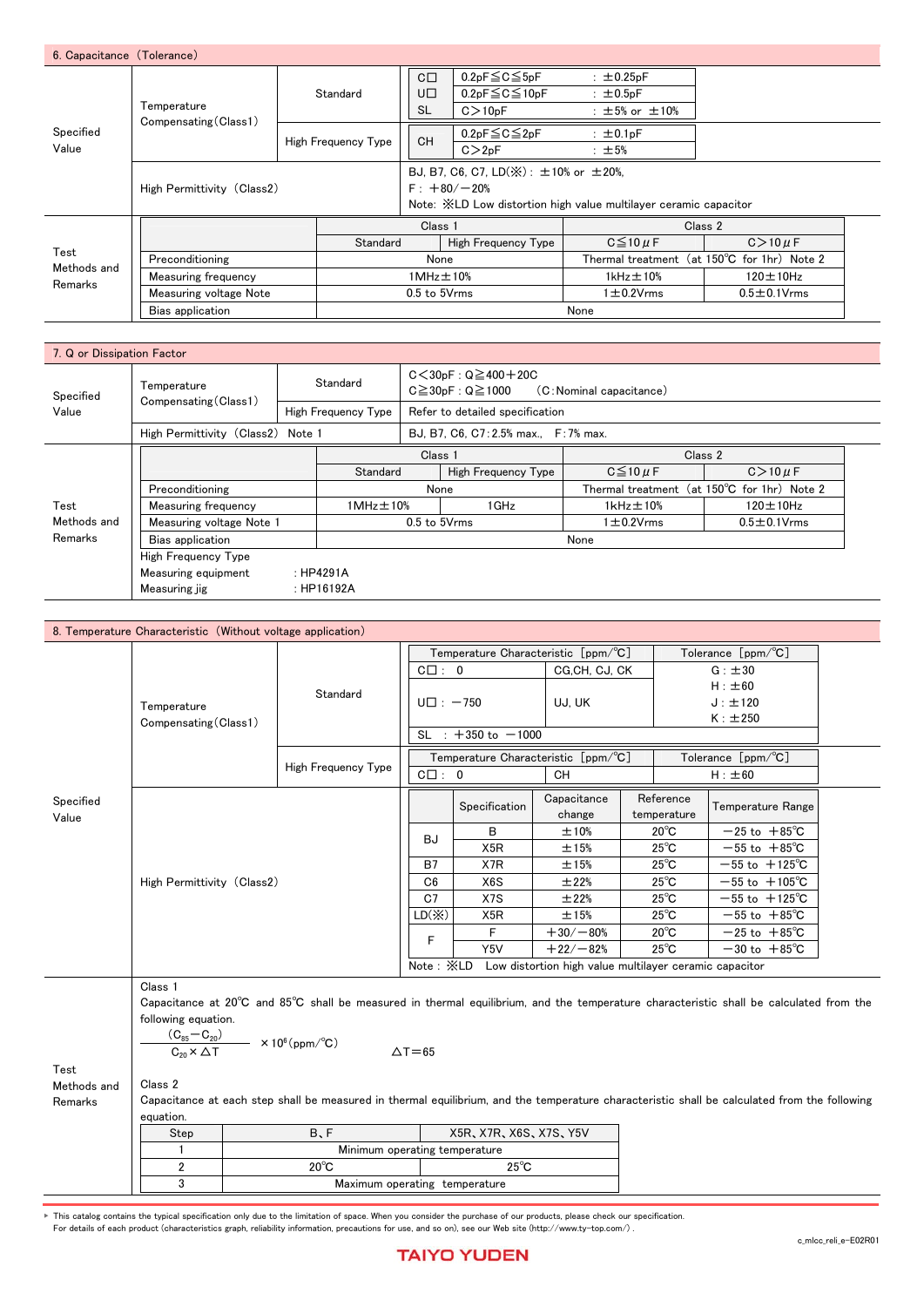$\frac{(C-C_2)}{C_2}$  × 100(%) C :Capacitance in Step 1 or Step 3 C2 :Capacitance in Step 2

| 9. Deflection |                                      |           |  |                                                                                                                                                                                                        |                                  |  |                                                                              |
|---------------|--------------------------------------|-----------|--|--------------------------------------------------------------------------------------------------------------------------------------------------------------------------------------------------------|----------------------------------|--|------------------------------------------------------------------------------|
|               | Temperature<br>Compensating (Class1) |           |  | Standard                                                                                                                                                                                               | Appearance<br>Capacitance change |  | : No abnormality<br>: Within $\pm 5$ % or $\pm 0.5$ pF, whichever is larger. |
| Specified     |                                      |           |  | High Frequency Type                                                                                                                                                                                    | Appearance<br>Capacitance change |  | : No abnormality<br>:Within±0.5 pF                                           |
| Value         | High Permittivity (Class2)           |           |  | : No abnormality<br>Appearance<br>Capacitance change : Within $\pm$ 12.5% (BJ, B7, C6, C7, LD ( $\chi$ ))<br>Within $\pm 30\%$ (F)<br>Note: XLD Low distortion high value multilayer ceramic capacitor |                                  |  |                                                                              |
|               |                                      |           |  |                                                                                                                                                                                                        |                                  |  |                                                                              |
|               |                                      |           |  | Multilayer Ceramic Capacitors                                                                                                                                                                          |                                  |  |                                                                              |
|               |                                      |           |  | 042, 063, *105 Type                                                                                                                                                                                    | The other types                  |  |                                                                              |
| Test          |                                      | Board     |  | Glass epoxy-resin substrate                                                                                                                                                                            |                                  |  | Board<br>Warp                                                                |
| Methods and   |                                      | Thickness |  | 0.8 <sub>mm</sub>                                                                                                                                                                                      | 1.6 <sub>mm</sub>                |  |                                                                              |
| Remarks       |                                      | Warp      |  | 1 <sub>mm</sub>                                                                                                                                                                                        |                                  |  | $45 \pm 2$<br>45±2                                                           |
|               |                                      | Duration  |  | $10$ sec.                                                                                                                                                                                              |                                  |  |                                                                              |
|               |                                      |           |  | $*105$ Type thickness, C: 0.2mm, P: 0.3mm.                                                                                                                                                             |                                  |  | (Unit: mm)                                                                   |
|               |                                      |           |  |                                                                                                                                                                                                        |                                  |  | Capacitance measurement shall be conducted                                   |
|               |                                      |           |  |                                                                                                                                                                                                        |                                  |  | with the board bent                                                          |

|                                | 10. Body Strength                                                       |                                     |                                                       |  |  |  |
|--------------------------------|-------------------------------------------------------------------------|-------------------------------------|-------------------------------------------------------|--|--|--|
|                                | Temperature                                                             | Standard                            |                                                       |  |  |  |
| Specified<br>Value             | Compensating (Class1)                                                   | High Frequency Type                 | No mechanical damage.                                 |  |  |  |
|                                | High Permittivity (Class2)                                              |                                     |                                                       |  |  |  |
| Test<br>Methods and<br>Remarks | High Frequency Type<br>Applied force<br>: 5N<br>$: 10$ sec.<br>Duration | Press<br>$\leftarrow A \rightarrow$ | R <sub>0.5</sub><br>Pressing jig<br>Chip<br>0.6A<br>А |  |  |  |

|                    | 11. Adhesive Strength of Terminal Electrodes |                                                                    |    |                                           |  |  |
|--------------------|----------------------------------------------|--------------------------------------------------------------------|----|-------------------------------------------|--|--|
|                    | Temperature                                  | Standard                                                           |    |                                           |  |  |
| Specified<br>Value | Compensating (Class1)                        | High Frequency Type                                                |    | No terminal separation or its indication. |  |  |
|                    | High Permittivity (Class2)                   |                                                                    |    |                                           |  |  |
|                    |                                              | Multilayer Ceramic Capacitors<br>042, 063 Type<br>105 Type or more |    | Hooked jig                                |  |  |
| Test               |                                              |                                                                    |    |                                           |  |  |
| Methods and        | Applied force                                | 2N                                                                 | 5N | 口 Board<br>$R = 0.5$                      |  |  |
| Remarks            | Duration                                     | $30 \pm 5$ sec.                                                    |    | l <del>←</del> Chip I                     |  |  |
|                    |                                              |                                                                    |    | Chip                                      |  |  |

| 12. Solderability   |                            |                       |                  |                                                              |  |
|---------------------|----------------------------|-----------------------|------------------|--------------------------------------------------------------|--|
| Specified<br>Value  | Temperature                | Standard              |                  |                                                              |  |
|                     | Compensating (Class1)      | High Frequency Type   |                  | At least 95% of terminal electrode is covered by new solder. |  |
|                     | High Permittivity (Class2) |                       |                  |                                                              |  |
|                     | Eutectic solder            |                       | Lead-free solder |                                                              |  |
| Test<br>Methods and | Solder type                |                       | H60A or H63A     | $Sn-3.0Ag-0.5Cu$                                             |  |
| Remarks             | Solder temperature         | $230 \pm 5^{\circ}$ C |                  | $245 \pm 3^{\circ}$ C                                        |  |
|                     | Duration                   |                       | $4 \pm 1$ sec.   |                                                              |  |

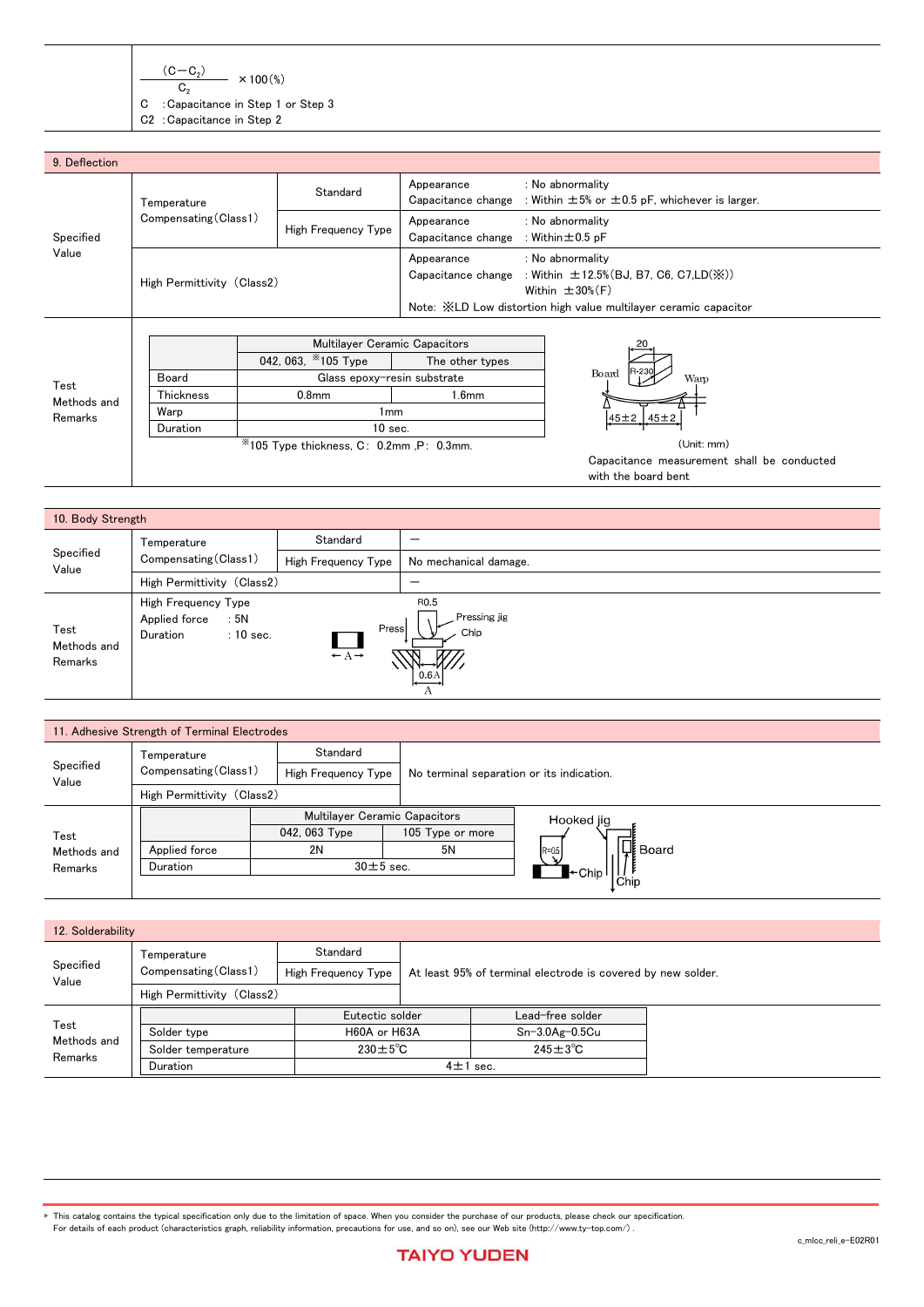| : No abnormality<br>Appearance<br>Capacitance change<br>: Within $\pm 2.5$ % or $\pm 0.25$ pF, whichever is larger.<br>Standard<br>: Initial value<br>Q<br>Insulation resistance<br>: Initial value<br>Withstanding voltage<br>(between terminals) : No abnormality<br>Temperature<br>Compensating(Class1)<br>: No abnormality<br>Appearance<br>: Within $\pm 2.5%$<br>Capacitance change<br>: Initial value<br>High Frequency Type<br>Q<br>Specified<br>Insulation resistance<br>: Initial value<br>Value<br>Withstanding voltage<br>(between terminals) : No abnormality<br>: No abnormality<br>Appearance<br>: Within ±7.5% (BJ, B7, C6, C7, LD(X))<br>Capacitance change<br>Within $\pm 20\%$ (F)<br>High Permittivity (Class2)<br>Dissipation factor<br>: Initial value<br>Note 1<br>Insulation resistance<br>: Initial value<br>Withstanding voltage<br>(between terminals): No abnormality<br>Note: XLD Low distortion high value multilayer ceramic capacitor<br>Class 1<br>042, 063 Type<br>105 Type<br>Preconditioning<br>None<br>80 to 100°C, 2 to 5 min.<br>150°C, 1 to 2 min.<br>Preheating<br>150 to 200°C, 2 to 5 min.<br>$270 \pm 5^{\circ}$ C<br>Solder temp.<br>$3\pm0.5$ sec.<br>Duration<br>6 to 24 hrs (Standard condition) Note 5<br>Test<br>Recovery<br>Methods and<br>Remarks<br>Class 2<br>042, 063 Type<br>105, 107, 212 Type<br>316, 325 Type<br>Thermal treatment (at 150°C for 1 hr) Note 2<br>Preconditioning<br>80 to 100°C. 2 to 5 min.<br>80 to 100°C, 5 to 10 min.<br>150°C, 1 to 2 min.<br>Preheating<br>150 to 200°C, 5 to 10 min.<br>150 to 200°C, 2 to 5 min.<br>$270 \pm 5^{\circ}$ C<br>Solder temp.<br>$3 \pm 0.5$ sec.<br>Duration<br>$24 \pm 2$ hrs (Standard condition) Note 5<br>Recovery | 13. Resistance to Soldering |  |  |  |  |  |
|----------------------------------------------------------------------------------------------------------------------------------------------------------------------------------------------------------------------------------------------------------------------------------------------------------------------------------------------------------------------------------------------------------------------------------------------------------------------------------------------------------------------------------------------------------------------------------------------------------------------------------------------------------------------------------------------------------------------------------------------------------------------------------------------------------------------------------------------------------------------------------------------------------------------------------------------------------------------------------------------------------------------------------------------------------------------------------------------------------------------------------------------------------------------------------------------------------------------------------------------------------------------------------------------------------------------------------------------------------------------------------------------------------------------------------------------------------------------------------------------------------------------------------------------------------------------------------------------------------------------------------------------------------------------------------------------------------------------------------------|-----------------------------|--|--|--|--|--|
|                                                                                                                                                                                                                                                                                                                                                                                                                                                                                                                                                                                                                                                                                                                                                                                                                                                                                                                                                                                                                                                                                                                                                                                                                                                                                                                                                                                                                                                                                                                                                                                                                                                                                                                                        |                             |  |  |  |  |  |
|                                                                                                                                                                                                                                                                                                                                                                                                                                                                                                                                                                                                                                                                                                                                                                                                                                                                                                                                                                                                                                                                                                                                                                                                                                                                                                                                                                                                                                                                                                                                                                                                                                                                                                                                        |                             |  |  |  |  |  |
|                                                                                                                                                                                                                                                                                                                                                                                                                                                                                                                                                                                                                                                                                                                                                                                                                                                                                                                                                                                                                                                                                                                                                                                                                                                                                                                                                                                                                                                                                                                                                                                                                                                                                                                                        |                             |  |  |  |  |  |
|                                                                                                                                                                                                                                                                                                                                                                                                                                                                                                                                                                                                                                                                                                                                                                                                                                                                                                                                                                                                                                                                                                                                                                                                                                                                                                                                                                                                                                                                                                                                                                                                                                                                                                                                        |                             |  |  |  |  |  |
|                                                                                                                                                                                                                                                                                                                                                                                                                                                                                                                                                                                                                                                                                                                                                                                                                                                                                                                                                                                                                                                                                                                                                                                                                                                                                                                                                                                                                                                                                                                                                                                                                                                                                                                                        |                             |  |  |  |  |  |
|                                                                                                                                                                                                                                                                                                                                                                                                                                                                                                                                                                                                                                                                                                                                                                                                                                                                                                                                                                                                                                                                                                                                                                                                                                                                                                                                                                                                                                                                                                                                                                                                                                                                                                                                        |                             |  |  |  |  |  |
|                                                                                                                                                                                                                                                                                                                                                                                                                                                                                                                                                                                                                                                                                                                                                                                                                                                                                                                                                                                                                                                                                                                                                                                                                                                                                                                                                                                                                                                                                                                                                                                                                                                                                                                                        |                             |  |  |  |  |  |
|                                                                                                                                                                                                                                                                                                                                                                                                                                                                                                                                                                                                                                                                                                                                                                                                                                                                                                                                                                                                                                                                                                                                                                                                                                                                                                                                                                                                                                                                                                                                                                                                                                                                                                                                        |                             |  |  |  |  |  |
|                                                                                                                                                                                                                                                                                                                                                                                                                                                                                                                                                                                                                                                                                                                                                                                                                                                                                                                                                                                                                                                                                                                                                                                                                                                                                                                                                                                                                                                                                                                                                                                                                                                                                                                                        |                             |  |  |  |  |  |
|                                                                                                                                                                                                                                                                                                                                                                                                                                                                                                                                                                                                                                                                                                                                                                                                                                                                                                                                                                                                                                                                                                                                                                                                                                                                                                                                                                                                                                                                                                                                                                                                                                                                                                                                        |                             |  |  |  |  |  |
|                                                                                                                                                                                                                                                                                                                                                                                                                                                                                                                                                                                                                                                                                                                                                                                                                                                                                                                                                                                                                                                                                                                                                                                                                                                                                                                                                                                                                                                                                                                                                                                                                                                                                                                                        |                             |  |  |  |  |  |
|                                                                                                                                                                                                                                                                                                                                                                                                                                                                                                                                                                                                                                                                                                                                                                                                                                                                                                                                                                                                                                                                                                                                                                                                                                                                                                                                                                                                                                                                                                                                                                                                                                                                                                                                        |                             |  |  |  |  |  |
|                                                                                                                                                                                                                                                                                                                                                                                                                                                                                                                                                                                                                                                                                                                                                                                                                                                                                                                                                                                                                                                                                                                                                                                                                                                                                                                                                                                                                                                                                                                                                                                                                                                                                                                                        |                             |  |  |  |  |  |
|                                                                                                                                                                                                                                                                                                                                                                                                                                                                                                                                                                                                                                                                                                                                                                                                                                                                                                                                                                                                                                                                                                                                                                                                                                                                                                                                                                                                                                                                                                                                                                                                                                                                                                                                        |                             |  |  |  |  |  |
|                                                                                                                                                                                                                                                                                                                                                                                                                                                                                                                                                                                                                                                                                                                                                                                                                                                                                                                                                                                                                                                                                                                                                                                                                                                                                                                                                                                                                                                                                                                                                                                                                                                                                                                                        |                             |  |  |  |  |  |
|                                                                                                                                                                                                                                                                                                                                                                                                                                                                                                                                                                                                                                                                                                                                                                                                                                                                                                                                                                                                                                                                                                                                                                                                                                                                                                                                                                                                                                                                                                                                                                                                                                                                                                                                        |                             |  |  |  |  |  |
|                                                                                                                                                                                                                                                                                                                                                                                                                                                                                                                                                                                                                                                                                                                                                                                                                                                                                                                                                                                                                                                                                                                                                                                                                                                                                                                                                                                                                                                                                                                                                                                                                                                                                                                                        |                             |  |  |  |  |  |
|                                                                                                                                                                                                                                                                                                                                                                                                                                                                                                                                                                                                                                                                                                                                                                                                                                                                                                                                                                                                                                                                                                                                                                                                                                                                                                                                                                                                                                                                                                                                                                                                                                                                                                                                        |                             |  |  |  |  |  |

|                                | 14. Temperature Cycle (Thermal Shock) |                     |                                                                                                                                                                                                                                                                                                                                                  |                                                                                                                                                               |                                                                    |  |  |
|--------------------------------|---------------------------------------|---------------------|--------------------------------------------------------------------------------------------------------------------------------------------------------------------------------------------------------------------------------------------------------------------------------------------------------------------------------------------------|---------------------------------------------------------------------------------------------------------------------------------------------------------------|--------------------------------------------------------------------|--|--|
| Specified<br>Value             | Temperature                           | Standard            | Appearance<br>Capacitance change<br>Q<br>Insulation resistance<br>Withstanding voltage                                                                                                                                                                                                                                                           | : No abnormality<br>: Within $\pm 2.5$ % or $\pm 0.25$ pF, whichever is larger.<br>: Initial value<br>: Initial value<br>(between terminals) : No abnormality |                                                                    |  |  |
|                                | Compensating (Class1)                 | High Frequency Type | Appearance<br>Capacitance change<br>റ<br>Insulation resistance<br>Withstanding voltage                                                                                                                                                                                                                                                           | : No abnormality<br>: Within ±0.25pF<br>: Initial value<br>: Initial value<br>(between terminals) : No abnormality                                            |                                                                    |  |  |
|                                | High Permittivity (Class2)            | Note 1              | : No abnormality<br>Appearance<br>: Within ±7.5% (BJ, B7, C6, C7, LD(※))<br>Capacitance change<br>Within $\pm 20\%$ (F)<br>Dissipation factor<br>: Initial value<br>Insulation resistance<br>: Initial value<br>(between terminals) : No abnormality<br>Withstanding voltage<br>Note: XLD Low distortion high value multilayer ceramic capacitor |                                                                                                                                                               |                                                                    |  |  |
|                                |                                       |                     | Class 1                                                                                                                                                                                                                                                                                                                                          |                                                                                                                                                               | Class 2                                                            |  |  |
|                                | Preconditioning                       |                     | None                                                                                                                                                                                                                                                                                                                                             | Thermal treatment (at 150°C for 1 hr)<br>Note 2                                                                                                               |                                                                    |  |  |
| Test<br>Methods and<br>Remarks | 1 cycle<br>Number of cycles           | Step<br>2<br>3<br>4 | Temperature (°C)<br>Minimum operating temperature<br>Normal temperature<br>Maximum operating temperature<br>Normal temperature<br>5 times                                                                                                                                                                                                        |                                                                                                                                                               | Time(min.)<br>$30 \pm 3$<br>$2$ to $3$<br>$30 \pm 3$<br>$2$ to $3$ |  |  |
|                                | Recovery                              |                     | 6 to 24 hrs (Standard condition) Note 5                                                                                                                                                                                                                                                                                                          |                                                                                                                                                               | $24 \pm 2$ hrs (Standard condition) Note 5                         |  |  |
|                                |                                       |                     |                                                                                                                                                                                                                                                                                                                                                  |                                                                                                                                                               |                                                                    |  |  |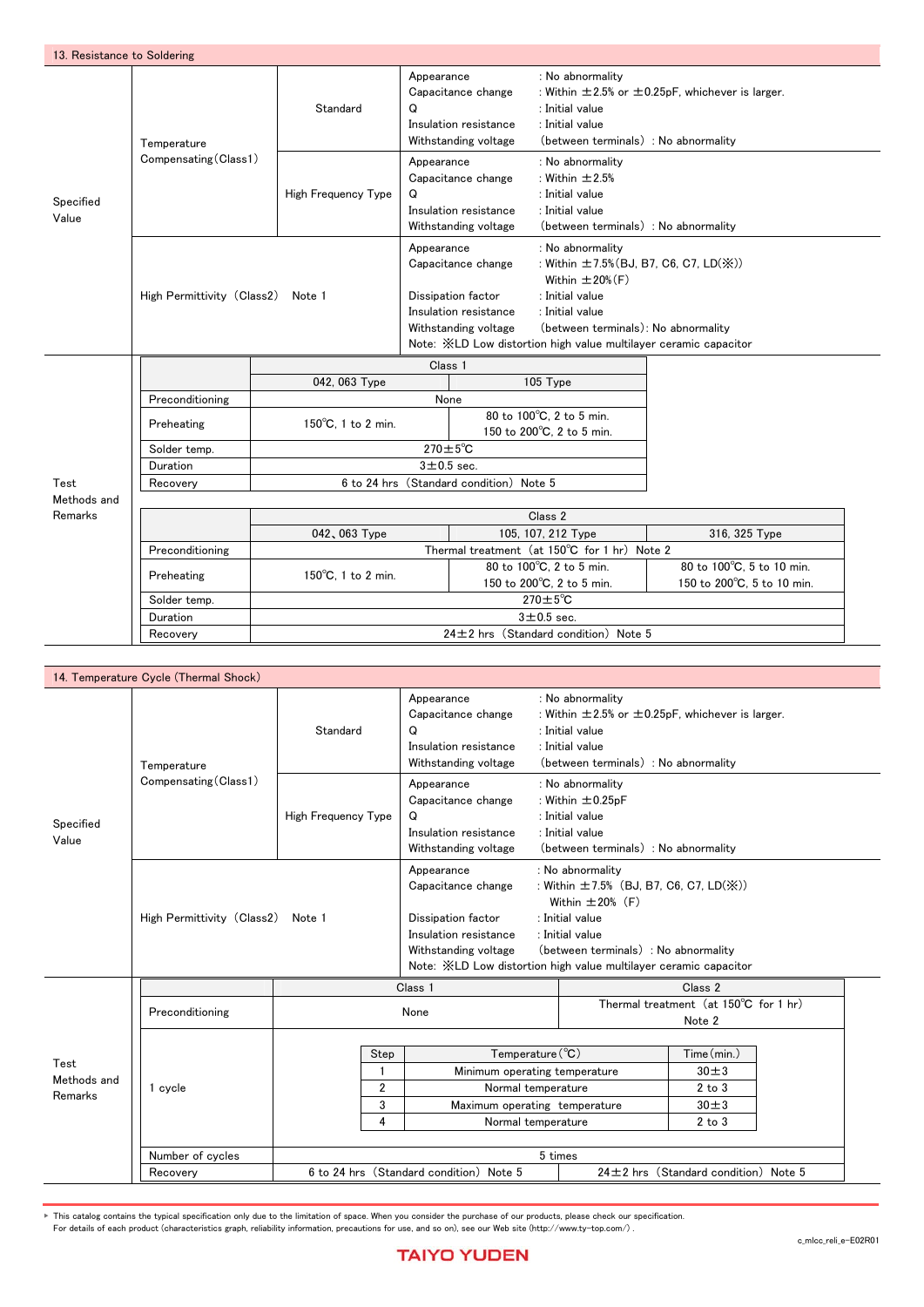| 15. Humidity (Steady State) |                                      |                                                                                 |                                                                                                                                                |                                                                                                                                                                                                                                                                                                      |                                                                                                                                                        |  |
|-----------------------------|--------------------------------------|---------------------------------------------------------------------------------|------------------------------------------------------------------------------------------------------------------------------------------------|------------------------------------------------------------------------------------------------------------------------------------------------------------------------------------------------------------------------------------------------------------------------------------------------------|--------------------------------------------------------------------------------------------------------------------------------------------------------|--|
| Specified<br>Value          | Temperature<br>Compensating (Class1) | Standard                                                                        | : No abnormality<br>Appearance<br>Capacitance change<br>: $C < 10pF : Q \ge 200 + 10C$<br>Q<br>: 1000 M $\Omega$ min.<br>Insulation resistance |                                                                                                                                                                                                                                                                                                      | : Within $\pm 5\%$ or $\pm 0.5$ pF, whichever is larger.<br>$10 \le C < 30pF : Q \ge 275 + 2.5C$<br>$C \geq 30pF: Q \geq 350$ (C: Nominal capacitance) |  |
|                             |                                      | High Frequency Type                                                             | Appearance<br>Capacitance change<br>Insulation resistance                                                                                      |                                                                                                                                                                                                                                                                                                      | : No abnormality<br>: Within $\pm 0.5$ pF,<br>: 1000 M $\Omega$ min.                                                                                   |  |
|                             | High Permittivity (Class2) Note 1    | Appearance<br>Capacitance change<br>Dissipation factor<br>Insulation resistance |                                                                                                                                                | : No abnormality<br>: Within $\pm$ 12.5% (BJ, B7, C6, C7, LD $(\%)$ )<br>Within $\pm 30\%$ (F)<br>: 5.0% max. (BJ, B7, C6, C7, $LD(X)$ )<br>11.0% max. $(F)$<br>: 50 M $\Omega$ $\mu$ F or 1000 M $\Omega$ whichever is smaller.<br>Note: XLD Low distortion high value multilayer ceramic capacitor |                                                                                                                                                        |  |
|                             |                                      |                                                                                 | Class 1                                                                                                                                        |                                                                                                                                                                                                                                                                                                      | Class 2                                                                                                                                                |  |
|                             |                                      | Standard                                                                        | High Frequency Type                                                                                                                            |                                                                                                                                                                                                                                                                                                      | All items                                                                                                                                              |  |
| Test                        | Preconditioning                      |                                                                                 | None                                                                                                                                           |                                                                                                                                                                                                                                                                                                      | Thermal treatment (at 150°C for 1 hr) Note 2                                                                                                           |  |
| Methods and                 | Temperature                          | $40\pm2\degree$ C                                                               | $60 \pm 2^{\circ}C$                                                                                                                            |                                                                                                                                                                                                                                                                                                      | $40\pm2\degree$ C                                                                                                                                      |  |
| Remarks                     | Humidity                             |                                                                                 | 90 to 95%RH                                                                                                                                    |                                                                                                                                                                                                                                                                                                      | 90 to 95%RH                                                                                                                                            |  |
|                             | Duration                             |                                                                                 | $500 + 24 / - 0$ hrs                                                                                                                           |                                                                                                                                                                                                                                                                                                      | $500 + 24 / - 0$ hrs                                                                                                                                   |  |
|                             | Recovery                             |                                                                                 | 6 to 24 hrs (Standard condition) Note 5                                                                                                        |                                                                                                                                                                                                                                                                                                      | $24 \pm 2$ hrs (Standard condition) Note 5                                                                                                             |  |

|                    | 16. Humidity Loading              |                                 |                                                                                                                                                                                                                                                                                                                                                                                         |                                                                                                                                                                                                |  |  |  |
|--------------------|-----------------------------------|---------------------------------|-----------------------------------------------------------------------------------------------------------------------------------------------------------------------------------------------------------------------------------------------------------------------------------------------------------------------------------------------------------------------------------------|------------------------------------------------------------------------------------------------------------------------------------------------------------------------------------------------|--|--|--|
| Specified<br>Value | Temperature                       | Standard                        | Appearance<br>Capacitance change<br>Q<br>Insulation resistance                                                                                                                                                                                                                                                                                                                          | : No abnormality<br>: Within $\pm$ 7.5% or $\pm$ 0.75pF, whichever is larger.<br>: $C < 30pF : Q \ge 100 + 10C/3$<br>$C \ge 30pF: Q \ge 200$ (C: Nominal capacitance)<br>: 500 M $\Omega$ min. |  |  |  |
|                    | Compensating (Class1)             | High Frequency Type             | Appearance<br>Capacitance change<br>Insulation resistance                                                                                                                                                                                                                                                                                                                               | : No abnormality<br>: $C \leq 2pF$ : Within $\pm 0.4$ pF<br>$C>2pF:$ Within $\pm 0.75pF$<br>(C: Nominal capacitance)<br>: 500 M $\Omega$ min.                                                  |  |  |  |
|                    | High Permittivity (Class2) Note 1 |                                 | : No abnormality<br>Appearance<br>: Within $\pm$ 12.5% (BJ, B7, C6, C7, LD $(\%)$ )<br>Capacitance change<br>Within $\pm 30\%$ (F)<br>: 5.0% max. $(BJ, B7, C6, C7, LD(X))$<br>Dissipation factor<br>11.0% max. $(F)$<br>: 25 M $\Omega$ $\mu$ F or 500 M $\Omega$ , whichever is smaller.<br>Insulation resistance<br>Note: XLD Low distortion high value multilayer ceramic capacitor |                                                                                                                                                                                                |  |  |  |
|                    |                                   |                                 | Class 1                                                                                                                                                                                                                                                                                                                                                                                 | Class 2                                                                                                                                                                                        |  |  |  |
|                    |                                   | Standard<br>High Frequency Type |                                                                                                                                                                                                                                                                                                                                                                                         | All items                                                                                                                                                                                      |  |  |  |
|                    | Preconditioning                   |                                 | None                                                                                                                                                                                                                                                                                                                                                                                    | Voltage treatment<br>(Rated voltage are applied for 1 hour at $40^{\circ}$ C) Note 3                                                                                                           |  |  |  |
| Test               | Temperature                       | $40\pm2\degree$ C               | $60 \pm 2^{\circ}$ C                                                                                                                                                                                                                                                                                                                                                                    | $40\pm2\degree$ C                                                                                                                                                                              |  |  |  |
| Methods and        | Humidity                          |                                 | 90 to 95%RH                                                                                                                                                                                                                                                                                                                                                                             | 90 to 95%RH                                                                                                                                                                                    |  |  |  |
| Remarks            | Duration                          |                                 | $500 + 24 / - 0$ hrs                                                                                                                                                                                                                                                                                                                                                                    | $500 + 24/ - 0$ hrs                                                                                                                                                                            |  |  |  |
|                    | Applied voltage                   |                                 | Rated voltage                                                                                                                                                                                                                                                                                                                                                                           | Rated voltage                                                                                                                                                                                  |  |  |  |
|                    | Charge/discharge<br>current       |                                 | 50mA max.                                                                                                                                                                                                                                                                                                                                                                               | 50mA max.                                                                                                                                                                                      |  |  |  |
|                    | Recovery                          |                                 | 6 to 24 hrs (Standard condition) Note 5                                                                                                                                                                                                                                                                                                                                                 | $24 \pm 2$ hrs (Standard condition) Note 5                                                                                                                                                     |  |  |  |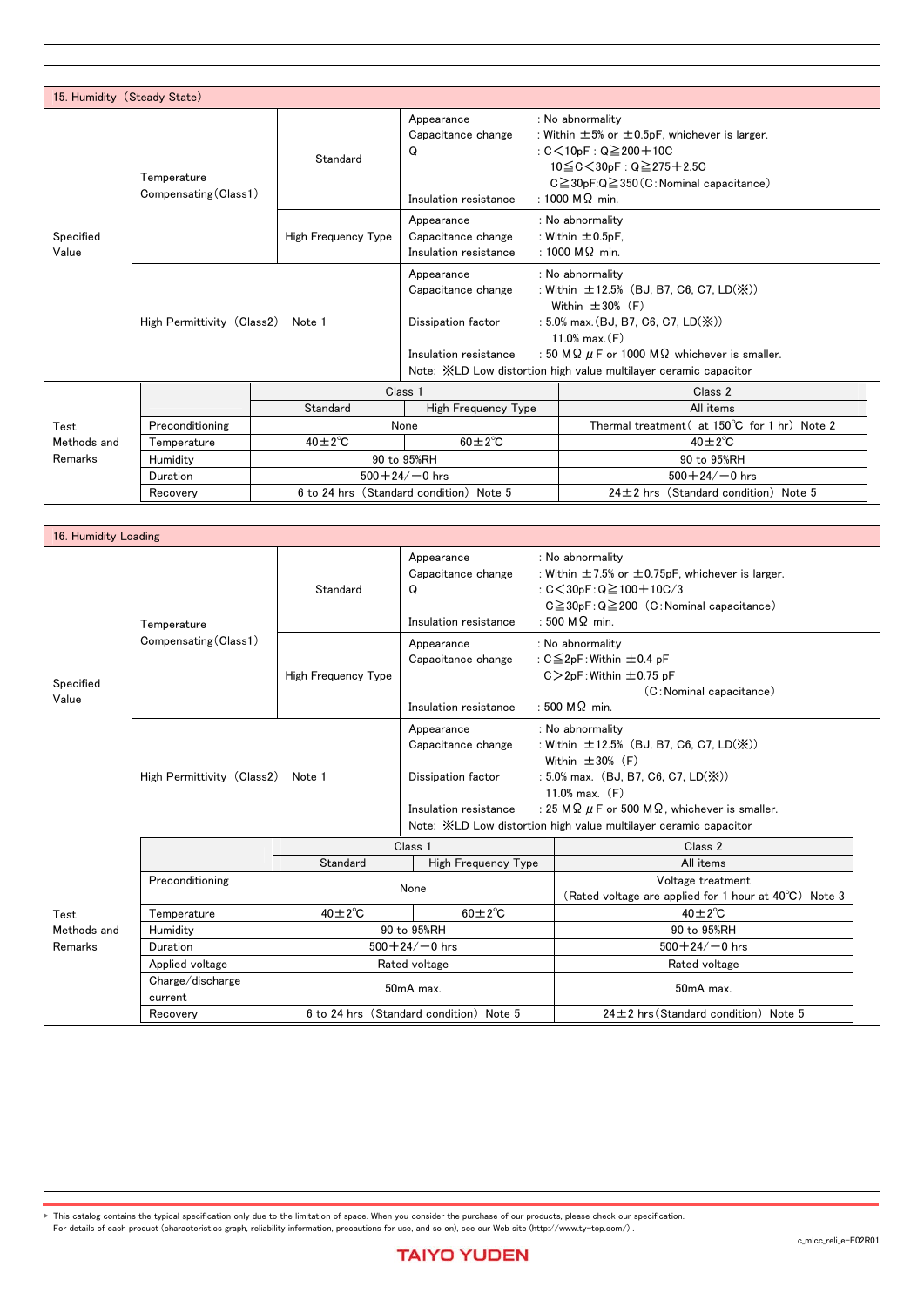| 17. High Temperature Loading |                                      |                               |                                                                                 |                                                                                                                                                                                                                                                                                                   |  |  |  |
|------------------------------|--------------------------------------|-------------------------------|---------------------------------------------------------------------------------|---------------------------------------------------------------------------------------------------------------------------------------------------------------------------------------------------------------------------------------------------------------------------------------------------|--|--|--|
| Specified<br>Value           | Temperature<br>Compensating (Class1) | Standard                      | Appearance<br>Capacitance change<br>Q<br>Insulation resistance                  | : No abnormality<br>: Within $\pm 3$ % or $\pm 0.3$ pF, whichever is larger.<br>: $C < 10pF$ : $Q \ge 200 + 10C$<br>$10 \le C < 30pF$ : Q $\ge 275 + 2.5C$<br>$C \ge 30pF$ : $Q \ge 350$ (C: Nominal capacitance)<br>: 1000 M $\Omega$ min.                                                       |  |  |  |
|                              |                                      | High Frequency Type           | Appearance<br>Capacitance change<br>Insulation resistance                       | : No abnormality<br>: Within $\pm 3$ % or $\pm 0.3$ pF, whichever is larger.<br>: 1000 M $\Omega$ min.                                                                                                                                                                                            |  |  |  |
|                              | High Permittivity (Class2) Note 1    |                               | Appearance<br>Capacitance change<br>Dissipation factor<br>Insulation resistance | : No abnormality<br>: Within $\pm$ 12.5% (BJ, B7, C6, C7, LD(※))<br>Within $\pm 30\%$ (F)<br>: 5.0% max. (BJ, B7, C6, C7, $LD(X)$ )<br>11.0% max. $(F)$<br>: 50 M $\Omega$ $\mu$ F or 1000 M $\Omega$ , whichever is smaller.<br>Note: XLD Low distortion high value multilayer ceramic capacitor |  |  |  |
|                              |                                      | Class <sub>1</sub>            |                                                                                 | Class 2                                                                                                                                                                                                                                                                                           |  |  |  |
|                              |                                      | Standard                      | High Frequency Type                                                             | BJ, $LD(X)$ , F<br>B7, C7<br>C6                                                                                                                                                                                                                                                                   |  |  |  |
|                              | Preconditioning                      | None                          |                                                                                 | Voltage treatment (Twice the rated voltage shall be applied for<br>1 hour at 85°C, 105°C or 125°C) Note 3, 4                                                                                                                                                                                      |  |  |  |
| Test                         | Temperature                          | Maximum operating temperature |                                                                                 | Maximum operating temperature                                                                                                                                                                                                                                                                     |  |  |  |
| Mathode and                  | Duration                             | $1000 + 48/-0$ hrs            |                                                                                 | $1000 + 48/-0$ hrs                                                                                                                                                                                                                                                                                |  |  |  |

| Metrious and<br>Remarks | Applied voltage             | Rated voltage $\times 2$              | Rated voltage $\times$ 2 Note 4            |  |  |  |
|-------------------------|-----------------------------|---------------------------------------|--------------------------------------------|--|--|--|
|                         | Charge/discharge<br>current | 50mA max.                             | 50mA max.                                  |  |  |  |
|                         | Recovery                    | 6 to 24hr (Standard condition) Note 5 | $24 \pm 2$ hrs (Standard condition) Note 5 |  |  |  |
|                         |                             |                                       | .                                          |  |  |  |

Note: ※LD Low distortion high value multilayer ceramic capacitor

Note 1 The figures indicate typical specifications. Please refer to individual specifications in detail.

Note 2 Thermal treatment : Initial value shall be measured after test sample is heat-treated at 150+0/-10℃ for an hour and kept at room temperature for 24±2hours.

Note 3 Voltage treatment : Initial value shall be measured after test sample is voltage-treated for an hour at both the temperature and voltage specified in the test conditions, and kept at room temperature for  $24\pm2$ hours.

Note 4 150% of rated voltage is applicable to some items. Please refer to their specifications for further information.

Note 5 Standard condition: Temperature: 5 to 35℃, Relative humidity: 45 to 85 % RH, Air pressure: 86 to 106kPa When there are questions concerning measurement results, in order to provide correlation data, the test shall be conducted under the following condition.

Temperature: 20±2℃, Relative humidity: 60 to 70 % RH, Air pressure: 86 to 106kPa Unless otherwise specified, all the tests are conducted under the "standard condition".

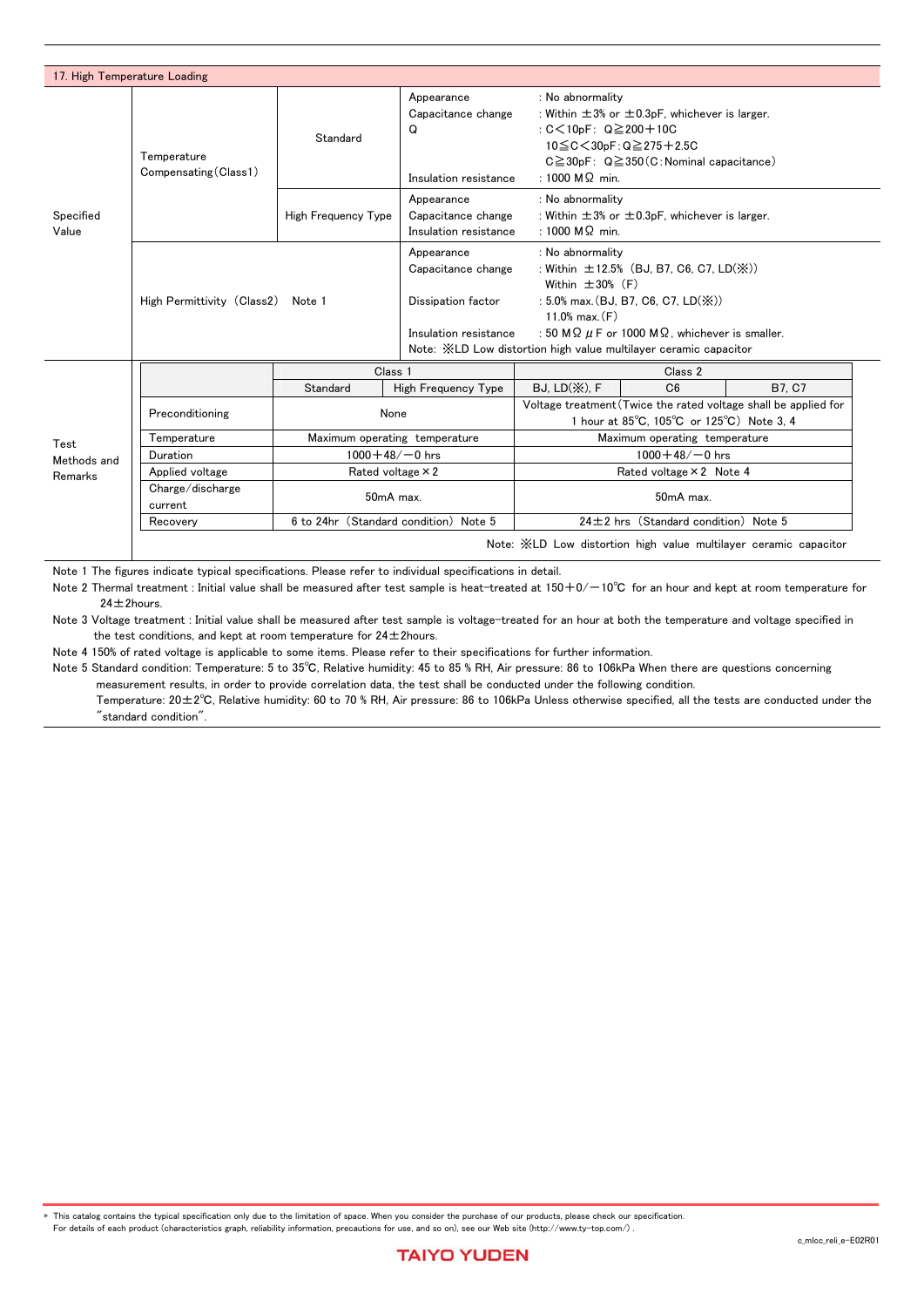## Precautions on the use of Multilayer Ceramic Capacitors

### **PRECAUTIONS**

| 1. Circuit Design |                                                                                                                                                                                                                                                                                                                                                                                                                                                                                                                                                                                                                                                                                                                                                                                                                                                                                                                                                                                                                                                                                       |
|-------------------|---------------------------------------------------------------------------------------------------------------------------------------------------------------------------------------------------------------------------------------------------------------------------------------------------------------------------------------------------------------------------------------------------------------------------------------------------------------------------------------------------------------------------------------------------------------------------------------------------------------------------------------------------------------------------------------------------------------------------------------------------------------------------------------------------------------------------------------------------------------------------------------------------------------------------------------------------------------------------------------------------------------------------------------------------------------------------------------|
| Precautions       | ◆Verification of operating environment, electrical rating and performance<br>1. A malfunction of equipment in fields such as medical, aerospace, nuclear control, etc. may cause serious harm to human life or have<br>severe social ramifications.<br>Therefore, any capacitors to be used in such equipment may require higher safety and reliability, and shall be clearly differentiated from<br>them used in general purpose applications.<br>◆ Operating Voltage (Verification of Rated voltage)<br>1. The operating voltage for capacitors must always be their rated voltage or less.<br>If an AC voltage is loaded on a DC voltage, the sum of the two peak voltages shall be the rated voltage or less.<br>For a circuit where an AC or a pulse voltage may be used, the sum of their peak voltages shall also be the rated voltage or less.<br>2. Even if an applied voltage is the rated voltage or less reliability of capacitors may be deteriorated in case that either a high frequency AC<br>voltage or a pulse voltage having rapid rise time is used in a circuit. |

| 2. PCB Design               |                                                                                                                                                                                                                                                                                                                                                                                                                                                                                                                                                                                                                                                                                                                                                                                                                                                                                                                                                                                                                                                                                                |                                                                                                                                                                                                        |                                      |                                      |            |            |            |            |            |
|-----------------------------|------------------------------------------------------------------------------------------------------------------------------------------------------------------------------------------------------------------------------------------------------------------------------------------------------------------------------------------------------------------------------------------------------------------------------------------------------------------------------------------------------------------------------------------------------------------------------------------------------------------------------------------------------------------------------------------------------------------------------------------------------------------------------------------------------------------------------------------------------------------------------------------------------------------------------------------------------------------------------------------------------------------------------------------------------------------------------------------------|--------------------------------------------------------------------------------------------------------------------------------------------------------------------------------------------------------|--------------------------------------|--------------------------------------|------------|------------|------------|------------|------------|
| Precautions                 | ◆ Pattern configurations (Design of Land-patterns)<br>1. When capacitors are mounted on PCBs, the amount of solder used (size of fillet) can directly affect the capacitor performance.<br>Therefore, the following items must be carefully considered in the design of land patterns:<br>(1) Excessive solder applied can cause mechanical stresses which lead to chip breaking or cracking. Therefore, please consider<br>appropriate land-patterns for proper amount of solder.<br>(2) When more than one component are jointly soldered onto the same land, each component's soldering point shall be separated by<br>solder-resist.<br>◆ Pattern configurations (Capacitor layout on PCBs)<br>After capacitors are mounted on boards, they can be subjected to mechanical stresses in subsequent manufacturing processes (PCB<br>cutting, board inspection, mounting of additional parts, assembly into the chassis, wave soldering of the boards, etc.). For this reason, land<br>pattern configurations and positions of capacitors shall be carefully considered to minimize stresses. |                                                                                                                                                                                                        |                                      |                                      |            |            |            |            |            |
|                             | ◆ Pattern configurations (Design of Land-patterns)<br>The following diagrams and tables show some examples of recommended land patterns to prevent excessive solder amounts.<br>(1) Recommended land dimensions for typical chip capacitors<br>●Multilayer Ceramic Capacitors : Recommended land dimensions<br>Land patterns for PCBs<br>(unit: mm)<br>Land pattern<br>Solder-resist<br>Wave-soldering<br>Chip capacitor<br>325<br>107<br>212<br>316<br>Type<br>2.0<br>1.6<br>3.2<br>3.2<br>L<br>C<br>Size<br>W<br>2.5<br>0.8<br>1.25<br>1.6<br>0.8 to 1.0<br>1.0 to 1.4<br>1.8 to 2.5<br>1.8 to 2.5<br>Α<br>B<br>0.5 to 0.8<br>0.8 to 1.5<br>0.8 to 1.7<br>0.8 to 1.7<br>B<br>$\sf B$<br>Α<br>C<br>0.6 to 0.8<br>0.9 to 1.2<br>1.2 to 1.6<br>1.8 to 2.5<br>Chip capacitor<br>W                                                                                                                                                                                                                                                                                                                |                                                                                                                                                                                                        |                                      |                                      |            |            |            |            |            |
| Technical<br>considerations | Reflow-soldering                                                                                                                                                                                                                                                                                                                                                                                                                                                                                                                                                                                                                                                                                                                                                                                                                                                                                                                                                                                                                                                                               |                                                                                                                                                                                                        |                                      |                                      |            |            | L          |            |            |
|                             | Type                                                                                                                                                                                                                                                                                                                                                                                                                                                                                                                                                                                                                                                                                                                                                                                                                                                                                                                                                                                                                                                                                           | 042                                                                                                                                                                                                    | 063                                  | 105                                  | 107        | 212        | 316        | 325        | 432        |
|                             | L                                                                                                                                                                                                                                                                                                                                                                                                                                                                                                                                                                                                                                                                                                                                                                                                                                                                                                                                                                                                                                                                                              | 0.4                                                                                                                                                                                                    | 0.6                                  | 1.0                                  | 1.6        | 2.0        | 3.2        | 3.2        | 4.5        |
|                             | Size<br>W                                                                                                                                                                                                                                                                                                                                                                                                                                                                                                                                                                                                                                                                                                                                                                                                                                                                                                                                                                                                                                                                                      | 0.2                                                                                                                                                                                                    | 0.3                                  | 0.5                                  | 0.8        | 1.25       | 1.6        | 2.5        | 3.2        |
|                             | Α                                                                                                                                                                                                                                                                                                                                                                                                                                                                                                                                                                                                                                                                                                                                                                                                                                                                                                                                                                                                                                                                                              | 0.15 to 0.25                                                                                                                                                                                           | 0.20 to 0.30                         | 0.45 to 0.55                         | 0.8 to 1.0 | 0.8 to 1.2 | 1.8 to 2.5 | 1.8 to 2.5 | 2.5 to 3.5 |
|                             | В                                                                                                                                                                                                                                                                                                                                                                                                                                                                                                                                                                                                                                                                                                                                                                                                                                                                                                                                                                                                                                                                                              | 0.15 to 0.20                                                                                                                                                                                           | 0.20 to 0.30                         | 0.40 to 0.50                         | 0.6 to 0.8 | 0.8 to 1.2 | 1.0 to 1.5 | 1.0 to 1.5 | 1.5 to 1.8 |
|                             | C                                                                                                                                                                                                                                                                                                                                                                                                                                                                                                                                                                                                                                                                                                                                                                                                                                                                                                                                                                                                                                                                                              | 0.15 to 0.30                                                                                                                                                                                           | 0.25 to 0.40                         | 0.45 to 0.55                         | 0.6 to 0.8 | 0.9 to 1.6 | 1.2 to 2.0 | 1.8 to 3.2 | 2.3 to 3.5 |
|                             | (unit: mm)<br><b>Type</b><br>L<br>Size<br>W<br>A                                                                                                                                                                                                                                                                                                                                                                                                                                                                                                                                                                                                                                                                                                                                                                                                                                                                                                                                                                                                                                               | Note: Recommended land size might be different according to the allowance of the size of the product.<br>●LWDC: Recommended land dimensions for reflow-soldering<br>105<br>0.52<br>1.0<br>0.18 to 0.22 | 107<br>0.8<br>1.6<br>$0.25$ to $0.3$ | 212<br>1.25<br>2.0<br>$0.5$ to $0.7$ |            |            |            | LWDC<br>W  |            |
|                             | в<br>$\mathbf C$                                                                                                                                                                                                                                                                                                                                                                                                                                                                                                                                                                                                                                                                                                                                                                                                                                                                                                                                                                                                                                                                               | 0.2 to 0.25<br>0.9 to 1.1                                                                                                                                                                              | 0.3 to 0.4<br>1.5 to 1.7             | 0.4 to 0.5<br>1.9 to 2.1             |            |            |            | L          |            |
|                             |                                                                                                                                                                                                                                                                                                                                                                                                                                                                                                                                                                                                                                                                                                                                                                                                                                                                                                                                                                                                                                                                                                |                                                                                                                                                                                                        |                                      |                                      |            |            |            |            |            |

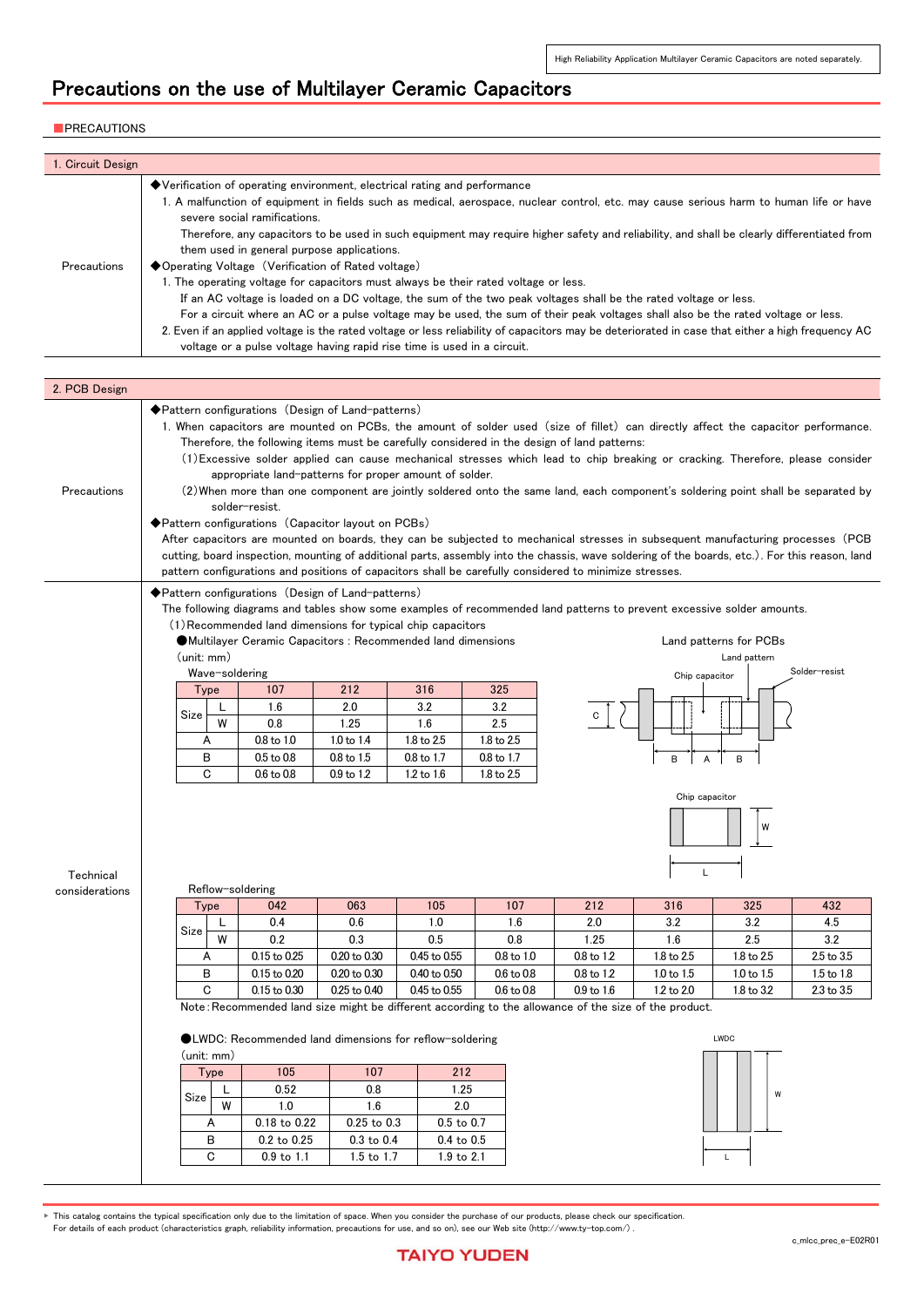

| 3. Mounting |                                                                                                                                                                                                                                                                                                                                                                                                                                                                                                                                                                                                         |
|-------------|---------------------------------------------------------------------------------------------------------------------------------------------------------------------------------------------------------------------------------------------------------------------------------------------------------------------------------------------------------------------------------------------------------------------------------------------------------------------------------------------------------------------------------------------------------------------------------------------------------|
| Precautions | ◆ Adjustment of mounting machine<br>1. When capacitors are mounted on PCB, excessive impact load shall not be imposed on them.<br>2. Maintenance and inspection of mounting machines shall be conducted periodically.<br>◆ Selection of Adhesives<br>1. When chips are attached on PCBs with adhesives prior to soldering, it may cause capacitor characteristics degradation unless the<br>following factors are appropriately checked : size of land patterns, type of adhesive, amount applied, hardening temperature and<br>hardening period. Therefore, please contact us for further information. |

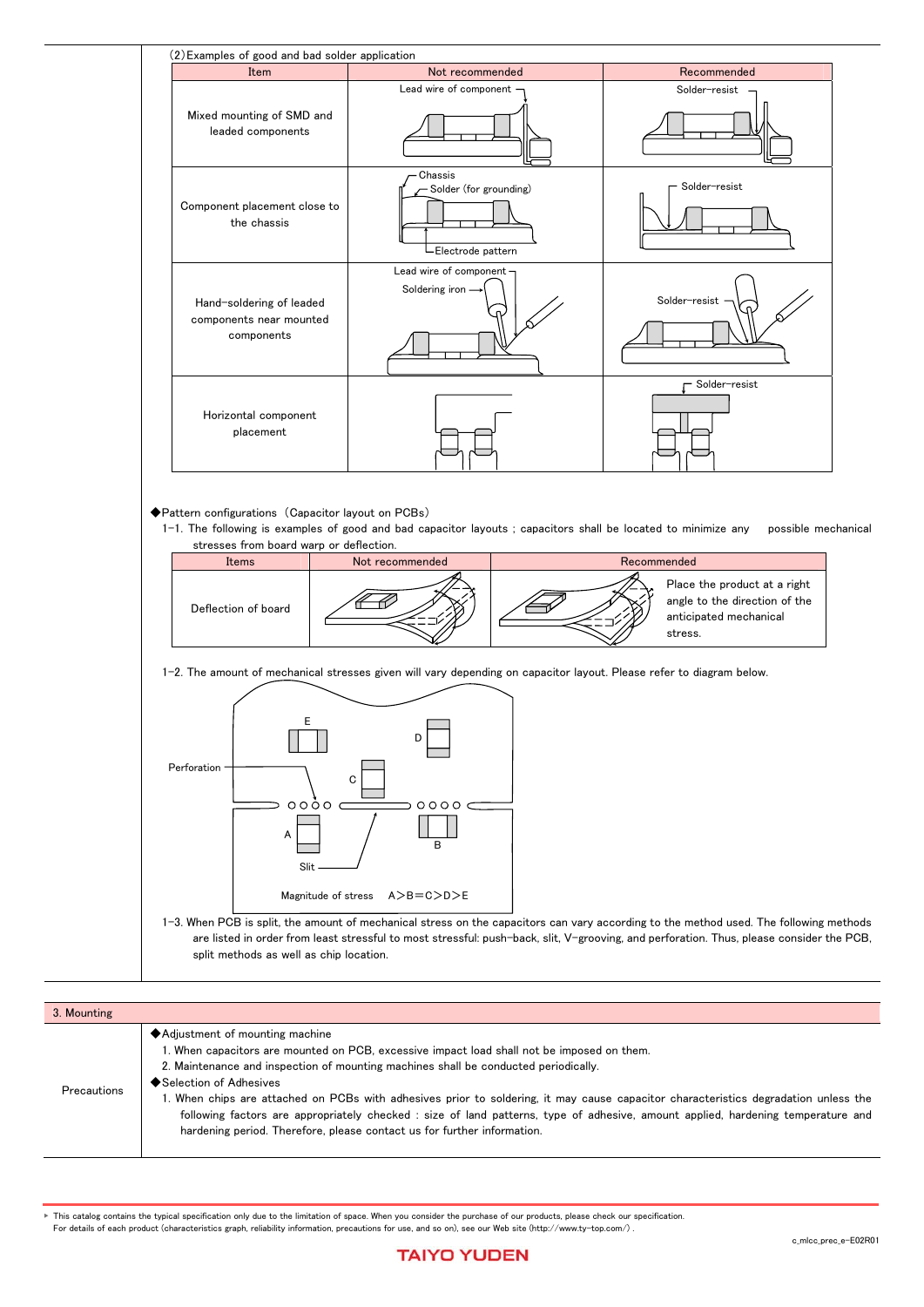

| 4. Soldering                |                                                                                                                                                                                                                                                                                                                                                                                                                                                                                                                                                                                                                                                                                                                                                                                                                                                                                                                                                                                  |  |
|-----------------------------|----------------------------------------------------------------------------------------------------------------------------------------------------------------------------------------------------------------------------------------------------------------------------------------------------------------------------------------------------------------------------------------------------------------------------------------------------------------------------------------------------------------------------------------------------------------------------------------------------------------------------------------------------------------------------------------------------------------------------------------------------------------------------------------------------------------------------------------------------------------------------------------------------------------------------------------------------------------------------------|--|
| Precautions                 | ◆Selection of Flux<br>Since flux may have a significant effect on the performance of capacitors, it is necessary to verify the following conditions prior to use;<br>(1) Flux used shall be less than or equal to 0.1 wt% (in CI equivalent) of halogenated content. Flux having a strong acidity content shall<br>not be applied.<br>(2) When shall capacitors are soldered on boards, the amount of flux applied shall be controlled at the optimum level.<br>(3) When water-soluble flux is used, special care shall be taken to properly clean the boards.<br>◆Soldering<br>Temperature, time, amount of solder, etc. shall be set in accordance with their recommended conditions.<br>Sn-Zn solder paste can adversely affect MLCC reliability.<br>Please contact us prior to usage of Sn-Zn solder.                                                                                                                                                                        |  |
| Technical<br>considerations | ◆Selection of Flux<br>1-1. When too much halogenated substance (Chlorine, etc.) content is used to activate flux, or highly acidic flux is used, it may lead to<br>corrosion of terminal electrodes or degradation of insulation resistance on the surfaces of the capacitors.<br>1–2. Flux is used to increase solderability in wave soldering. However if too much flux is applied, a large amount of flux gas may be emitted<br>and may adversely affect the solderability. To minimize the amount of flux applied, it is recommended to use a flux-bubbling system.<br>1-3. Since the residue of water-soluble flux is easily dissolved in moisture in the air, the residues on the surfaces of capacitors in high<br>humidity conditions may cause a degradation of insulation resistance and reliability of the capacitors. Therefore, the cleaning<br>methods and the capability of the machines used shall also be considered carefully when water-soluble flux is used. |  |

This catalog contains the typical specification only due to the limitation of space. When you consider the purchase of our products, please check our specification. For details of each product (characteristics graph, reliability information, precautions for use, and so on), see our Web site (http://www.ty-top.com/) .

**TAIYO YUDEN**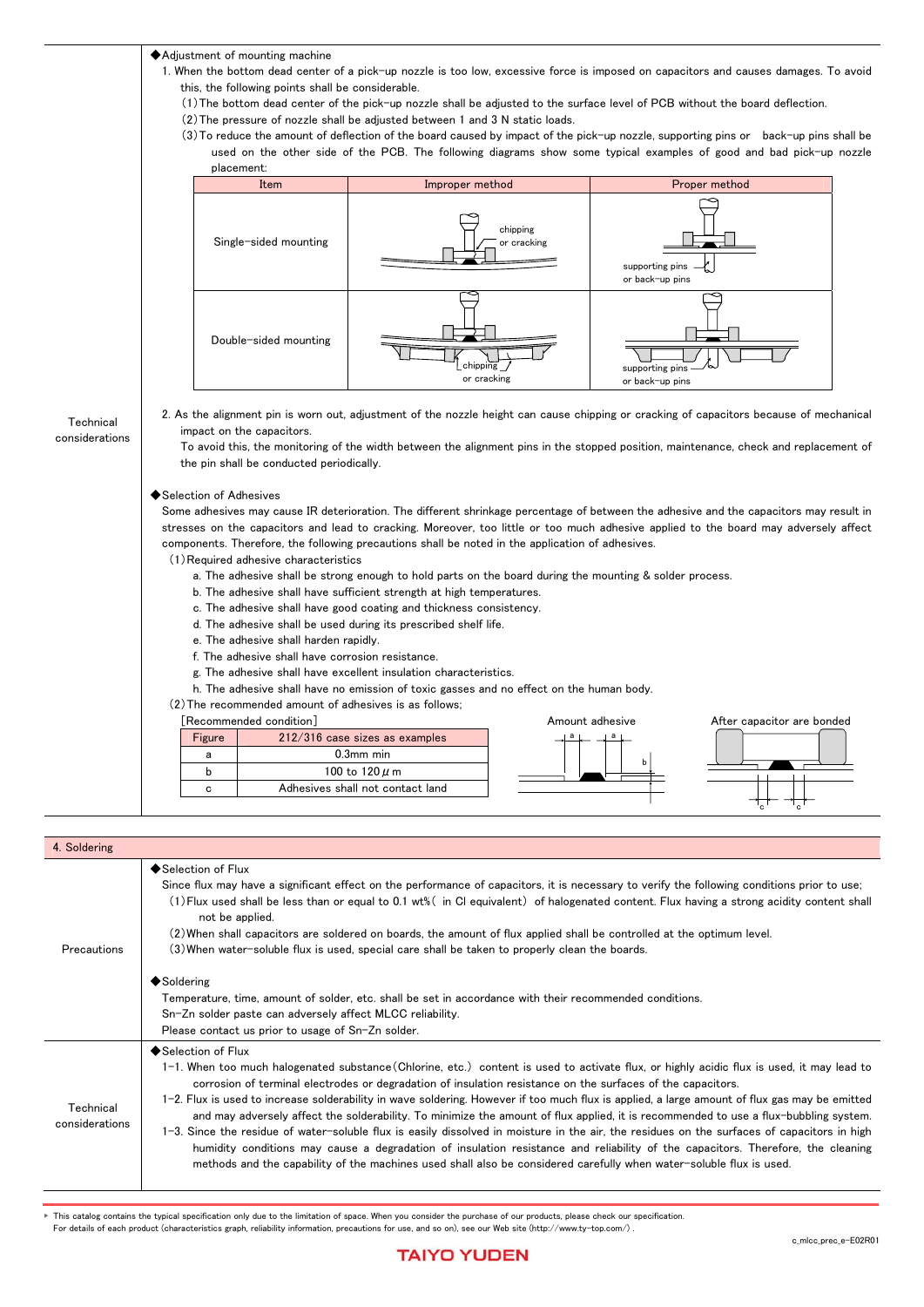

- Ceramic chip capacitors are susceptible to thermal shock when exposed to rapid or concentrated heating or rapid cooling.
- Therefore, the soldering must be conducted with great care so as to prevent malfunction of the components due to excessive thermal shock.
- ・ Preheating : Capacitors shall be preheated sufficiently, and the temperature difference between the capacitors and solder shall be within 100 to 130℃.
- ・ Cooling : The temperature difference between the capacitors and cleaning process shall not be greater than 100℃.



| 5. Cleaning                 |                                                                                                                                                                                                                                                                                                                                                                                                                                                                                                                                                                                                                                                                                                                                                                                                                                                       |
|-----------------------------|-------------------------------------------------------------------------------------------------------------------------------------------------------------------------------------------------------------------------------------------------------------------------------------------------------------------------------------------------------------------------------------------------------------------------------------------------------------------------------------------------------------------------------------------------------------------------------------------------------------------------------------------------------------------------------------------------------------------------------------------------------------------------------------------------------------------------------------------------------|
| Precautions                 | ♦ Cleaning conditions<br>1. When PCBs are cleaned after capacitors mounting, please select the appropriate cleaning solution in accordance with the intended use<br>of the cleaning. (e.g. to remove soldering flux or other materials from the production process.)<br>2. Cleaning condition shall be determined after it is verified by using actual cleaning machine that the cleaning process does not affect<br>capacitor's characteristics.                                                                                                                                                                                                                                                                                                                                                                                                     |
| Technical<br>considerations | 1. The use of inappropriate cleaning solutions can cause foreign substances such as flux residue to adhere to capacitors or deteriorate<br>their outer coating, resulting in a degradation of the capacitor's electrical properties (especially insulation resistance).<br>2. Inappropriate cleaning conditions (insufficient or excessive cleaning) may adversely affect the performance of<br>the capacitors.<br>In the case of ultrasonic cleaning, too much power output can cause excessive vibration of PCBs which may lead<br>to the<br>cracking of capacitors or the soldered portion, or decrease the terminal electrodes' strength. Therefore, the following conditions shall<br>be carefully checked;<br>Ultrasonic output :<br>$20 W/L$ or less<br>Ultrasonic frequency :<br>40 kHz or less<br>Ultrasonic washing period : 5 min. or less |

This catalog contains the typical specification only due to the limitation of space. When you consider the purchase of our products, please check our specification.

For details of each product (characteristics graph, reliability information, precautions for use, and so on), see our Web site (http://www.ty-top.com/) .